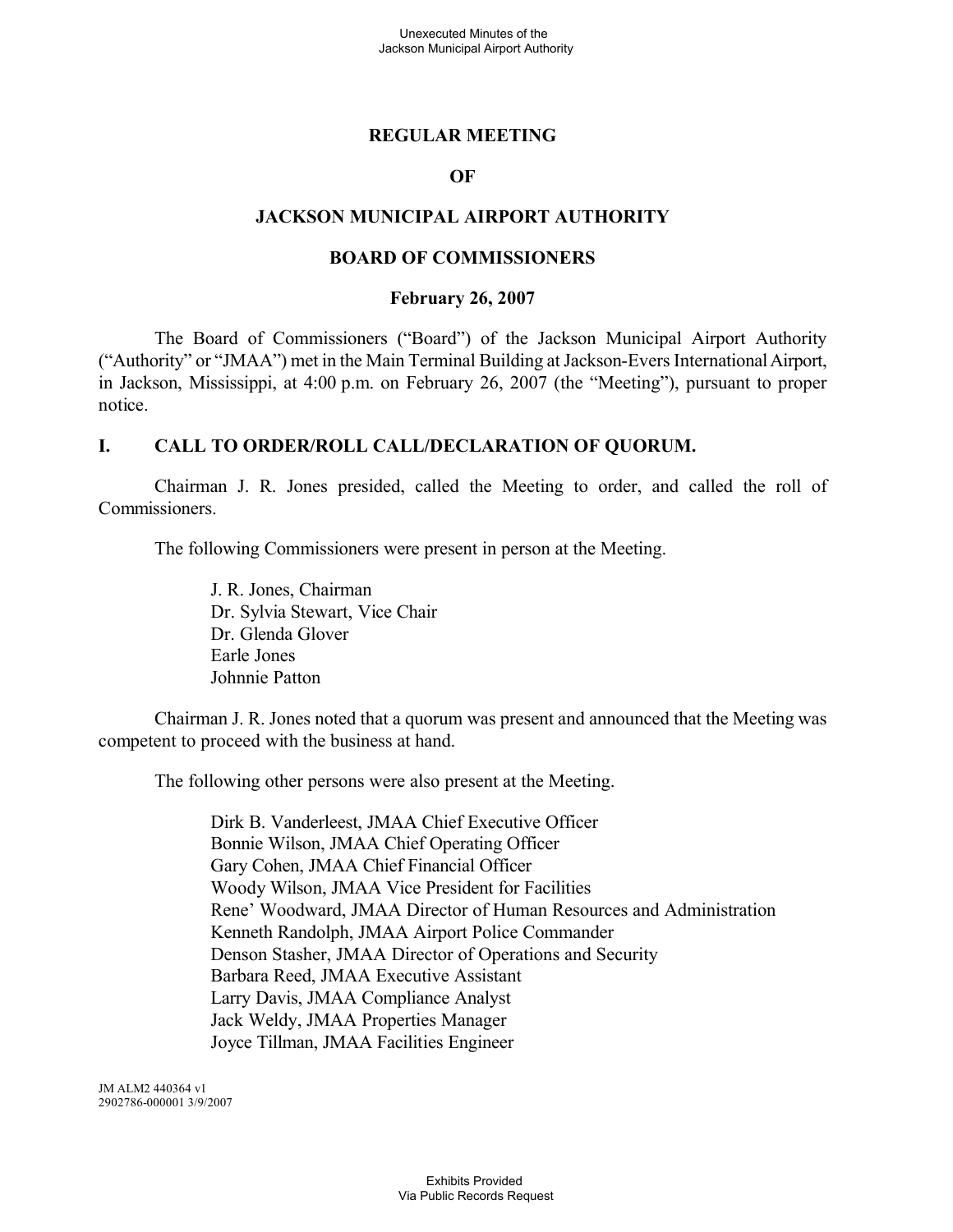Cindy Crotchett, JMAA Tonia Louisville, JMAA Ben McCoy, JMAA George McGee, JMAA Genette Minor, JMAA Robert Stephens, JMAA Alan L. Moore, Baker Donelson Bearman Caldwell & Berkowitz Chuck Lott, Neel-Schaffer John Bourgeois, Waggoner Engineering, Inc.

# **II. APPROVAL AND EXECUTION OF MINUTES.**

# **A. Regular Monthly Work Session on January 18, 2007.**

# **B. Regular Monthly Meeting on January 22, 2007.**

# **C. Regular Monthly Work Session on February 22, 2007.**

The Board considered the minutes from the meetings listed above.

After discussion, upon motion duly made by Commissioner Earle Jones, seconded by Commissioner Stewart, and unanimously approved by the affirmative votes of all Commissioners present, said minutes were approved as presented and directed to be filed in the appropriate minute book and records of the Authority.

# **III. PUBLIC COMMENTS.**

None.

# **IV. REPORTS.**

# **A. Chief Executive Officer.**

1. Airport Project Manager Summary, Ending January 31, 2007.

Mr. Vanderleest directed the Board's attention to this Report, as found in the packet distributed to the Board prior to the Meeting (the "Packet"), and discussed the Report with the Board. A copy of the Packet is attached as an exhibit to the minutes of the Meeting.

2. Airport Activity Statistics Report, Ending January 31, 2007.

Mr. Vanderleest directed the Board's attention to the Activity Report for the month ended January 31, 2007, as found in the Packet.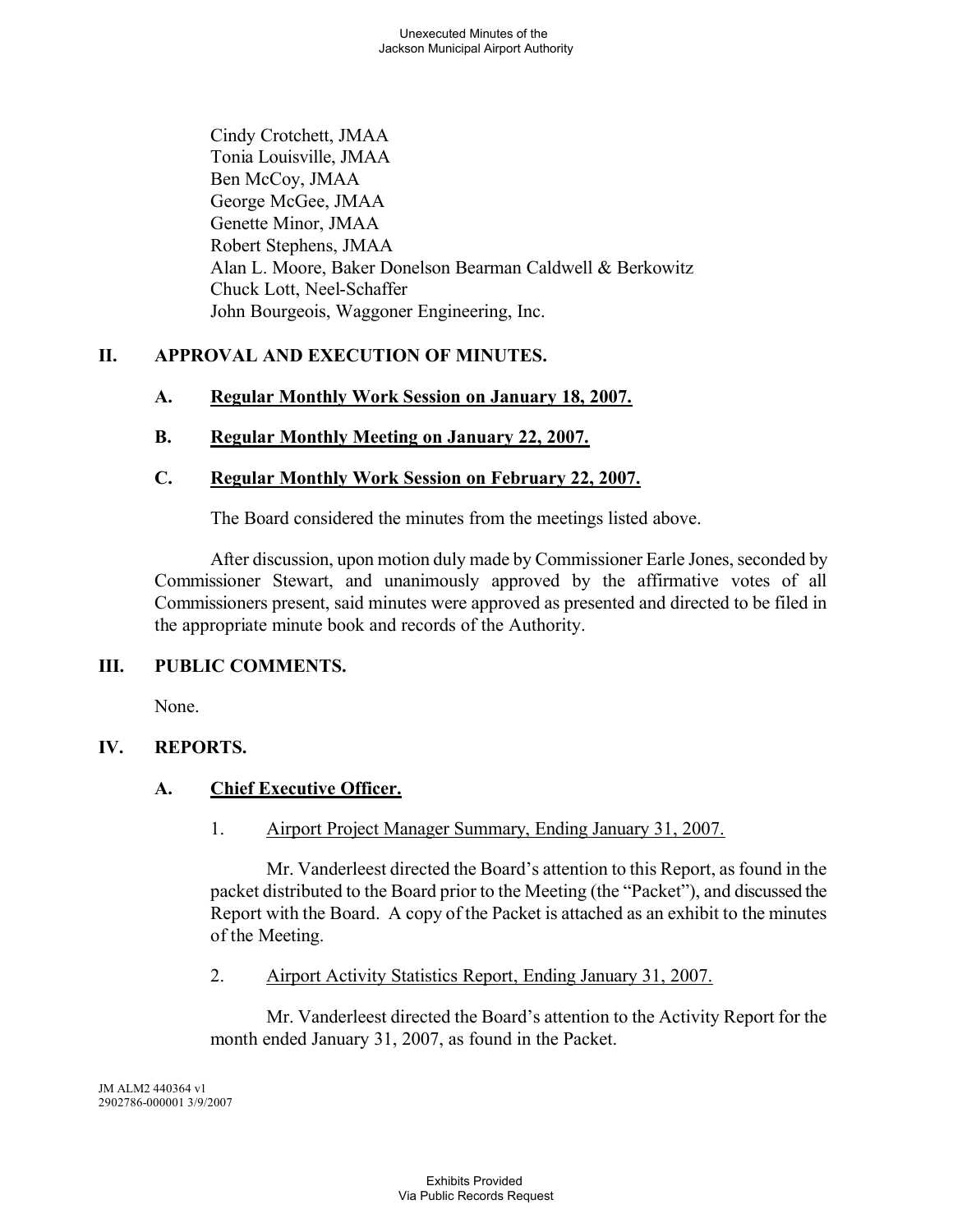### **B. Attorney.**

Mr. Moore provided the Board and staff with an update on the status of (i) House Bill 1616 and Senate Bill 3106, which would exempt aviation fuel sold at a Foreign Trade Zone in Mississippi for an international flight from excise tax, and (ii) House Bill 944, which would extend the permitted term of airport contracts and leases.

During discussion, Commissioner Stewart asked Mr. Moore to discuss with the leadership of the Mississippi Airports Association ("MAA"), Senator Lott's apparent opposition to an increase in passenger facility charges. Mr. Moore said that he would do so.

Also during discussion, Commissioner Stewart reminded the Board of the ACI reception honoring Congressman Thompson on Tuesday evening, March 27, in Washington, D. C.

# **C. Financial Report.**

# 1. Claims Docket for January 2007.

Mr. Vanderleest presented the January 2007 Claims Docket for consideration, as set out in the Packet.

After discussion, upon motion duly made by Commissioner Earle Jones, seconded by Commissioner Stewart, and unanimously approved by the affirmative votes of all Commissioners present, the Board adopted the following resolution.

# **RESOLUTION APPROVING CERTAIN CLAIMS ON THE JACKSON MUNICIPAL AIRPORT AUTHORITY CLAIMS DOCKET, BEING CLAIM NO. 73938 THROUGH CLAIM NO. 74126, BOTH INCLUSIVE, APPEARING ON PAGES 3080 THROUGH 3087 OF THE CLAIMS DOCKET, BOTH INCLUSIVE, IN THE TOTAL AMOUNT OF \$1,036,343.62**

**WHEREAS,** the Board of Commissioners (the "Board") of the Jackson Municipal Airport Authority (the "Authority") has reviewed and considered the Claims Docket of the Authority for the month of January 2007, being Claim No. 73938 through Claim No. 74126, both inclusive, appearing on pages 3080 through 3087 of the Claims Docket of the Authority, both inclusive (the "Claims");

**NOW, THEREFORE, BE IT RESOLVED,** the Board hereby approves and authorizes payment of the Claims in the total amount of \$1,036,343.62 as set forth on said Claims Docket.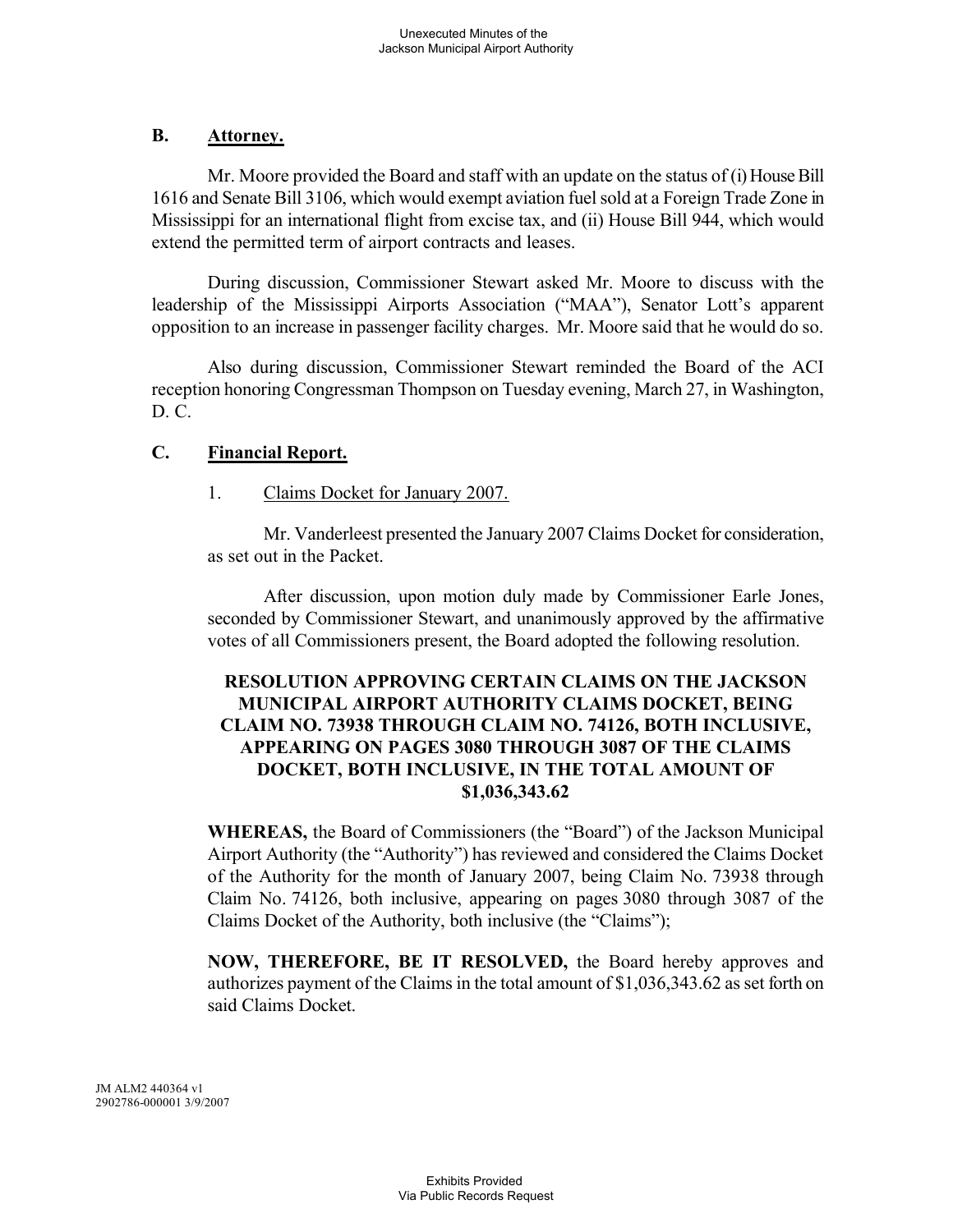# 2. Parking Lot Credit Card Transactions.

Mr. Vanderleest advised the Board that the Authority was now able to reconcile parking lot credit card transactions in a timely and accurate manner, as discussed in the Management Letter submitted with the fiscal year 2006 audit report.

#### 3. Financial Reports for January 2007.

Mr. Vanderleest discussed with the Board the financial reports for the Authority for the month of January 2007, as found in the Packet.

After discussion, upon motion duly made by Commissioner Earle Jones, seconded by Commissioner Stewart, and unanimously approved by the affirmative votes of all Commissioners present, the Board adopted the following resolution.

### **RESOLUTION ACCEPTING FINANCIAL REPORTS FOR JANUARY 2007**

**WHEREAS,** the Board of Commissioners (the "Board") of the Jackson Municipal Airport Authority (the "Authority") has reviewed certain financial statements for the Authority for the month and period ended January 31, 2007 (the "Financial Reports"), as (i) included in the packet distributed to the Board prior to the February 26, 2007, Regular Monthly Meeting of the Board and (ii) incorporated herein by reference;

**NOW, THEREFORE, BE IT RESOLVED,** the Board hereby accepts the Financial Reports.

# **V. DISCUSSION/ACTION ITEMS.**

#### **A. Strategic Initiatives.**

- 1. Organizational Management and Development.
	- a. Approval of Board Travel.

Mr. Vanderleest said that he was not aware of any Board travel which required Board approval, so no discussion or action was taken on this matter.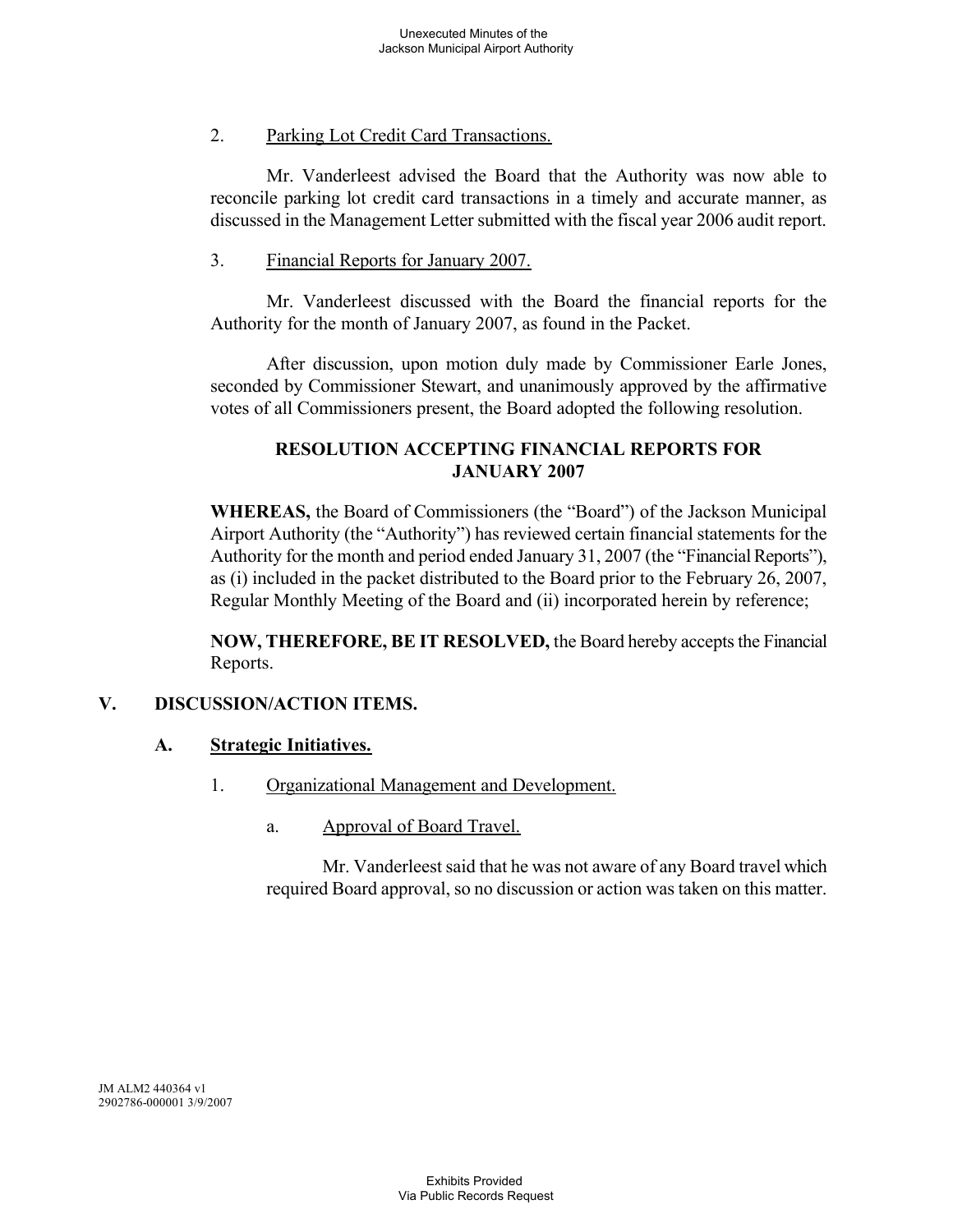### b. Employee Recognition.

(1) Employee of the Month (February).

(a.) Cindy Crotchett.

Mr. Vanderleest recognized and commended Ms. Crotchett as the Employee of the Month for February 2007. Ms. Crotchett serves as Administrative Coordinator for Human Resources and Administration.

- (2) AAAE ATSI Training Certificates.
	- (a.) Tonia Louisville, Public Safety Coordinator, Public Safety Division.
		- (1) Police/Public Safety/Security Category.

Chairman J. R. Jones and Mr. Vanderleest commended Ms. Louisville for receiving her Achievement of Excellence Plaque for completing the final level of ATSI training in the category of Police/Public Safety/Security.

- (b.) Ben McCoy, Police Officer, Public Safety Division.
	- (1) Aircraft Rescue & Fire Fighting Category.

Chairman J. R. Jones and Mr. Vanderleest commended Mr. McCoy for receiving his Achievement of Excellence Plaque for completing the final level of ATSI training in the category of Aircraft Rescue & Fire Fighting.

- (c.) George McGee, Police Officer, Public Safety Division.
	- (1) Operations/Maintenance Category.

Chairman J. R. Jones and Mr. Vanderleest commended Mr. McGee for receiving his Achievement of Excellence Plaque for completing the final level of ATSI training in the category of Operations/Maintenance.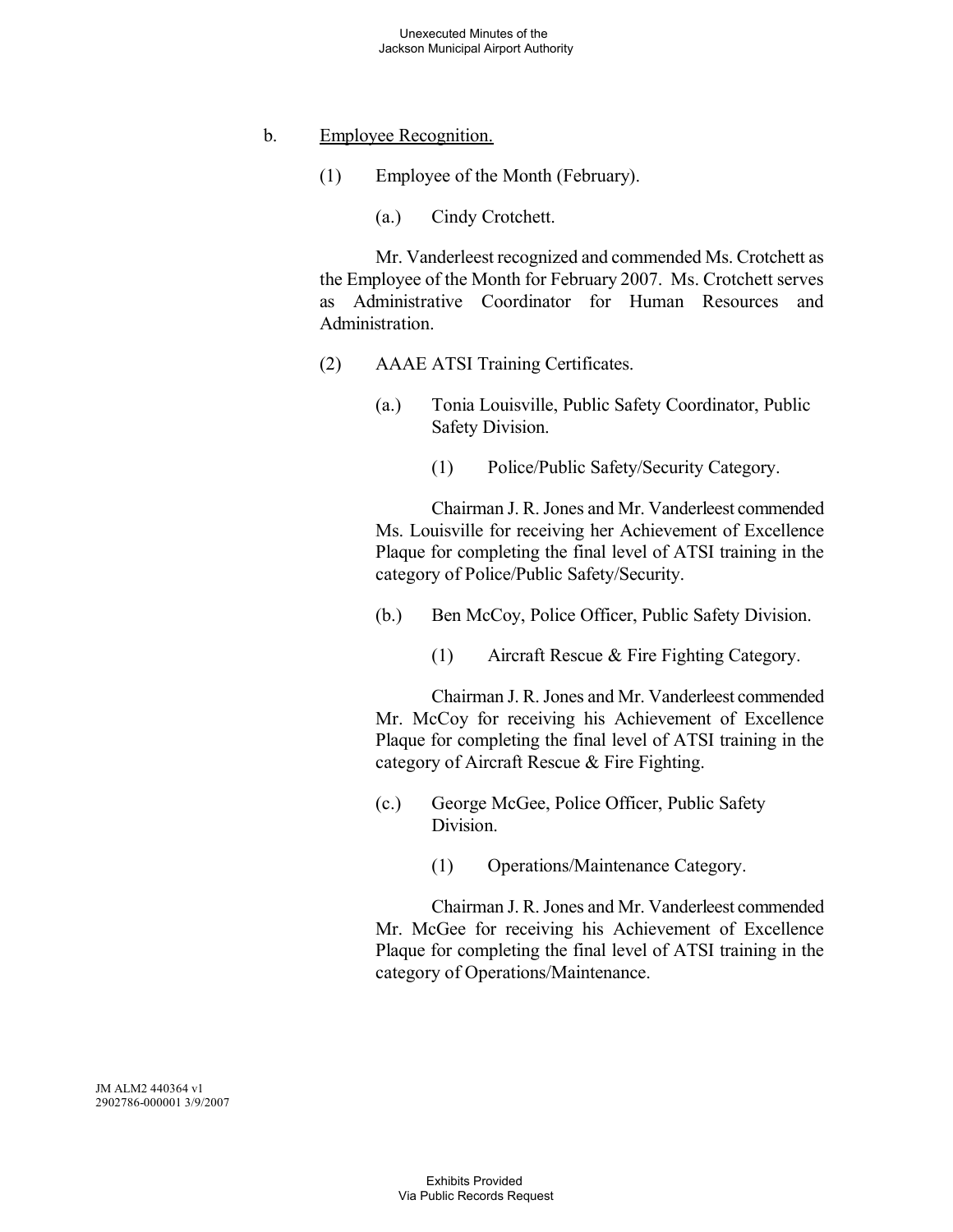- (d.) Genette Minor, Public Safety Coordinator, Public Safety Division.
	- (1) Administration Category.
	- (2) Operations/Maintenance Category.

Chairman J. R. Jones and Mr. Vanderleest commended Ms. Minor for receiving her Achievement of Excellence Plaque for completing the final level of ATSI training in the categories of Administration and Operations/Maintenance.

- (e.) Robert Stephens, Public Safety Coordinator, Public Safety Division.
	- (1) Administration Category.

Chairman J. R. Jones and Mr. Vanderleest commended Mr. Stephens for receiving his Achievement of Excellence Plaque for completing the final level of ATSI training in the category of Administration.

c. Staff Development Training Proposal, JMAA: Approve Professional Services Agreement with Sam Hoerter.

Mr. Vanderleest directed the Board's attention to the memo dated February 7, 2007, in the Packet, which discussed this matter. As set forth therein, the staff of the Authority recommended that the Board approve and authorize negotiation and execution of a professional services agreement with Sam Hoerter for two full days of training for the Board and senior staff of JMAA on May 14-15, 2007, on concepts and strategies for decision makers in the airport industry, expectations that Boards and staffs should have for each other, and other skills that contribute to success in the airport profession, at a cost of \$11,300.00.

After discussion, upon motion duly made by Commissioner Earle Jones, seconded by Commissioner Stewart, and unanimously approved bythe affirmative votes of all Commissioners present, the Board adopted the following resolution.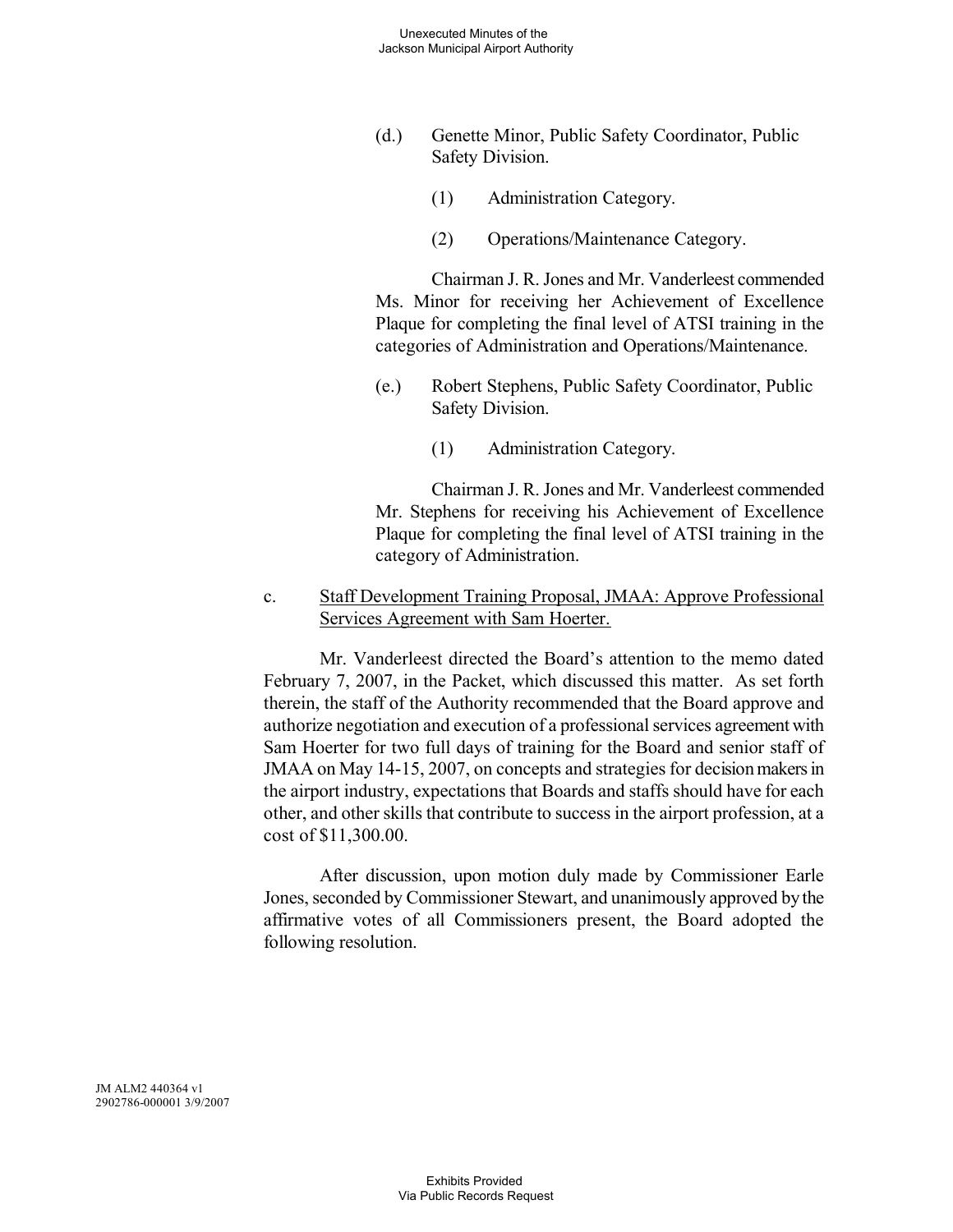# **RESOLUTION APPROVING AND AUTHORIZING EXECUTION OF PROFESSIONAL SERVICES AGREEMENT WITH SAM HOERTER**

**WHEREAS**, the staff of the Jackson Municipal Airport Authority (the "Authority") has recommended that the Board of Commissioners (the "Board") of the Authority approve and authorize negotiation and execution of a professional services agreement (the "Agreement") with Sam Hoerter ("Hoerter") to provide certain training on May 14-15, 2007, for the Board and senior staff of JMAA on concepts and strategies for decision makers in the airport industry, expectations that Boards and staffs should have for each other, and other skills that contribute to success in the airport profession (the "Services"), at a cost not to exceed S11,300.00; and

**WHEREAS**, the Board has considered said recommendation by the staff of the Authority;

**NOW, THEREFORE, BE IT RESOLVED**, the Board hereby determines that it would be in the best interests of and in furtherance of the duties and responsibilities of the Authority to, and the Board hereby does, approve and authorize negotiation and execution of the Agreement to employ Hoerter to provide the Services, said Agreement to be in such form and to contain such terms and conditions consistent with the foregoing as may be deemed appropriate by the Chief Executive Officer of the Authority, as evidenced by his execution thereof.

# d. Staff Development Training Proposal, JMAA: Approve Professional Services Agreement with TightRope Communications.

Mr. Vanderleest directed the Board's attention to the memo dated February 7, 2007, in the Packet, which discussed this matter. As set forth therein, the staff of the Authority recommended that the Board approve and authorize negotiation and execution of a professional services agreement with TightRope Communications for two full days of training in April 2007 for senior JMAA managers on "Effective Presentations…EveryTime" at a cost of \$5,230.00.

After discussion, upon motion duly made by Commissioner Glover, seconded by Commissioner Earle Jones, and unanimously approved by the affirmative votes of all Commissioners present, the Board adopted the following resolution.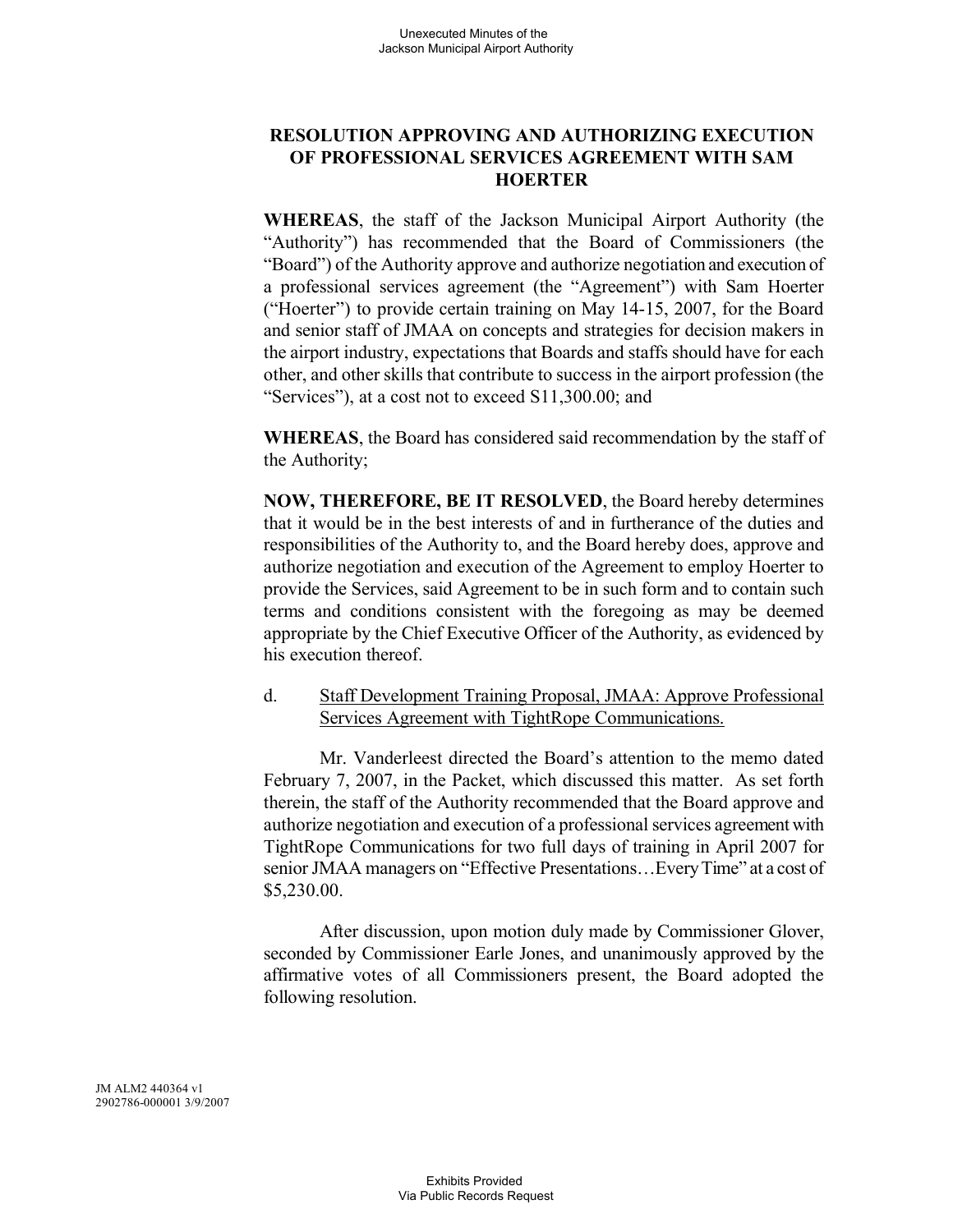# **RESOLUTION APPROVING AND AUTHORIZING EXECUTION OF PROFESSIONAL SERVICES AGREEMENT WITH TIGHTROPE COMMUNICATIONS**

**WHEREAS**, the staff of the Jackson Municipal Airport Authority (the "Authority") has recommended that the Board of Commissioners (the "Board") of the Authority approve and authorize negotiation and execution of a professional services agreement (the "Agreement") with TightRope Communications ("TightRope") to provide certain training in April 2007 to senior JMAA managers on "Effective Presentations…Every Time" (the "Services"), at a cost of \$5,230.00; and

**WHEREAS**, the Board has considered said recommendation by the staff of the Authority;

**NOW, THEREFORE, BE IT RESOLVED**, the Board hereby determines that it would be in the best interests of and in furtherance of the duties and responsibilities of the Authority to, and the Board hereby does, approve and authorize negotiation and execution of the Agreement to employ TightRope to provide the Services, said Agreement to be in such form and to contain such terms and conditions consistent with the foregoing as may be deemed appropriate by the Chief Executive Officer of the Authority, as evidenced by his execution thereof.

# e. Staff Training Proposal, JMAA: Approve Professional Services Agreement with IT Works.

Mr. Vanderleest directed the Board's attention to the memo dated February 22, 2007, in the Packet, which discussed this matter. As set forth therein, the staff of the Authority recommended that the Board approve and authorize negotiation and execution of a professional services agreement with IT Works for training to new personnel and existing staff on the Solomon software capabilities, at a cost of \$3,000.00.

After discussion, upon motion duly made by Commissioner Stewart, seconded by Commissioner Earle Jones, and unanimously approved by the affirmative votes of all Commissioners present, the Board adopted the following resolution.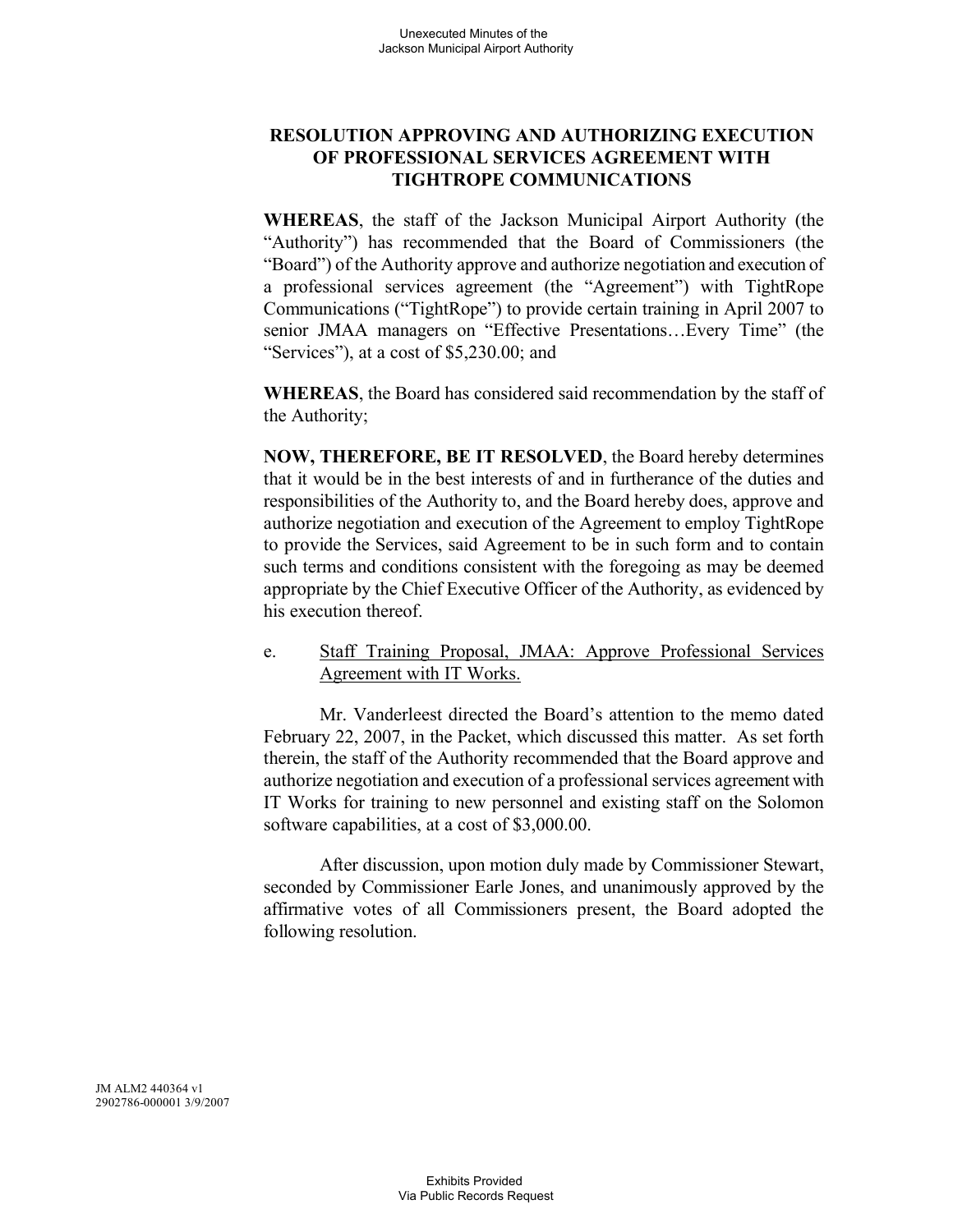# **RESOLUTION APPROVING AND AUTHORIZING EXECUTION OF PROFESSIONAL SERVICES AGREEMENT WITH IT WORKS**

**WHEREAS**, the staff of the Jackson Municipal Airport Authority (the "Authority") has recommended that the Board of Commissioners (the "Board") of the Authority approve and authorize negotiation and execution of a professional services agreement (the "Agreement") with IT Works ("IT Works") to provide certain training to new personnel and existing staff on the Solomon software capabilities (the "Services") at a cost of \$3,000.00; and

**WHEREAS**, the Board has considered said recommendation by the staff of the Authority;

**NOW, THEREFORE, BE IT RESOLVED**, the Board hereby determines that it would be in the best interests of and in furtherance of the duties and responsibilities of the Authority to, and the Board hereby does, approve and authorize negotiation and execution of the Agreement to employ IT Works to provide the Services, said Agreement to be in such form and to contain such terms and conditions consistent with the foregoing as may be deemed appropriate by the Chief Executive Officer of the Authority, as evidenced by his execution thereof.

- 2. Planning Budgeting and Financial Management.
	- a. Procurement Card, JMAA: Approve Enrollment in State of Mississippi Small Purchase Procurement Program.

Mr. Vanderleest directed the Board's attention to the memo dated February 12, 2007, in the Packet, which discussed this matter. As set forth therein, the staff of the Authority recommended that the Board approve and authorize negotiation and execution of a service agreement with Citibank N. A. for the issuance of three (3) Small Purchase Procurement Cards, as part of a program authorized by the Mississippi Department of Finance and Administration, for the purchase of commodities under the threshold of \$3,500.00 required for competitive quotes.

After discussion, upon motion duly made by Commissioner Patton, seconded by Commissioner Stewart, and unanimously approved by the affirmative votes of all Commissioners present, the Board adopted the following resolution.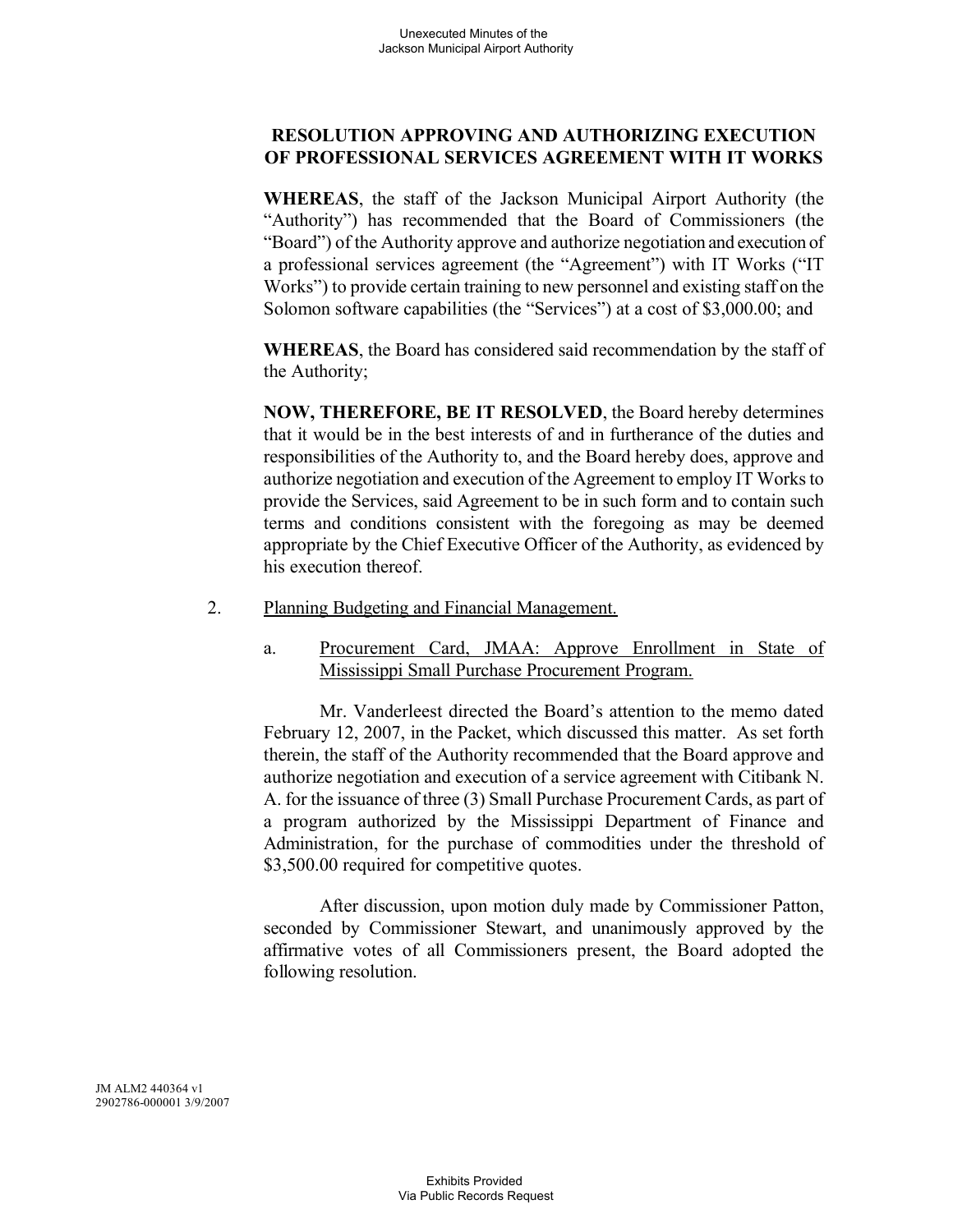# **RESOLUTION APPROVING AND AUTHORIZING EXECUTION OF AGREEMENT WITH CITIBANK N. A.**

**WHEREAS**, the staff of the Jackson Municipal Airport Authority (the "Authority") has recommended that the Board of Commissioners (the "Board") of the Authority approve and authorize negotiation and execution of a service agreement (the "Agreement") with Citibank N. A. ("Citibank") for the issuance of three (3) Small Purchase Procurement Cards (the "Procurement Cards"), as part of a program authorized by the Mississippi Department of Finance and Administration for the purchase of commodities under the threshold of \$3,500.00 required for competitive quotes (the "Services"); and

**WHEREAS**, the Board has considered said recommendation by the staff of the Authority;

**NOW, THEREFORE, BE IT RESOLVED**, the Board hereby determines that it would be in the best interests of and in furtherance of the duties and responsibilities of the Authority to, and the Board hereby does, approve and authorize negotiation and execution of the Agreement with Citibank to provide the Procurement Cards and the Services, said Agreement to be in such form and to contain such terms and conditions consistent with the foregoing as may be deemed appropriate by the Chief Executive Officer of the Authority, as evidenced by his execution thereof.

b. Amendment to Concession Agreements with Rental Car Agencies to Adjust Calculation of Minimum Annual Guarantee and Concession Fees, JEIA: Approve Amendment.

Mr. Vanderleest directed the Board's attention to the memo dated February 14, 2007, in the Packet, which discussed this matter. As set forth therein, the staff of the Authority recommended that the Board approve and authorize an amendment to the Non-Exclusive Concession Agreement for On-Airport Automobile Rental Operations with each rental car agencyat JEIA, to increase the concession fee payable to the Authority from 10 percent of gross revenue from operations at JEIA to 11 percent of gross revenue in exchange for JMAA reducing the minimum annual guarantee for Fiscal Year 2007 to 105 percent of the minimum annual guarantee applicable during Fiscal Year 2006.

During discussion, Mr. Vanderleest explained that this adjustment was negotiated with the rental car agencies because, as a result of Hurricane Katrina, the rental car agencies experienced an extraordinary increase in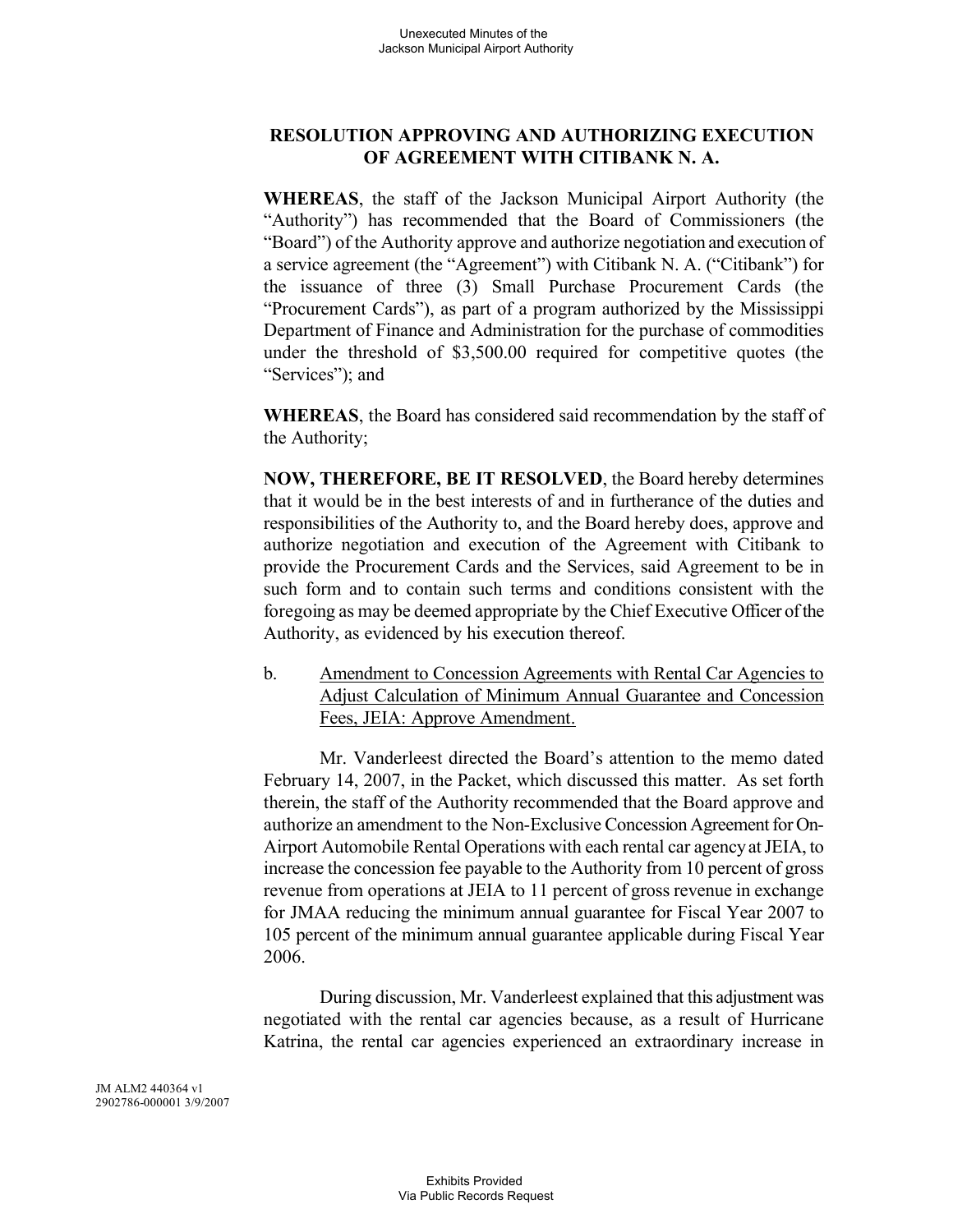revenue during Fiscal Year 2006, which would cause a disproportionate and unfair increase in concession fees to the Authority during Fiscal Year 2007 without this amendment.

After discussion, upon motion duly made by Commissioner Patton, seconded by Commissioner Stewart, and unanimously approved by the affirmative votes of all Commissioners present, the Board adopted the following resolution.

# **RESOLUTION APPROVING AND AUTHORIZING AMENDMENT TO CONCESSION AGREEMENTS WITH RENTAL CAR AGENCIES, JACKSON-EVERS INTERNATIONAL AIRPORT**

**WHEREAS**, the staff of the Jackson Municipal Airport Authority (the "Authority") has recommended that the Board of Commissioners (the "Board") of the Authority approve and authorize negotiation and execution of an amendment (the "Amendment") to the Non-Exclusive Concession Agreements for On-Airport Automobile Rental Operations (the "Agreements") with Budget Rent A Car Systems, Inc.; Avis Rent A Car System, LLC; Enterprise Leasing Company – South Central, Inc.; The Hertz Corporation; and Vanguard Car Rental USA Inc. (together, the "Rental Car Agencies") to increase the concession fee payable to the Authority from 10 percent to 11 percent of gross revenue from operations at Jackson-Evers International Airport ("JEIA") in exchange for JMAA reducing the minimum annual guarantee for Fiscal Year 2007 to 105 percent of the minimum annual guarantee applicable during Fiscal Year 2006; and

**WHEREAS**, the Rental Car Agencies, as a result of Hurricane Katrina, experienced an extraordinary increase in revenue during Fiscal Year 2006, which, under the existing formula, would cause a disproportionate and unfair increase in concession fees to the Authority during Fiscal Year 2007, without the Amendment; and

**WHEREAS**, the Board has considered said recommendation by the staff of the Authority;

**NOW, THEREFORE, BE IT RESOLVED**, the Board hereby determines that it would be in the best interests of and in furtherance of the duties and responsibilities of the Authority to, and the Board hereby does, approve and authorize negotiation and execution of the Amendment to the Agreement with the Rental Car Agencies, said Amendment to be in such form and to contain such terms and conditions consistent with the foregoing as may be deemed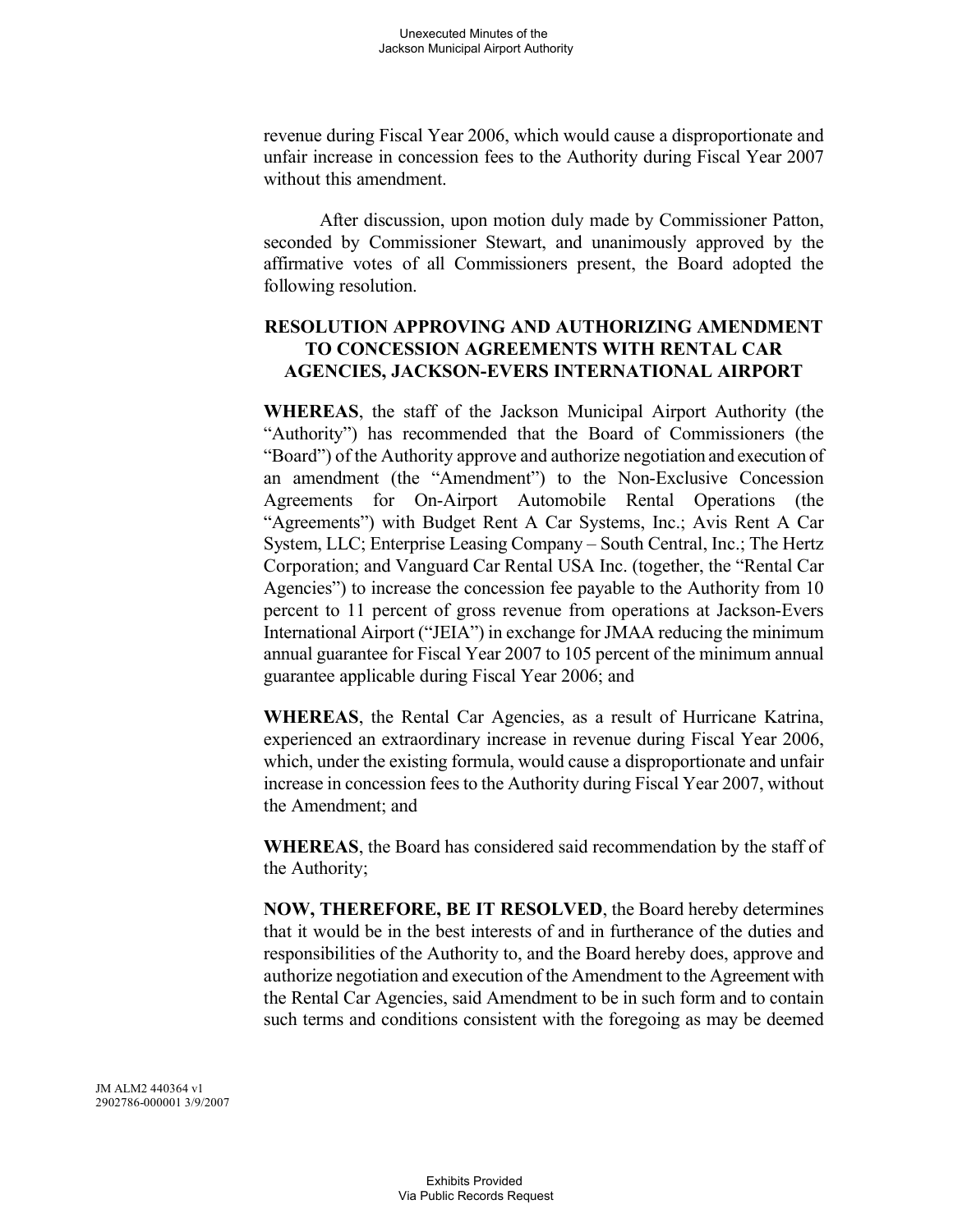appropriate by the Chief Executive Officer of the Authority, as evidenced by his execution thereof.

#### c. Amendment to Lease Agreement with Hudson News, JEIA: Approve Amendment.

Mr. Vanderleest directed the Board's attention to the memo dated February 16, 2007, in the Packet, which discussed this matter. As set forth therein, the staff of the Authority recommended that the Board approve and authorize an amendment to the lease agreement between the Authority and Hudson News to change the designation of certain space from office space to being designated for storage and food preparation, which would result in a reduction in the annual lease rental of approximately \$29,899.00, effective March 1, 2007.

After discussion, upon motion duly made by Commissioner Stewart, seconded by Commissioner Patton, and unanimously approved by the affirmative votes of all Commissioners present, the Board adopted the following resolution.

# **RESOLUTION APPROVING AND AUTHORIZING AMENDMENT TO LEASE AGREEMENT WITH HUDSON NEWS, JACKSON-EVERS INTERNATIONAL AIRPORT**

**WHEREAS**, the staff of the Jackson Municipal Airport Authority (the "Authority") has recommended that the Board of Commissioners (the "Board") of the Authority approve and authorize negotiation and execution of an amendment (the "Amendment") to the Lease Agreement (the "Lease Agreement") between the Authority and Hudson News ("Hudson") at Jackson-Evers International Airport, which would change the designation of certain leased space from office space to storage and food preparation, resulting in a reduction in the annual lease rental of approximately \$29,899.00, effective as of March 1, 2007; and

**WHEREAS**, the Board has considered said recommendation by the staff of the Authority;

**NOW, THEREFORE, BE IT RESOLVED**, the Board hereby determines that it would be in the best interests of and in furtherance of the duties and responsibilities of the Authority to, and the Board hereby does, approve and authorize negotiation and execution of the Amendment to the Lease Agreement with Hudson, said Amendment to be in such form and to contain such terms and conditions consistent with the foregoing as may be deemed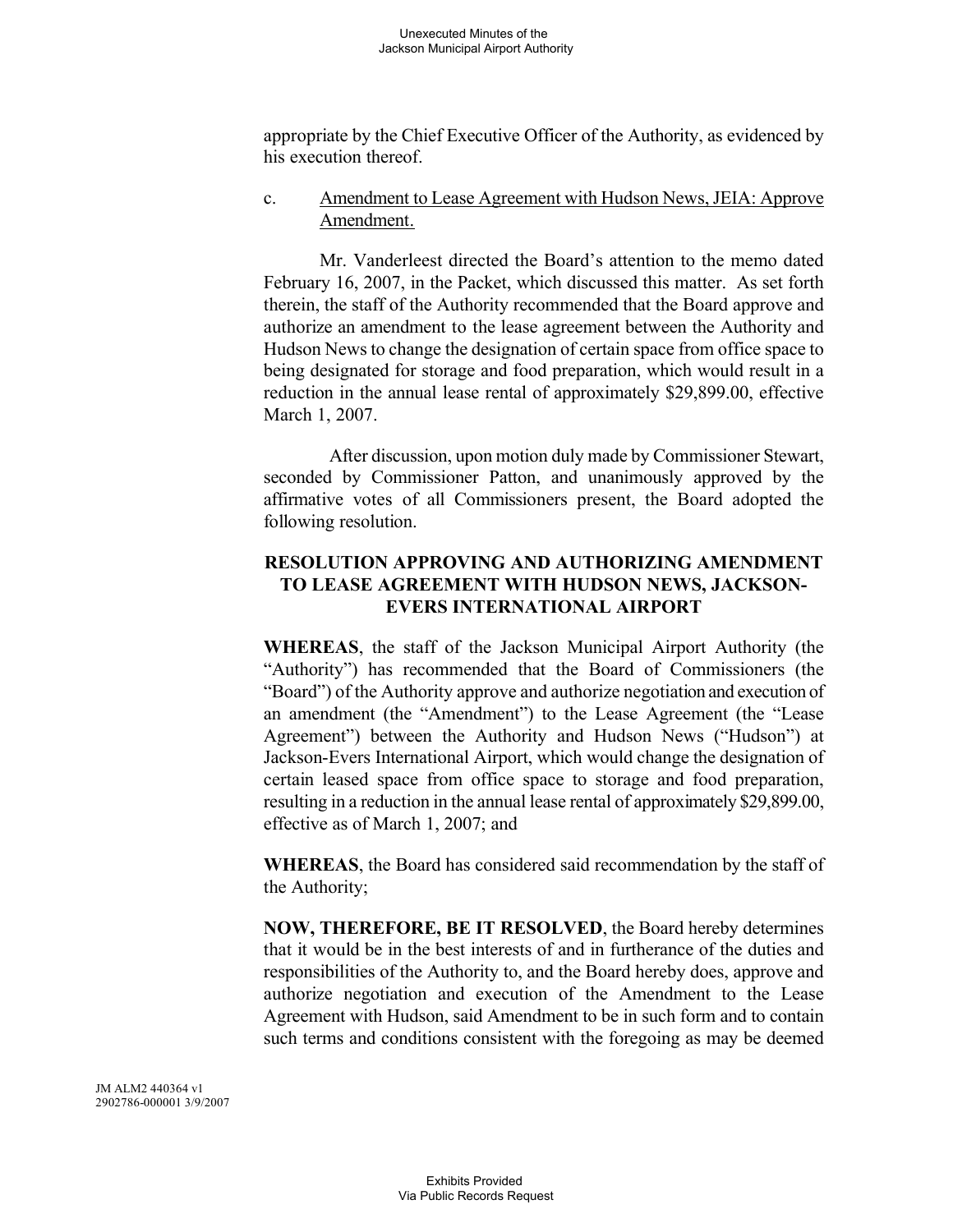appropriate by the Chief Executive Officer of the Authority, as evidenced by his execution thereof.

#### d. Amendments to Lease Agreements with Airline Tenants, JEIA: Approve Amendments.

Mr. Vanderleest directed the Board's attention to the memo dated February 20, 2007, in the Packet, which discussed this matter. As set forth therein, the staff of the Authority recommended that the Board approve and authorize a reduction in terminal rent charged to airlines from \$64.00 per square foot to \$63.00 per square foot, beginning March 1, 2007. Mr. Vanderleest said that this request was based on an analysis prepared by Ricondo & Associates, which indicated that JMAA's terminal rental requirement, as originally based on forecast expenses, had dropped slightly. This reduction would reduce rental revenue to the Authorityby approximately \$3,700.00 per month.

After discussion, upon motion duly made by Commissioner Patton, seconded by Commissioner Stewart, and unanimously approved by the affirmative votes of all Commissioners present, the Board adopted the following resolution.

# **RESOLUTION APPROVING AND AUTHORIZING AMENDMENTS TO LEASE AGREEMENTS WITH AIRLINE TENANTS, JACKSON-EVERS INTERNATIONAL AIRPORT**

**WHEREAS**, the staff of the Jackson Municipal Airport Authority (the "Authority") has recommended that the Board of Commissioners (the "Board") of the Authority approve and authorize negotiation and execution of certain amendments (the "Amendments") to the Lease Agreements (the "Lease Agreements") with the airline tenants (the "Tenants") at JEIA, which would reduce the terminal rent charged to the Tenants from\$64.00 per square foot to \$63.00 per square foot, beginning March 1, 2007, as more particularly described in that certain memorandum dated February 20, 2007 (the "Memorandum"), a copy of which is (i) included in the packet distributed to the Board prior to the February 26, 2007, Regular Monthly Meeting of the Board and (ii) incorporated herein by reference; and

**WHEREAS**, the Board has considered the Memorandum and said recommendation by the staff of the Authority;

**NOW, THEREFORE, BE IT RESOLVED**, the Board hereby determines that it would be in the best interests of and in furtherance of the duties and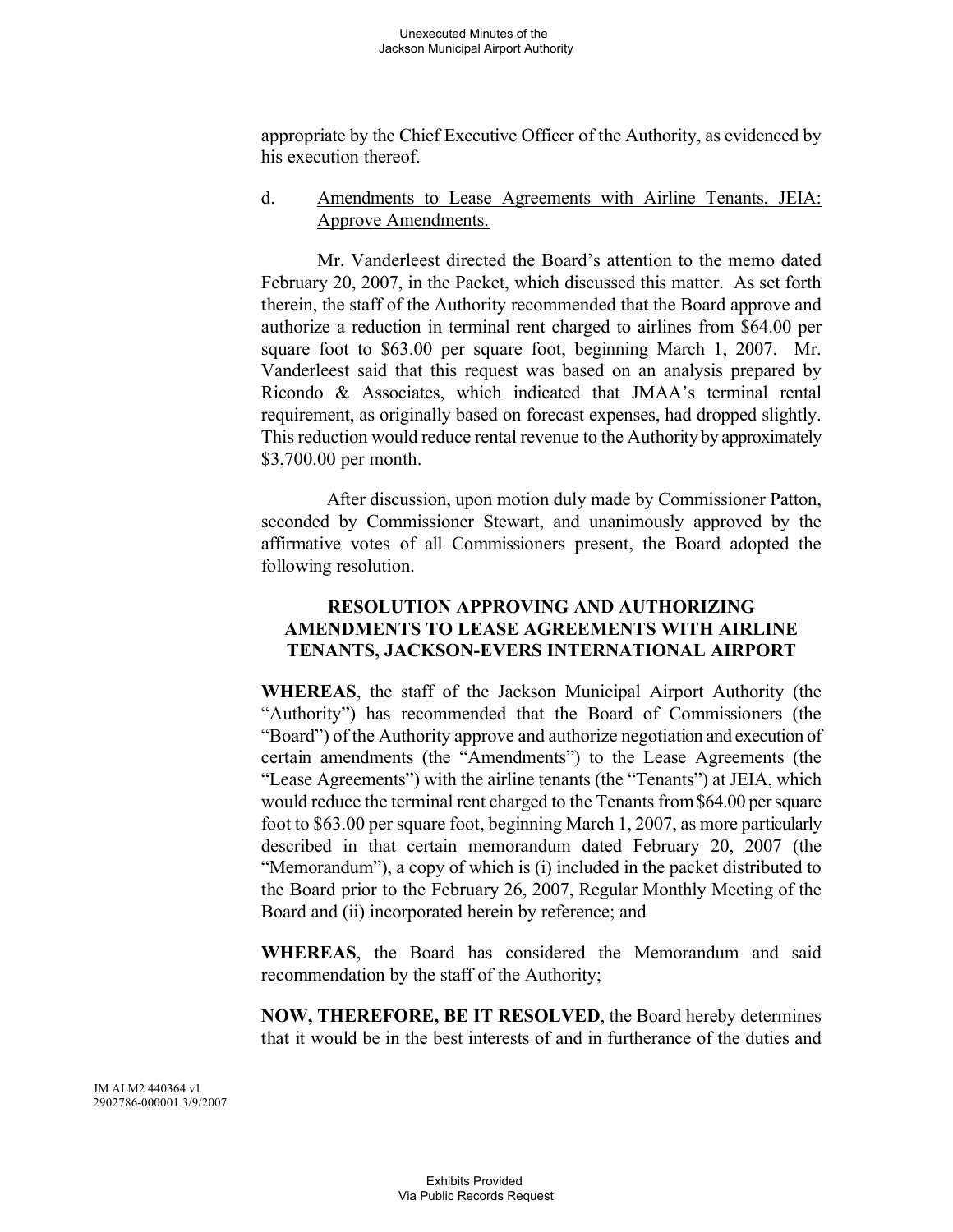responsibilities of the Authority to, and the Board hereby does, approve and authorize negotiation and execution of the Amendments to the Lease Agreements with the Tenants, said Amendments to be in such form and to contain such terms and conditions consistent with the foregoing as may be deemed appropriate by the Chief Executive Officer of the Authority, as evidenced by his execution thereof.

#### e. Refunding Bond Issue Resolution.

At Mr. Vanderleest's request, Mr. Moore provided the Board with a report on the proposed refunding bond issue.

Thereupon, Commissioner Sylvia Stewart offered and moved the adoption of the following resolution: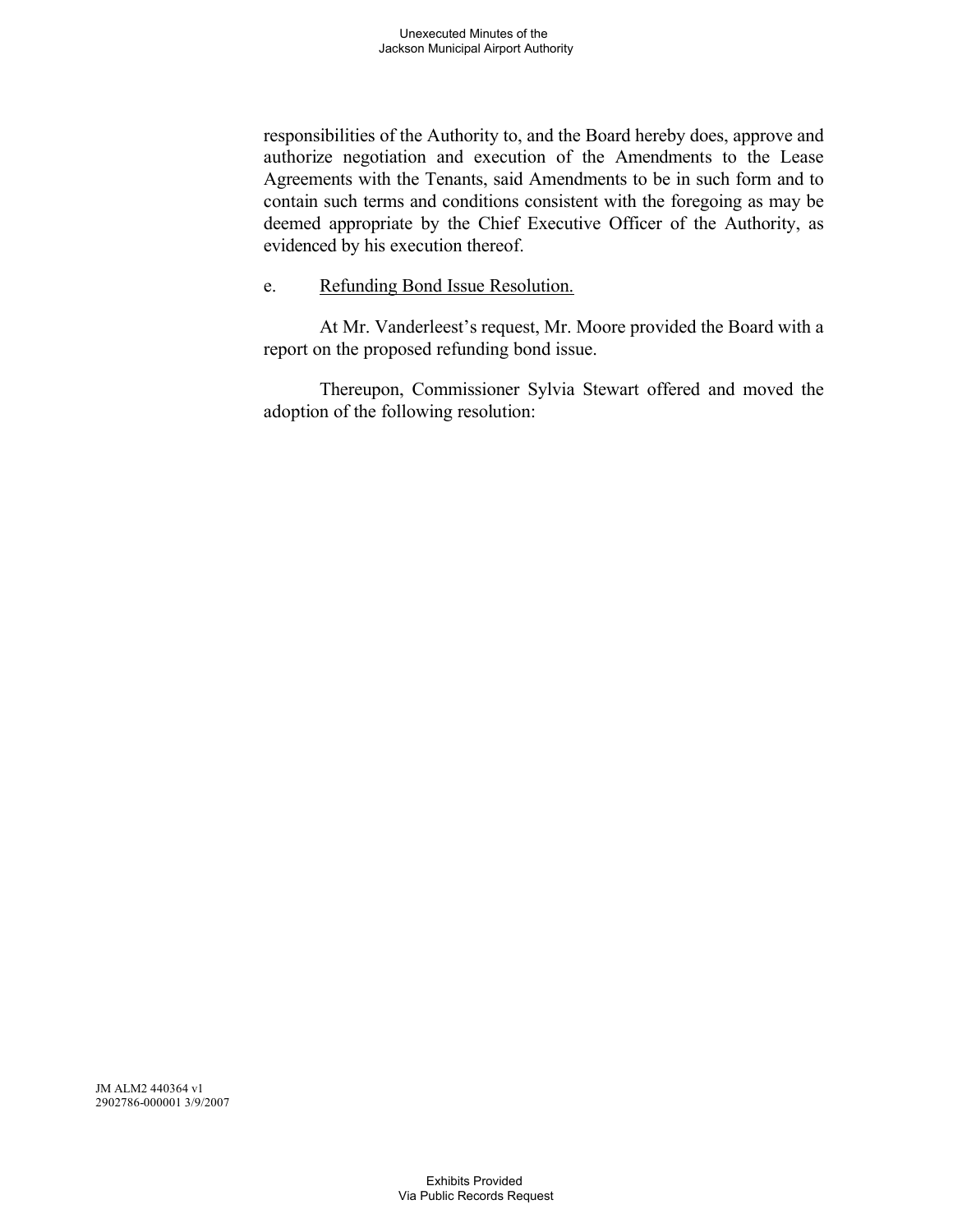**RESOLUTION AUTHORIZING AND APPROVING THE SALE AND ISSUANCE IN ONE OR MORE SERIES OF NOT TO EXCEED \$17,000,000 AGGREGATE PRINCIPAL AMOUNT OF AIRPORT REVENUE REFUNDING BONDS, SERIES 2007, OF THE JACKSON MUNICIPAL AIRPORT AUTHORITY; AUTHORIZING AND DIRECTING THE CHIEF EXECUTIVE OFFICER OF THE JACKSON MUNICIPAL AIRPORT AUTHORITY TO PREPARE AND TO PUBLISH A NOTICE OF A PUBLIC HEARING IN CONNECTION WITH SAID REFUNDING BONDS; AUTHORIZING AND APPROVING THE FORM OF AND THE EXECUTION AND DELIVERY OF A THIRD SUPPLEMENTAL INDENTURE OF TRUST, AN ESCROW TRUST AGREEMENT, A BOND PURCHASE CONTRACT, A CONTINUING DISCLOSURE AGREEMENT AND CERTAIN OTHER DOCUMENTS IN CONNECTION WITH SUCH REFUNDING BONDS; APPOINTING A TRUSTEE FOR SUCH THIRD SUPPLEMENTAL INDENTURE OF TRUST; DESIGNATING AN UNDERWRITER FOR SUCH REFUNDING BONDS; APPROVING THE FORM OF AND AUTHORIZING THE DISTRIBUTION OF A PRELIMINARY OFFICIAL STATEMENT IN CONNECTION WITH SUCH REFUNDING BONDS; AUTHORIZING AND APPROVING THE PREPARATION OF AND THE EXECUTION OF A FINAL OFFICIAL STATEMENT IN CONNECTION WITH SUCH REFUNDING BONDS; AUTHORIZING PROPER OFFICERS TO DO ALL OTHER THINGS DEEMED NECESSARY OR ADVISABLE IN CONNECTION WITH THE SALE AND ISSUANCE OF SUCH REFUNDING BONDS; AND FOR RELATED PURPOSES.**

**WHEREAS**, the Jackson Municipal Airport Authority (the "Authority"), a body corporate and politic of the State of Mississippi (the "State"), was created by the City of Jackson, Mississippi (the "City"), pursuant to the provisions of the Airport Authority's Law, constituting Sections 61-3-1 *et seq*., Mississippi Code of 1972, as amended (the "Act"), for the purpose of planning, establishing, developing, constructing, enlarging, improving, maintaining, equipping, operating, regulating and protecting Jackson-Evers International Airport (the "International Airport") located in Rankin County, Mississippi, and Hawkins Field ("Hawkins Field") located in Hinds County, Mississippi; and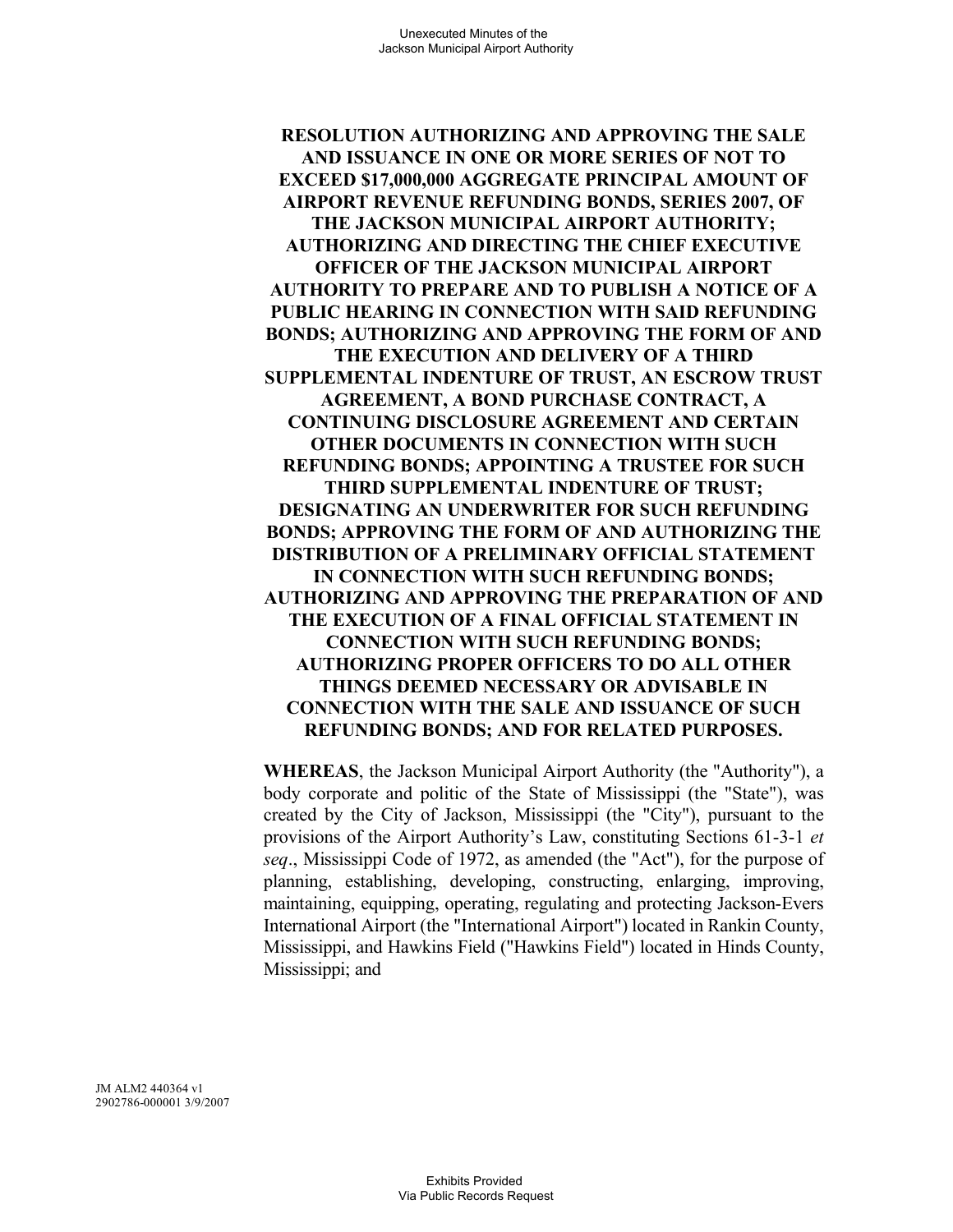**WHEREAS**, pursuant to the Act, the Board of Commissioners (the "Board") of the Authority is authorized to issue revenue bonds of the Authority for the purposes set forth in the Act; and

**WHEREAS,** pursuant to an Indenture of Trust, dated as of December 1, 1996 (the "Original Indenture"), between the Authority and Trustmark National Bank, as trustee (the "Trustee"), the Authority issued its \$8,095,000 Airport Revenue Bonds, Series 1996 (the "Series 1996 Bonds"); and

**WHEREAS**, the Series 1996 Bonds were issued for the purpose of financing the renovation of existing buildings and other improvements at the International Airport, including, but not limited to, an air cargo building, the terminal and a fixed based operator building, the acquisition and installation of new equipment, including, but not limited to, partial replacement of the HVAC system within the terminal, a new switch for the telephone system and a rehabilitation energy management system for the terminal, the construction of a fuel farm, the expansion of an existing surface parking facility and related facilities, the expansion, relocation and upgrading of the utility and drainage systems and the planning and engineering for construction of a new air cargo park and site work in connection therewith (the "Series 1996 Project"); and

**WHEREAS**, pursuant to a First Supplemental Indenture of Trust, dated as of April 1, 1998 (the "First Supplemental Indenture"), between the Authorityand the Trustee, the Authority issued its \$12,920,000 Airport Revenue Bonds, Series 1998A (the "Series 1998A Bonds") and \$1,140,000 Taxable Airport Revenue Bonds, Series 1998B (the "Series 1998B Bonds" and together with the Series 1998A Bonds, the "Series 1998 Bonds"); and

**WHEREAS**, the Series 1998A Bonds were issued for the purpose of financing the renovation of a substantial portion of the third floor of the International Airport's terminal building for the Authority's administrative offices, the installation of a public sidewalk canopy at the southeast corner of the International Airport's terminal building, and the completion ofshort-term structured public parking spaces, long-term surface parking spaces and employee parking spaces (the "Series 1998A Project"); and

WHEREAS, pursuant to a Second Supplemental Indenture of Trust, dated as of June 1, 2005 (the "Second Supplemental Indenture"), between the Authority and the Trustee, the Authority issued its \$17,200,000 Airport Revenue Bonds, Series 2005A (Non-AMT) (the "Series 2005A Bonds"), \$7,775,000 Airport Revenue Bonds, Series 2005B (AMT) (the "Series 2005B Bonds"), and \$8,260,000 Taxable Airport Revenue Bonds, Series 2005C (the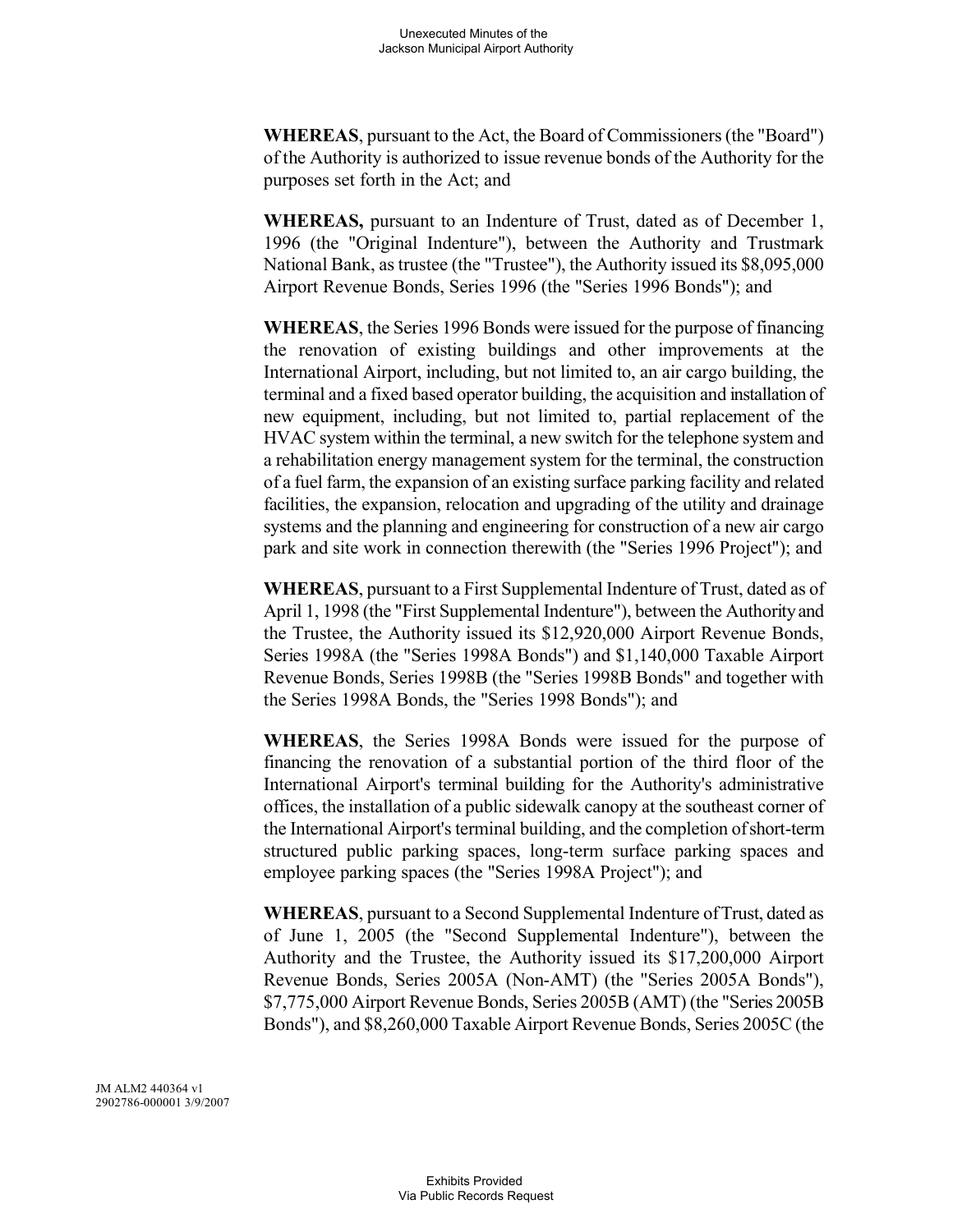"Series 2005C Bonds," and together with the Series 2005A Bonds and the Series 2005B Bonds, the "Series 2005 Bonds"); and

**WHEREAS**, a portion of the proceeds of the Series 2005C Bonds were used to advance refund and defease \$3,595,000 in aggregate principal amount of the Series 1998A Bonds; and

**WHEREAS**, the terms and provisions of the Original Indenture, the First Supplemental Indenture and the Second Supplemental Indenture allow for the issuance of Additional Bonds (as such term is defined in the Original Indenture) on a parity with the Series 1996 Bonds, the Series 1998 Bonds and the Series 2005 Bonds; and

**WHEREAS**, by resolution duly adopted by the Board at its regular monthly meeting held on November 20, 2006 (the "November 20 Resolution"), the Board declared its intention to sell and issue revenue refunding bonds of the Authority in one or more series for the purpose of refunding for interest rate savings all or a portion of the outstanding Series 1996 Bonds and the outstanding Series 1998A Bonds; and

**WHEREAS**, in the November 20 Resolution, the Board determined that the aforesaid refunding bonds shall not be issued unless all of the applicable requirements of the Act are met and, in addition, the net present value savings from the transaction shall be at least 3% of the principal amount of the Series 1996 Bonds and Series 1998A Bonds being refunded, calculated after taking into account all costs of issuance of the transaction; and

**WHEREAS**, the Board is now ready to proceed with the issuance of such revenue refunding bonds for the purpose of providing funds with which to (a) advance refund and defease the Series 1996 Bonds maturing on and after December 1, 2009, currently outstanding in the principal amount of \$6,480,000 (the "Series 1996 Advance Refunded Bonds"), (b) advance refund and defease the previously unrefunded Series 1998A Bonds maturing on and after December 1, 2008, currently outstanding in the principal amount of \$7,290,000 (the "Series 1998A Advance Refunded Bonds"), (c) fund one or more debt service reserve funds for such refunding bonds, and (d) paycosts of issuance for such refunding bonds (collectively the "Refunding Project"); and

**WHEREAS**, the financing of the Refunding Project is in accordance with the provisions of the Act; and

**WHEREAS**, the advance refunding of the Series 1996 Advance Refunded Bonds is permitted by Section 1400N(b) of the Internal Revenue Code of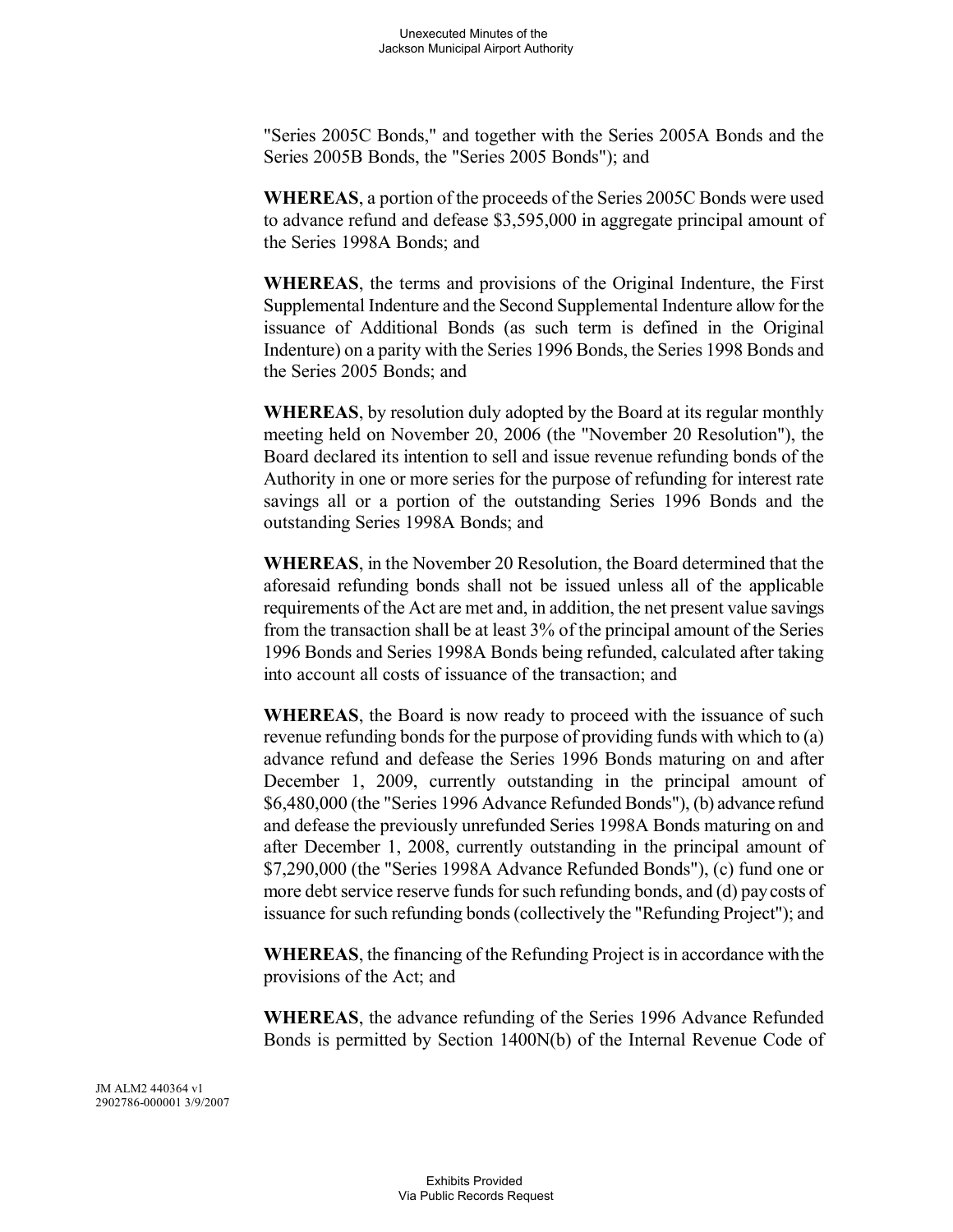1986, as provided by the Gulf Opportunity Zone Act of 2005 (the "GO Zone Act"); and

**WHEREAS**, after application of a portion of the proceeds of the Series 2007 Bonds, together with other available money of the Authority, to the advance refunding and defeasance of the Series 1996 Advance Refunded Bonds and the Series 1998A Advance Refunded Bonds, the Series 1996 Bonds in the aggregate principal amount of \$400,000 maturing on December 1 ofthe years 2007 and 2008 will remain outstanding (the "Series 1996 Unrefunded Bonds"), and the Series 1998A Bonds in the aggregate principal amount of \$210,000 maturing on December 1, 2007, will remain outstanding (the "Series 1998A Unrefunded Bonds"); and

**WHEREAS**, the Board is authorized pursuant to the Act to provide funding for the Refunding Project through the issuance of revenue refunding bonds, which revenue refunding bonds would be secured by a pledge of certain designated revenues of the Authority and would be issued on a parity with the Series 1996 Unrefunded Bonds, the Series 1998A Unrefunded Bonds, the Series 1998B Bonds, the Series 2005 Bonds and any Additional Bonds subsequently issued under the Original Indenture, as amended and supplemented from time to time; and

**WHEREAS**, the Authority intends to authorize the sale and issuance of two series of revenue refunding bonds to be designated as follows: "Gulf Opportunity Zone Airport Revenue Refunding Bonds, Series 2007A" (the "Series 2007A Bonds"), which will be used to advance refund and defease the Series 1996 Advance Refunded Bonds; and "Airport Revenue Refunding Bonds, Series 2007B (the "Series 2007B Bonds," and together with the Series 2007A Bonds, the "Series 2007 Bonds"), which will be used to advance refund and defease the Series 1998A Advance Refunded Bonds; and

**WHEREAS**, the Series 2007 Bonds will be issued in an aggregate principal amount of not to exceed \$17,000,000 pursuant to a Third Supplemental Indenture of Trust, dated as of March 1, 2007 (the "Third Supplemental Indenture"), between the Authority and the Trustee, to finance the Refunding Project; and

**WHEREAS**, the Third Supplemental Indenture will be supplemental and amendatory to the Original Indenture, the First Supplemental Indenture and the Second Supplemental Indenture; and

**WHEREAS**, the Chief Executive Officer of the Authority (the "Chief Executive Officer"), in full compliance with the provisions of the Act, Section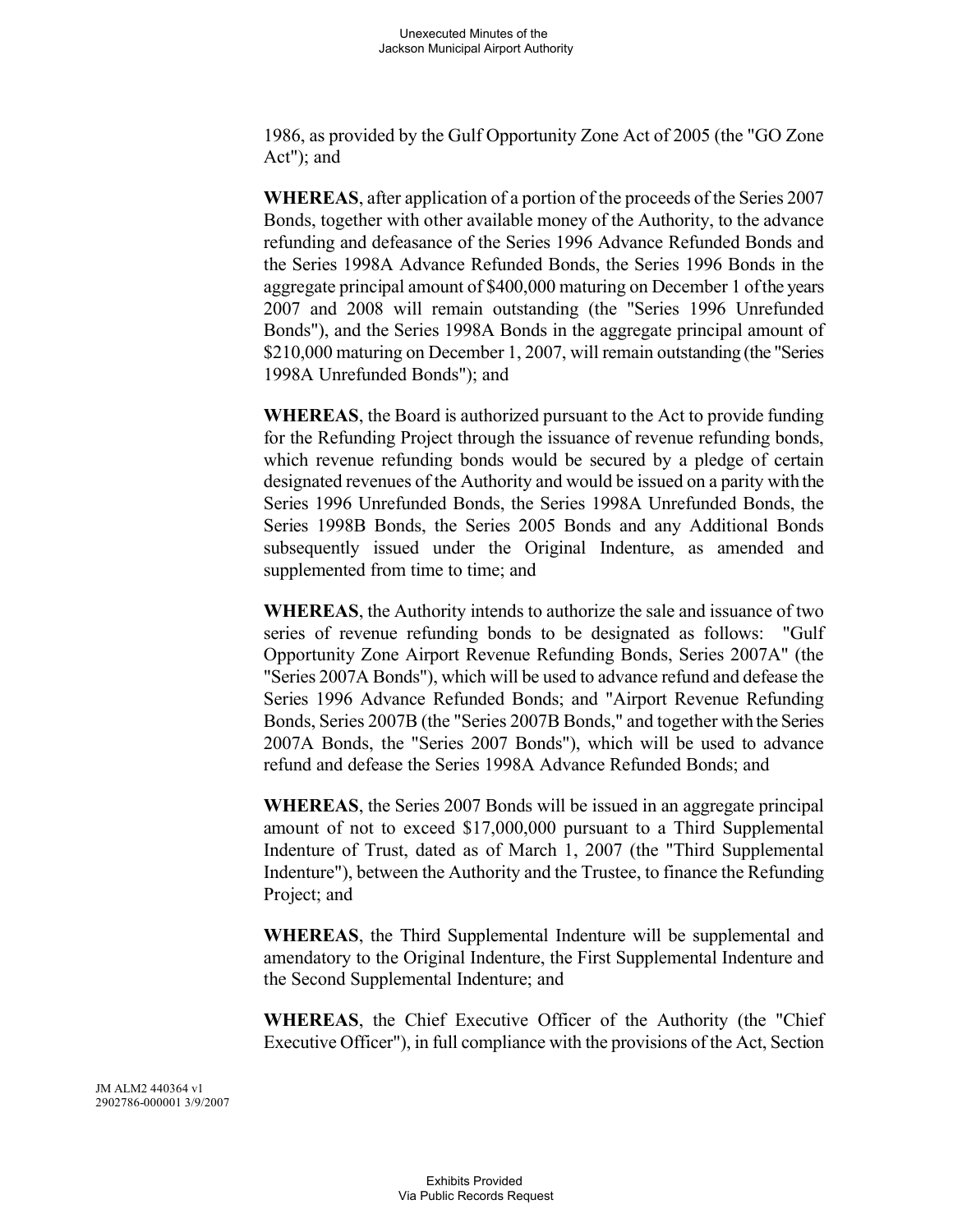147(f) of the Internal Revenue Code of 1986, as amended (the "Code"), and Treasury Regulation Section 5f.103-2(f)(2) (the "Regulation"), plans to cause a reasonable notice (the "Notice") of a public hearing (the "Public Hearing") to be published for and on behalf of the Authority in *The Clarion-Ledger*, a newspaper having a general circulation in the area served by the Authority, which Notice will describe the Series 2007A Bonds, the refunding of the Series 1996 Advance Refunded Bonds and the location and nature of the Series 1996 Project being refinanced by the Series 2007A Bonds; and

**WHEREAS**, the Public Hearing will be held on a date which is not less than fourteen (14) days after the publication of the Notice and will be approved by the Mayor of the City as required by the Code and the Regulation; and

**WHEREAS**, a proof of publication of the Notice will be secured and filed with the Chief Executive Officer; and

**WHEREAS**, the sale and issuance of the Series 2007 Bonds will be conditioned upon the approval by the City Council of the City of the issuance of the Series 2007 Bonds and upon the approval of the Treasurer of the State of the issuance of the Series 2007 Bonds; and

**WHEREAS**, the advance refunding and defeasance of the Series 1996 Advance Refunded Bonds and the Series 1998A Advance Refunded Bonds (together, the "Refunded Bonds") will be carried out pursuant to the Third Supplemental Indenture and pursuant to an Escrow Trust Agreement, dated as of March 1, 2007 (the "Escrow Agreement"), between the Authority and Trustmark National Bank, as escrow agent; and

**WHEREAS**, there has been prepared a preliminary official statement (the "Preliminary Official Statement") describing the Series 2007 Bonds, the Refunding Project, the terms of the Third Supplemental Indenture and other matters in connection with the sale and issuance of the Series 2007 Bonds; and

**WHEREAS**, the Authority is now desirous of proceeding with the financing of the Refunding Project through the sale and issuance of the Series 2007 Bonds; and

**WHEREAS**, because of the nature of the Refunding Project and the Series 2007 Bonds, the Authority has determined that it is in the best interest of the Authority to authorize the sale of the Series 2007 Bonds on the basis of a negotiated sale rather than a public sale by competitive bid; and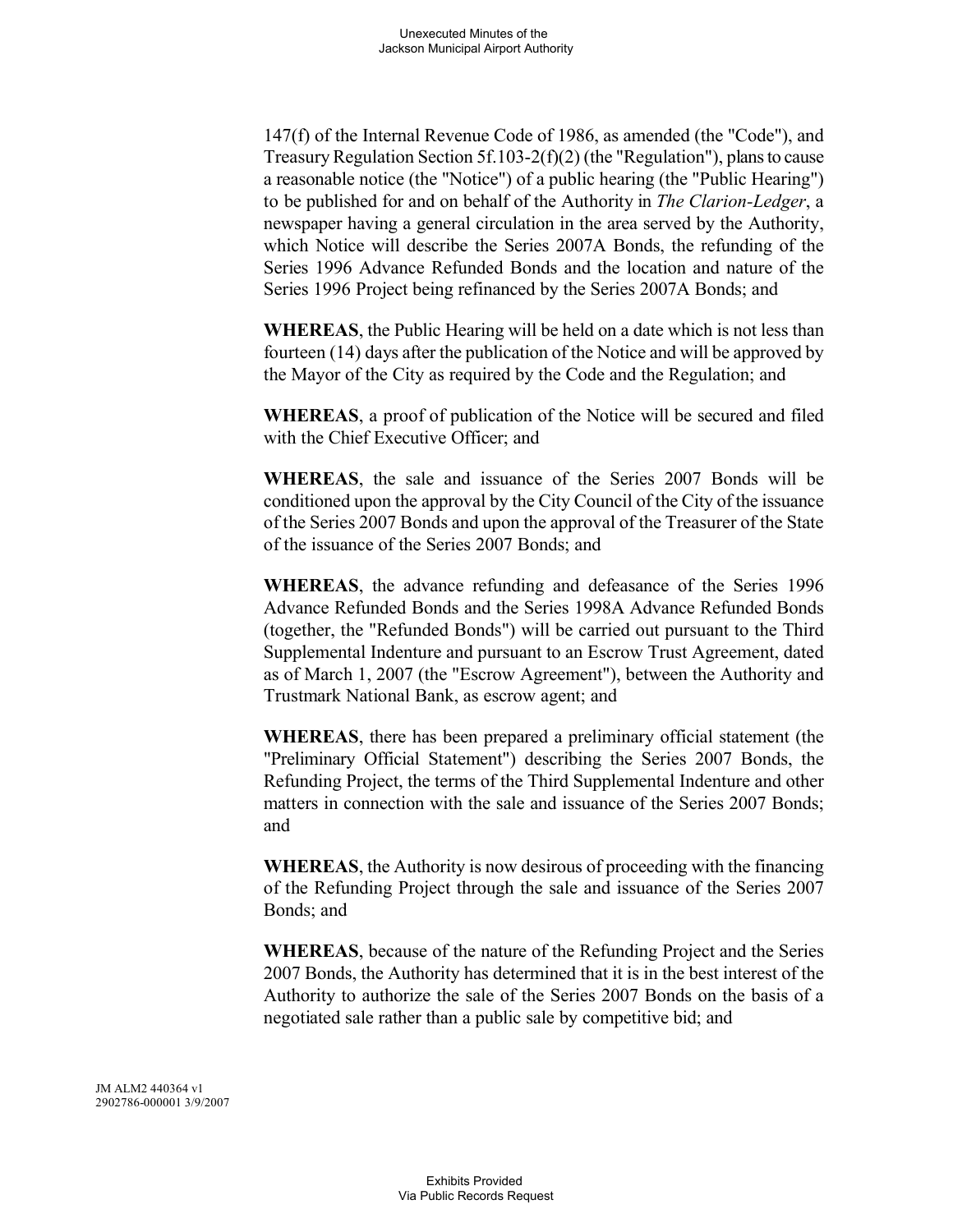**WHEREAS**, the Authority proposes to sell and issue the Series 2007 Bonds to Morgan Keegan & Company, Inc. (the "Underwriter") pursuant to a Bond Purchase Contract (the "Bond Purchase Contract") between the Authorityand the Underwriter and a subsequent resolution of the Board, provided that the Bond Purchase Contract shall not be entered into by the Authority until such time as the Underwriter can demonstrate that the net present value savings resulting from the issuance of the Series 2007 Bonds shall be at least 3% of the principal amount of the Refunded Bonds, calculated after taking into account all costs of issuance of the Series 2007 Bonds; and

**WHEREAS**, forms of the following have been prepared and submitted to the Authority:

(a) the Original Indenture;

(b) the Third Supplemental Indenture under which the Series 2007 Bonds will be issued and by which they will be secured;

(c) the Escrow Agreement pursuant to which certain proceeds of the Series 2007 Bonds, together with other available funds of the Authority, will be used to advance refund and defease the Refunded Bonds;

(d) the Bond Purchase Contract providing for the sale, by the Authority, and the purchase, by the Underwriter, of the Series 2007 Bonds;

(e) the Preliminary Official Statement describing the Series 2007 Bonds, the Refunding Project, the terms of the Third Supplemental Indenture and other matters in connection with the sale and issuance of the Series 2007 Bonds; and

(f) a continuing disclosure agreement (the "Continuing Disclosure Agreement") between the Authority and the Trustee, as dissemination agent.

**WHEREAS**, it appears that each of the documents above referred to, which documents are now before the Board, is in appropriate form and is an appropriate document for the purposes identified; and

**WHEREAS**, the Series 2007 Bonds will be issued under and secured by the terms of the Original Indenture and the Third Supplemental Indenture and will be on a parity with the Series 1996 Unrefunded Bonds, the Series 1998A Unrefunded Bonds, the Series 1998B Bonds, the Series 2005 Bonds and any Additional Bonds subsequently issued under the Original Indenture, as amended and supplemented from time to time; and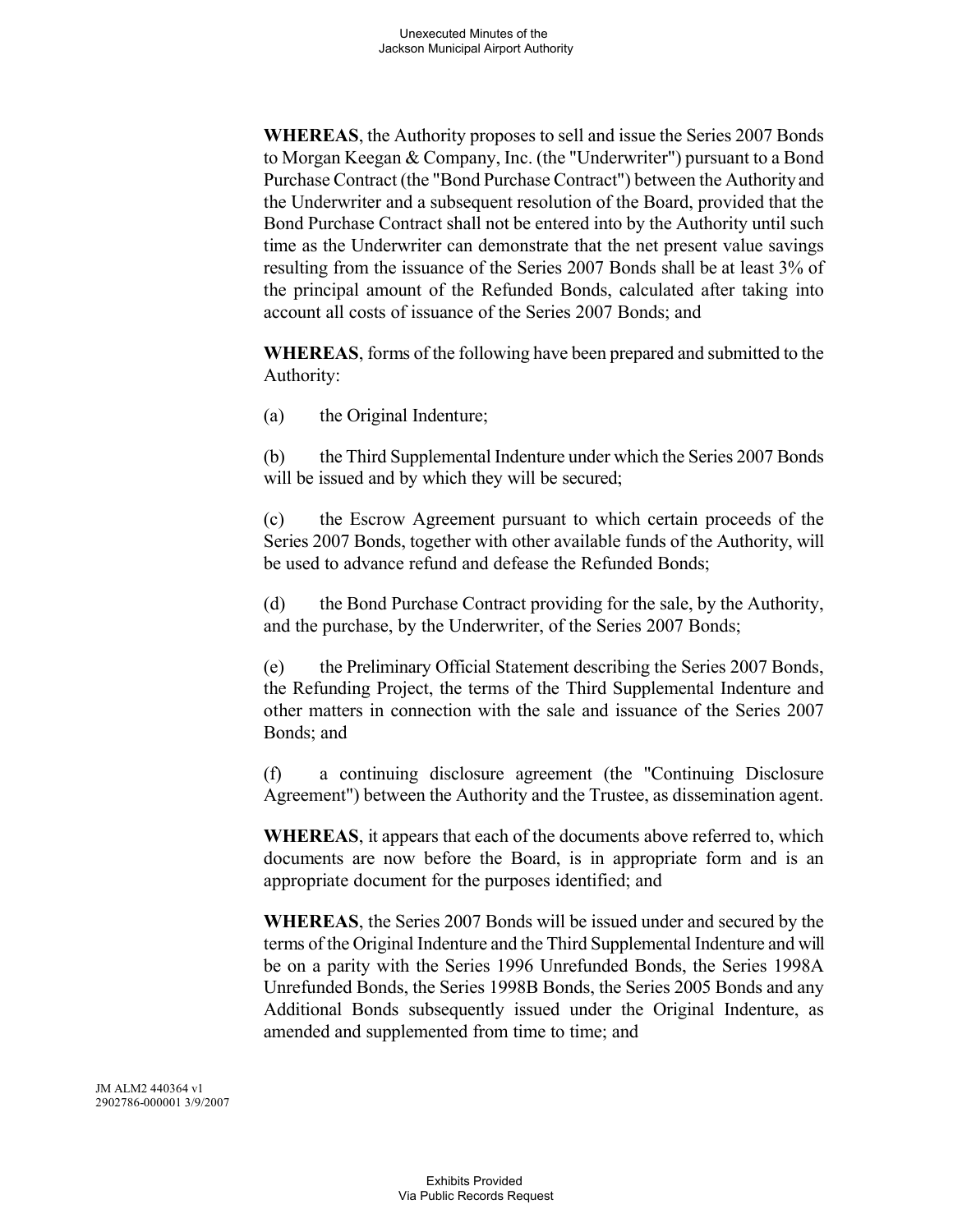**WHEREAS**, payment of the principal of and interest on the Series 2007 Bonds when due, will be insured by one or more municipal bond insurance policies to be issued by a bond insurer; and

**WHEREAS**, all conditions, acts and things required by the Act, the GO Zone Act and the Constitution and laws of the State to have existed, to have happened and to have been performed precedent to and in connection with the adoption of this resolution, the sale and issuance of the Series 2007 Bonds, the execution and delivery of the Third Supplemental Indenture, the Escrow Agreement, the Bond Purchase Contract and the Continuing Disclosure Agreement, and the preparation and distribution of the Preliminary Official Statement and a final official statement (the "Official Statement") in connection with the Series 2007 Bonds have happened and have been performed in regular and due time, form and manner as required by law; and

**WHEREAS**, it is proposed that the Authority should take all such additional actions, make all such elections, authorize the filings of such certificates, applications, reports and notices, and authorize such other actions and proceedings as shall be necessary in connection with the sale and issuance of the Series 2007 Bonds.

**NOW, THEREFORE, BE IT RESOLVED, DETERMINED AND ORDERED BY THE BOARD OF COMMISSIONERS OF THE AUTHORITY, ACTING FOR AND ON BEHALF OF THE AUTHORITY, AS FOLLOWS:**

**SECTION 1.** This resolution is adopted pursuant to the Act and the GO Zone Act.

**SECTION 2.** The sale and issuance of the Series 2007 Bonds for the purpose of providing funds for the Refunding Project pursuant to the Act and the GO Zone Act is hereby authorized.

**SECTION 3.** The publication of the Notice, as aforesaid, is hereby authorized and directed as an appropriate action of the Authority and determined to be in compliance with the Act, the Code and the Regulation. The Chief Executive Officer be, and is hereby, authorized and directed to publish the Notice and to hold the Public Hearing as required by the Notice.

**SECTION 4.** To finance the Refunding Project, the sale and issuance of the Series 2007 Bonds in the aggregate principal amount of not to exceed \$17,000,000 is hereby authorized, subject to the provisions of this resolution, subsequent resolutions of the Board, the Original Indenture, as amended and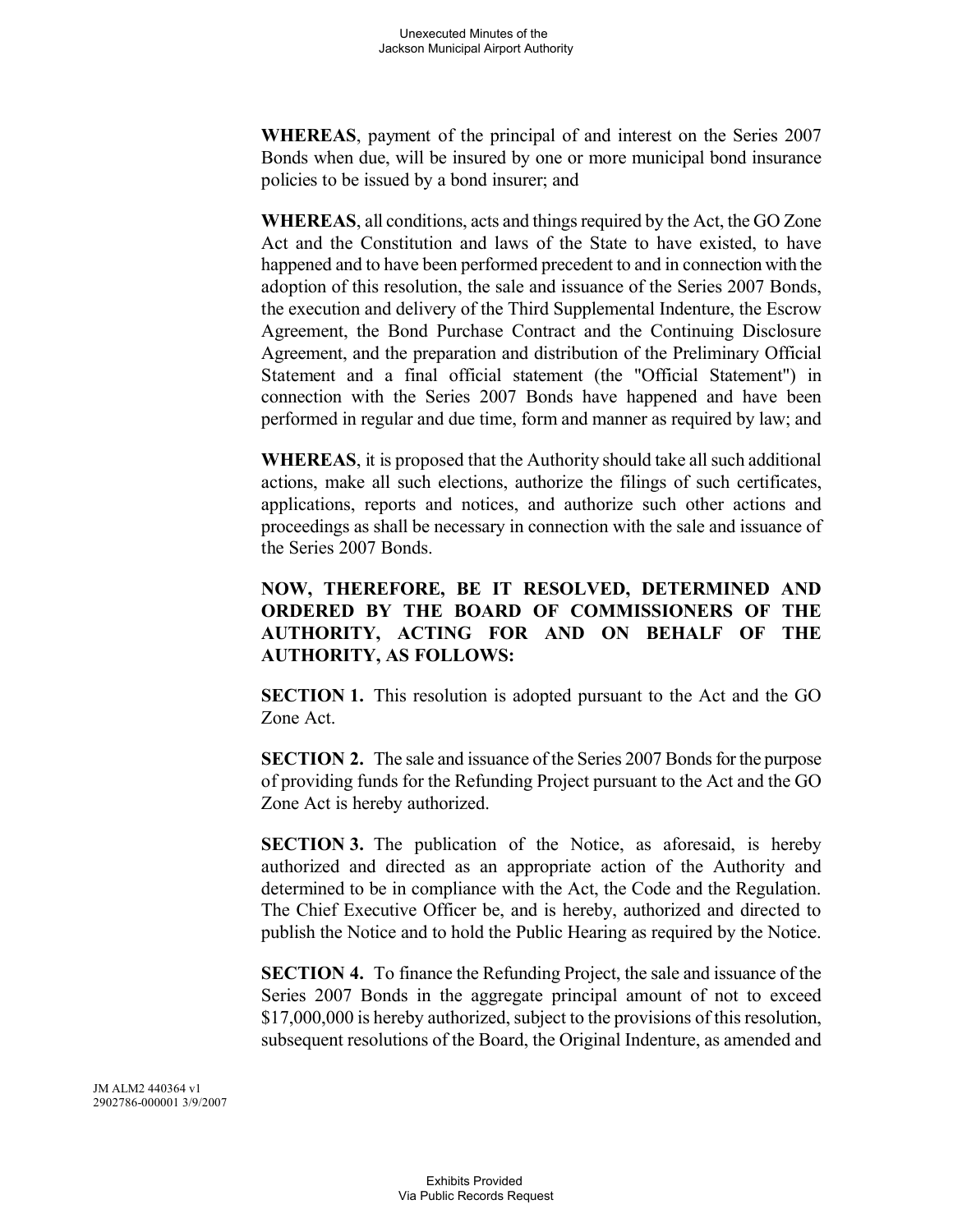supplemented, and the Third Supplemental Indenture. The Series 2007 Bonds shall be issuable as registered bonds, in denominations as provided by the Original Indenture, as amended and supplemented, and the Third Supplemental Indenture, shall be payable as to principal and interest as provided in the Original Indenture, as amended and supplemented, and the Third Supplemental Indenture shall be dated as of the date set forth in the Third Supplemental Indenture. The Series 2007 Bonds shall be subject to prior redemption as provided in the Third Supplemental Indenture and shall mature at the times and in the principal amounts and shall bear interest at the rate or rates per annum, payable at the times, as provided in the Third Supplemental Indenture, subject to the limitation that the Series 2007 Bonds shall not bear a greater overall rate to maturity than thirteen percent (13%) per annum. The form of the Series 2007 Bonds and the provisions for signatures, authentication, payment, redemption and number shall be as set forth in the Original Indenture, as amended and supplemented, and the Third Supplemental Indenture. The final maturity of the Series 2007 Bonds shall not be later than October 1, 2027. All other terms and provisions of the Series 2007 Bonds shall be as set forth in the Original Indenture, as amended and supplemented, and the Third Supplemental Indenture.

**SECTION 5.** In accordance with the requirements of the Act, the Board hereby finds, determines and adjudicates that (a) the Authority shall make payments in amounts which shall be equal to the amount payable as interest, premium, if any, and principal, either at the stated maturities of the Series 2007 Bonds as set forth in the Third Supplemental Indenture or upon redemption prior to maturity as set forth in the Third Supplemental Indenture; (b) the Third Supplemental Indenture, the Escrow Agreement, the Bond Purchase Contract, the Preliminary Official Statement and the Continuing Disclosure Agreement are in full compliance and conformity with all provisions of the Act; and (c) the Refunding Project is for a lawful and valid purpose in that it will satisfy all of the applicable requirements of the Act and the GO Zone Act, result in the enhancement of the Authority's annual cash flow and provide flexibility to the Authority in the financing of its future projects.

**SECTION 6.** The Series 2007 Bonds shall be secured by the pledge effected by the Original Indenture, as amended and supplemented, and the Third Supplemental Indenture and shall be limited obligations of the Authority payable solely from and secured by a pledge of the Net Revenues (as defined in the Third Supplemental Indenture) and other monies and property pledged under the Original Indenture, as amended and supplemented, and the Third Supplemental Indenture, and shall be on a parity with the Series 1996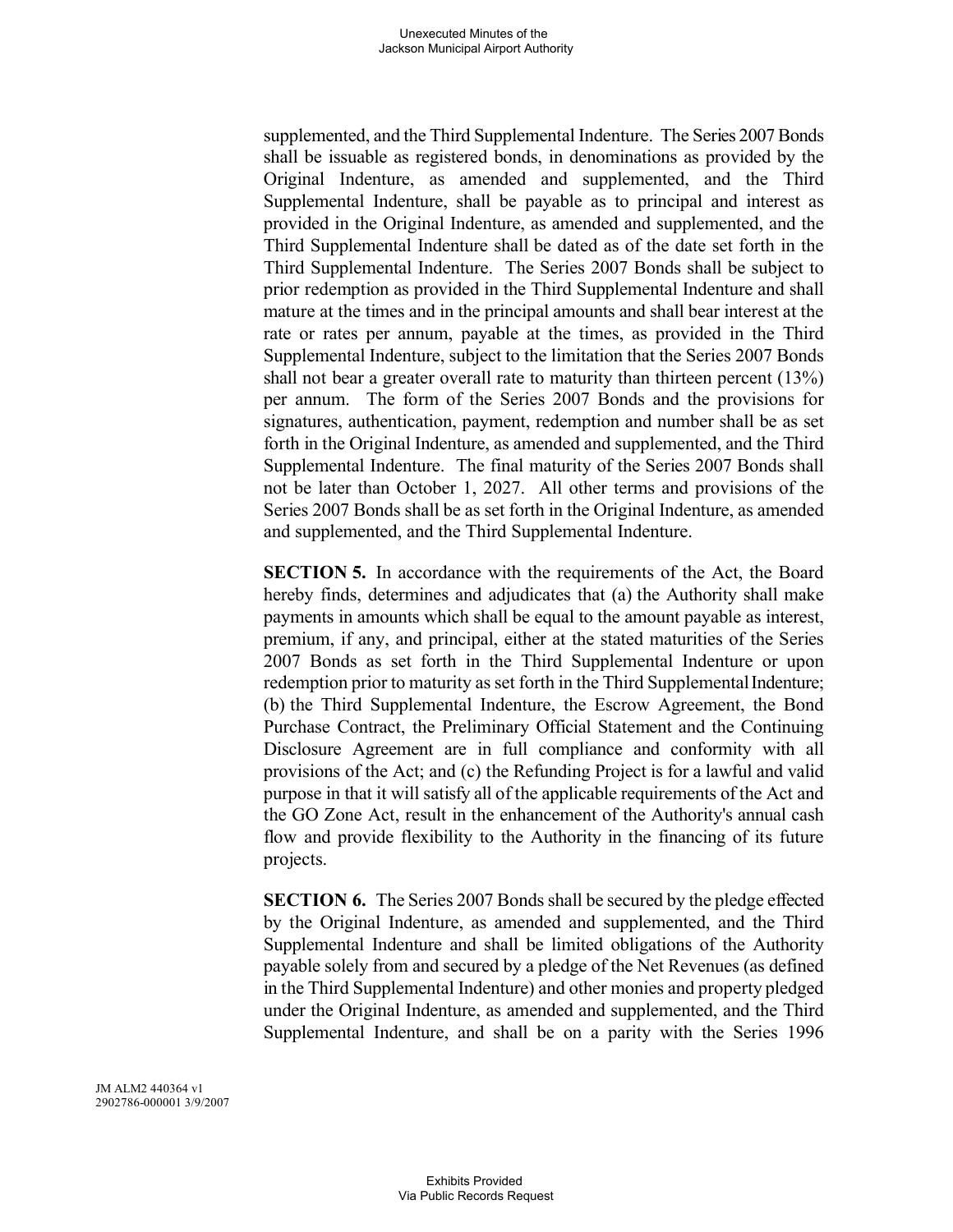Unrefunded Bonds, the Series 1998A Unrefunded Bonds, the Series 1998B Bonds, the Series 2005 Bonds and any Additional Bonds subsequently issued under the Original Indenture, as amended and supplemented from time to time. The Series 2007 Bonds will not constitute a debt, liability or general obligation of the Authority, the City, the State or any political subdivision thereof or a pledge of the faith and credit of the Authority, the City, the State or any political subdivision thereof but shall be payable solely as hereinabove provided and will not directly, indirectly or contingently obligate the City or the State to levy or to pledge any form of taxation whatsoever for the payment thereof.

**SECTION 7.** Except as supplemented by the First Supplemental Indenture, the Second Supplemental Indenture and the Third Supplemental Indenture, the Original Indenture, in the form submitted to this meeting and made a part of this resolution as though set forth in full herein, shall be, and the same hereby is, ratified and confirmed in said form.

**SECTION 8.** The Third Supplemental Indenture, in the form submitted to this meeting and made part of this resolution as though set forth in full herein, shall be, and the same hereby is, approved in substantially said form. The Chairperson of the Board (the "Chairperson") and the Chief Executive Officer are hereby authorized and directed to execute and deliver the Third Supplemental Indenture with such changes, insertions and omissions as may be approved by such officers, said execution being conclusive evidence of such approval.

**SECTION 9.** The Escrow Agreement in the form submitted to this meeting and made a part of this resolution as though set forth in full herein, shall be, and the same hereby is, approved in substantially said form. The Chairperson and the Chief Executive Officer is hereby authorized and directed to execute and deliver the Escrow Agreement with such changes, insertions and omissions as may be approved by such officers, said execution being conclusive evidence of such approval.

**SECTION 10.** The Bond Purchase Contract in the form submitted to this meeting and made a part of this resolution as though set forth in full herein, shall be, and the same hereby is, approved in substantially said form. The Chairperson or the Chief Executive Officer is hereby authorized and directed to execute and deliver the Bond Purchase Contract with such changes, insertions and omissions as may be approved by either of such officers, said execution being conclusive evidence of such approval; provided, however, that such officers shall not execute the Bond Purchase Contract on behalf of the Authority until such time as the Underwriter can demonstrate that the net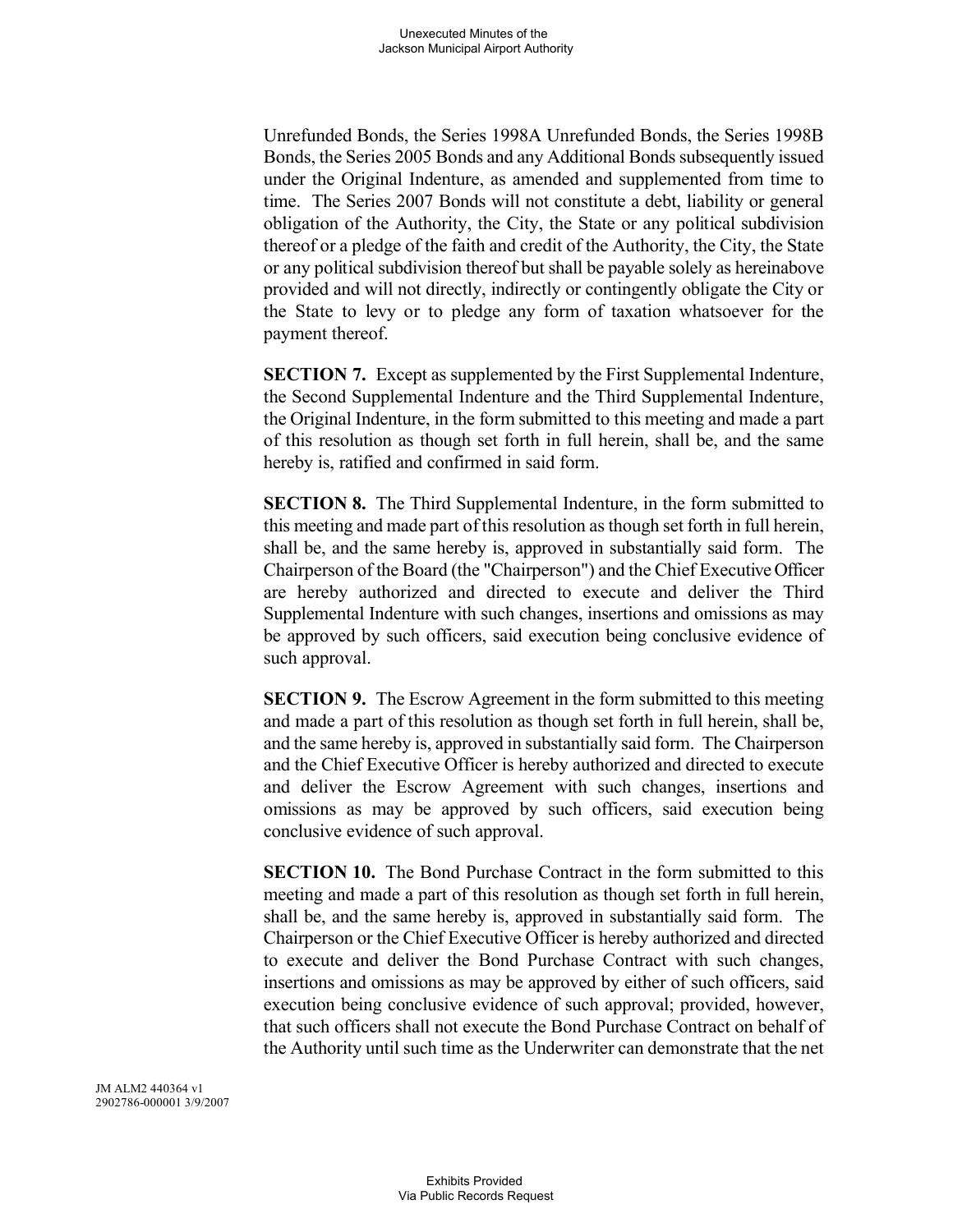present value savings resulting from the issuance of the Series 2007 Bonds shall be at least 3% of the principal amount of the Refunded Bonds, calculated after taking into account all costs of issuance of the Series 2007 Bonds.

**SECTION 11.** The Preliminary Official Statement in the form submitted to this meeting and made a part of this resolution as though set forth in full herein, shall be, and the same hereby is, approved in substantially said form. The Chief Executive Officer is hereby authorized and directed to distribute the Preliminary Official Statement with such changes, insertions and omissions as may be approved by such officer, including but not limited to changes, insertions and omissions necessary to conform the Preliminary Official Statement with the Third Supplemental Indenture, said distribution being conclusive evidence of such approval. The Authority deems the Preliminary Official Statement to be "final" as required by Rule  $15c2-12(b)(1)$  of the Securities and Exchange Commission.

**SECTION 12.** The Continuing Disclosure Agreement in the form submitted to this meeting and made a part of this resolution as though set forth in full herein, shall be, and the same hereby is, approved in substantially said form. The Chairperson or the Chief Executive Officer is hereby authorized and directed to execute and deliver the Continuing Disclosure Agreement with such changes, insertions and omissions as may be approved by either of such officers, said execution being conclusive evidence of such approval.

**SECTION 13.** Copies of the documents provided for in Sections 7 through 12 of this resolution in the forms submitted to this meeting and approved in substantially said forms by this resolution are on file in the office of the Chief Executive Officer.

**SECTION 14.** The Series 2007 Bonds shall be executed by the manual or facsimile signature of the Chairperson and the seal of the Authority (or a facsimile thereof) shall be imprinted, impressed or otherwise reproduced on the Series 2007 Bonds and attested by the manual or facsimile signature of the Chief Executive Officer. The Series 2007 Bonds shall be delivered to the Trustee for proper authentication and delivery to the Underwriter upon instructions to that effect.

**SECTION 15.** The Authority deems it most advantageous to designate, and hereby designates, Morgan Keegan & Company, Inc. as underwriter and purchaser of the Series 2007 Bonds.

**SECTION 16.** The Series 2007 Bonds will be sold by the Authority to the Underwriter upon the terms and conditions as set forth in the Bond Purchase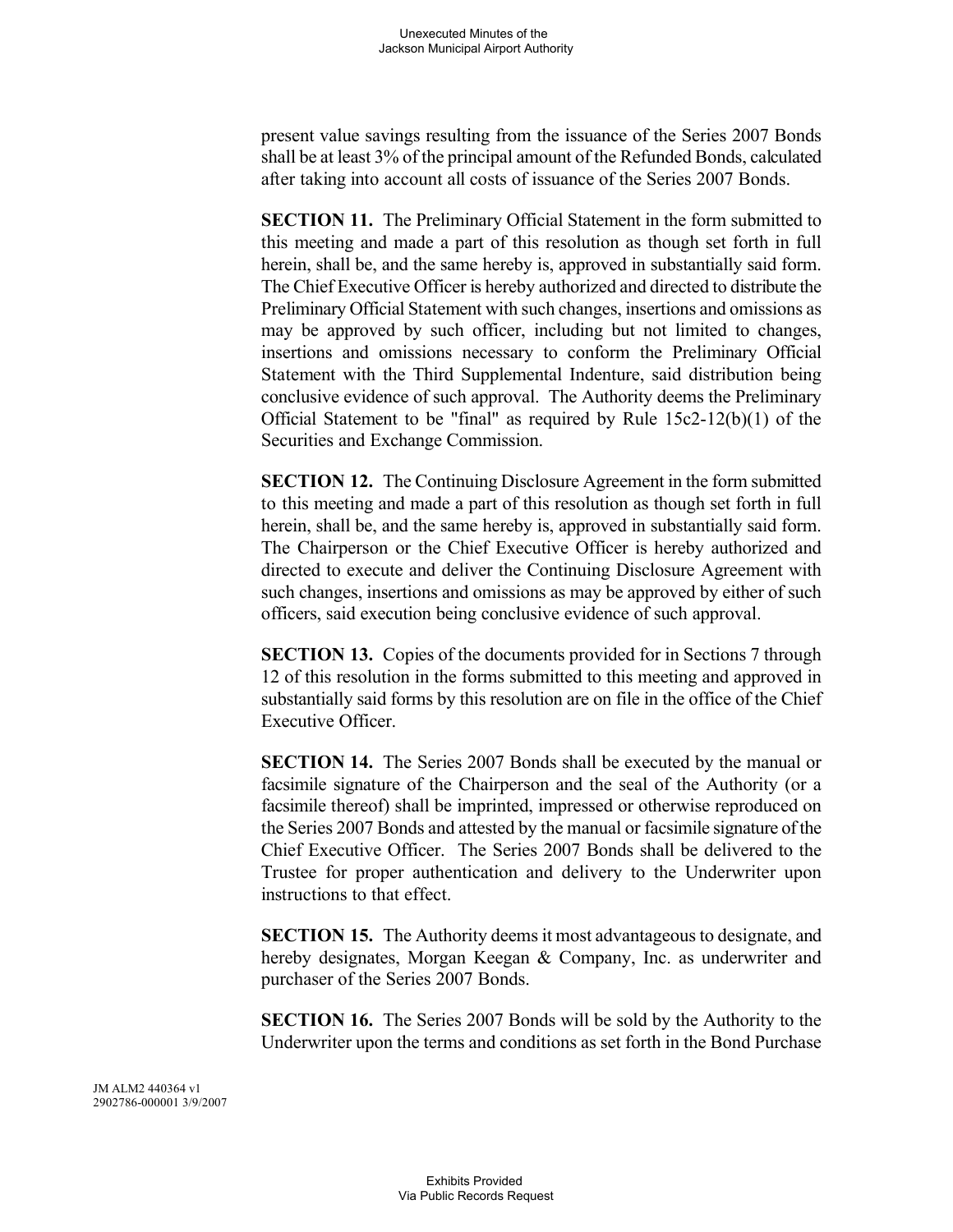Contract and a subsequent resolution of the Board; provided that the execution of the Bond Purchase Contract by the Authority shall be subject to satisfaction of the requirement set forth in Section 10 above.

**SECTION 17.** The Authority hereby designates Trustmark National Bank to serve as the trustee for the Series 2007 Bonds pursuant to the Third Supplemental Indenture.

**SECTION 18.** Except as otherwise expressly provided herein, nothing in this resolution or the Third Supplemental Indenture, express or implied, is intended or shall be construed to confer upon any person or firm or corporation other than the Authority, the holders of the Series 2007 Bonds issued under the Original Indenture, as amended and supplemented, and the Third Supplemental Indenture, and the Trustee, any right, remedy or claim, legal or equitable, under and by reason of this resolution or any of the provisions hereof, the Original Indenture, as amended and supplemented, or the Third Supplemental Indenture or any provision thereof. This resolution, the Original Indenture, as amended and supplemented, the Third Supplemental Indenture and all of their provisions are intended to be and shall be for the sole and exclusive benefit of the Authority, the Trustee and the holders from time to time of the Series 2007 Bonds and to the extent applicable thereto, the holders, from time to time, of the Series 1996 Unrefunded Bonds, the Series 1998A Unrefunded Bonds, the Series 1998B Bonds, the Series 2005 Bonds, and any Additional Bonds subsequently issued under the Original Indenture, as amended and supplemented from time to time.

**SECTION 19.** In case any one or more of the provisions of this resolution, the Original Indenture, as amended and supplemented, the Third Supplemental Indenture, the Escrow Agreement, the Bond Purchase Contract, the Continuing Disclosure Agreement or the Series 2007 Bonds issued or approved hereby shall, for any reason, be held to be illegal or invalid, such illegality or invalidity shall not affect any of the other provisions of this resolution, the Original Indenture, as amended and supplemented, the Third Supplemental Indenture, the Escrow Agreement, the Bond Purchase Contract, the Continuing Disclosure Agreement or the Series 2007 Bonds, but this resolution, the Original Indenture, as amended and supplemented, the Third Supplemental Indenture, the Escrow Agreement, the Bond Purchase Contract, the Continuing Disclosure Agreement and the Series 2007 Bonds shall be construed and enforced as if such illegal or invalid provision or provisions had not been contained therein. The terms and conditions set forth in the Third Supplemental Indenture, the pledge of the moneys and property under the Third Supplemental Indenture, the creation of the funds provided for in the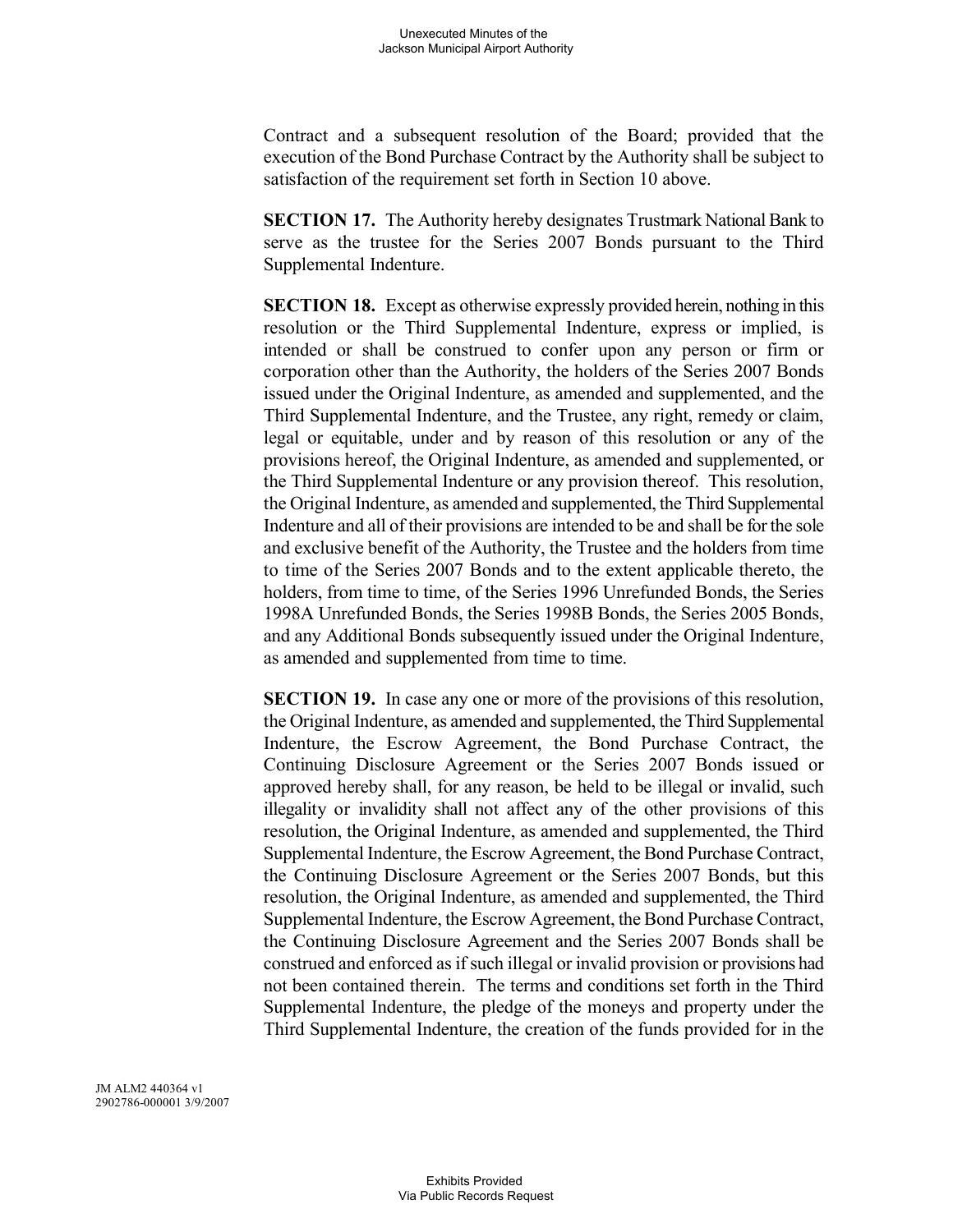Third Supplemental Indenture, the provisions relating to the proceeds derived from the sale of the Series 2007 Bonds pursuant to and under the Original Indenture, as amended and supplemented, and the Third Supplemental Indenture and the handling of said moneys, property and receipts are all commitments and agreements on the part of the Authority and the validity or the invalidity of the Third Supplemental Indenture shall not affect the commitments on the part of the Authority to create such funds and to handle such proceeds and such moneys, property and receipts for the purposes, in the manner and according to the terms and conditions fixed in the Original Indenture, as amended and supplemented, and the Third Supplemental Indenture, it being the intention hereof that such commitments on the part of the Authority are binding as if contained in this resolution separate and apart from the Original Indenture, as amended and supplemented, and the Third Supplemental Indenture.

**SECTION 20.** The Chief Executive Officer is hereby authorized to cause to be paid out of the proceeds of the sale of the Series 2007 Bonds such legal, accounting, financial and printing expenses, and all such other expenses, incurred by or on behalf of the Authority, the Trustee and the Underwriter in connection with the issuance of the Series 2007 Bonds as may be permitted to be paid therefrom pursuant to the terms of the Original Indenture, the Third Supplemental Indenture, the Bond Purchase Contract and applicable law.

**SECTION 21.** The Authority covenants to comply, to the extent applicable to the Series 2007 Bonds, with each requirement of the Code necessary to maintain the exclusion of interest on the Series 2007 Bonds from gross income for federal income tax purposes, and in furtherance thereof, to comply with a certificate of the Authority to be executed and delivered concurrently with the issuance and delivery of the Series 2007 Bonds, or such other covenants as may, from time to time, be required to be complied with in order to maintain the exclusion of interest on the Series 2007 Bonds from gross income for federal income tax purposes. The Authority shall not use or permit the use of any of the proceeds of the Series 2007 Bonds, or any other funds of the Authority, directly or indirectly, to acquire any securities, obligations or other investment property, and shall not take or permit to be taken any other action or actions, which would cause any Series 2007 Bond to be an "arbitrage bond" as defined in Section 148 of the Code. Notwithstanding any other provisions to the contrary, so long as necessary in order to maintain the exclusion of interest on the Series 2007 Bonds from gross income for federal income tax purposes under the Code, the covenants contained in this Section 21 shall survive the payment of the Series 2007 Bonds and the interest thereon, including any payment or defeasance thereof.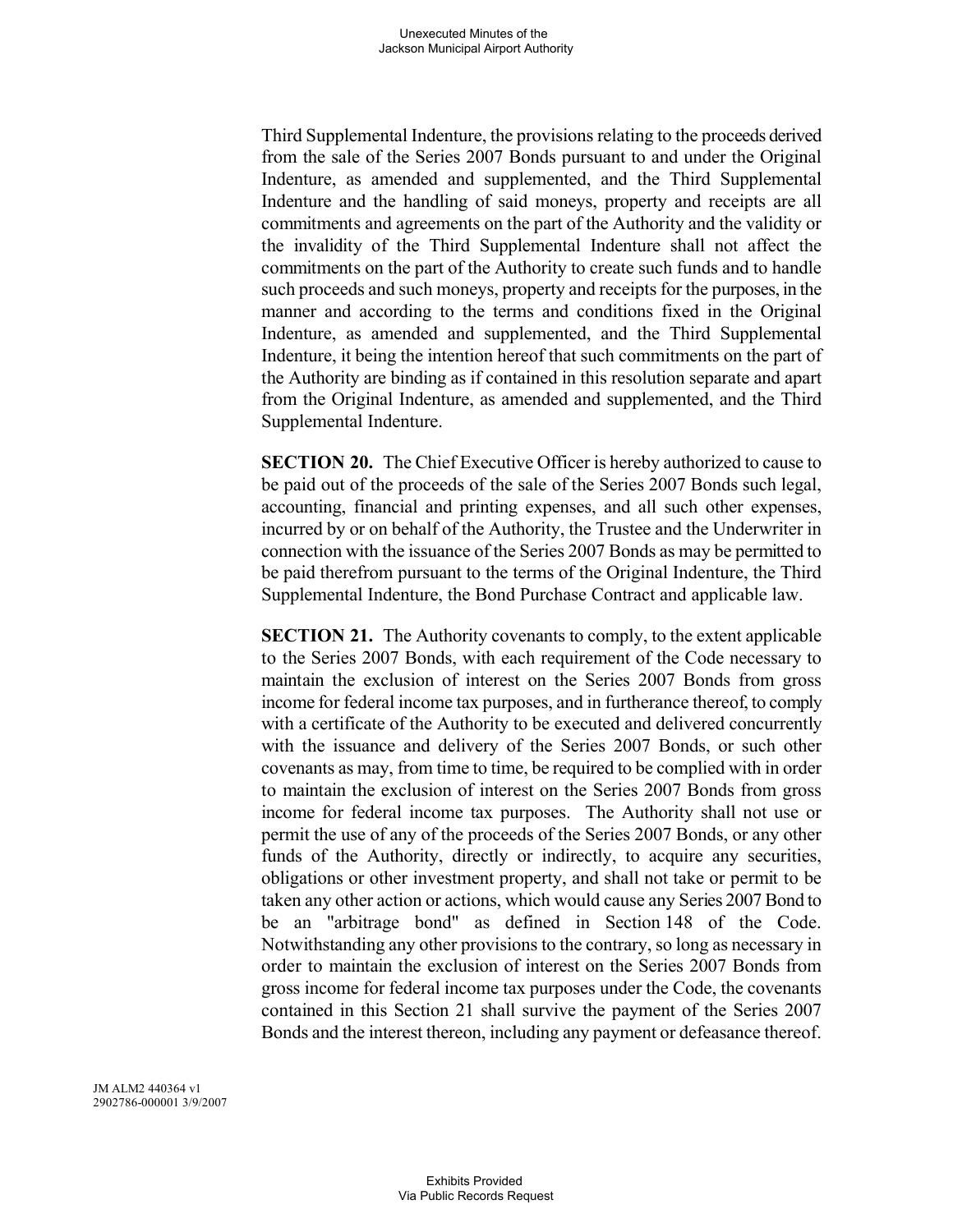**SECTION 22.** Prior to their delivery to the Underwriter, the Series 2007 Bonds shall be validated pursuant to Sections 31-13-1 *et seq*., Mississippi Code of 1972, as amended, and the Act, by the Chancery Court of Rankin County, Mississippi.

**SECTION 23.** Any officer of the Authority is hereby authorized and directed to execute a non-arbitrage certification in order to comply with Section 148 of the Code, and the applicable regulations thereunder, and all other documents required for compliance with the Code.

**SECTION 24.** The Chief Executive Officer, the Chairperson and any other officer of the Authority or member of the Board be, and each of them is hereby, authorized and directed to do all acts and things required by them by this resolution, the Original Indenture, as amended and supplemented, the Third Supplemental Indenture, the Escrow Agreement, the Bond Purchase Contract and the Continuing Disclosure Agreement for the full and complete performance of all the terms, covenants and agreements contained in this resolution, the Series 2007 Bonds, the Original Indenture, as amended and supplemented, the Third Supplemental Indenture, the Escrow Agreement, the Bond Purchase Contract, the Continuing Disclosure Agreement and all of the documents necessary to conclude the sale and issuance of the Series 2007 **Bonds**.

**SECTION 25.** All actions taken by the Chief Executive Officer in connection with the preparation of the Preliminary Official Statement shall be, and the same hereby are, approved, ratified and confirmed.

**SECTION 26.** The Chief Executive Officer be, and is hereby, authorized and directed to prepare, execute and distribute a final Official Statement in connection with the sale and issuance of the Series 2007 Bonds in a form similar to the Preliminary Official Statement with such changes, insertions and omissions to conform the Official Statement with the Third Supplemental Indenture, said execution being conclusive evidence of such approval.

**SECTION 27.** The Chief Executive Officer be, and is hereby, authorized and directed to publish a copy of this resolution at least one time prior to delivery of the Series 2007 Bonds to the Underwriter in *The Rankin County News* and *The Clarion-Ledger*, newspapers having a general circulation in the area served by the Authority. Such publication is determined to be appropriate action of the Authority in compliance with Section 61-3-29 of the Act.

**SECTION 28.** No stipulation, obligation or agreement herein contained or contained in the Original Indenture, as amended and supplemented, the Third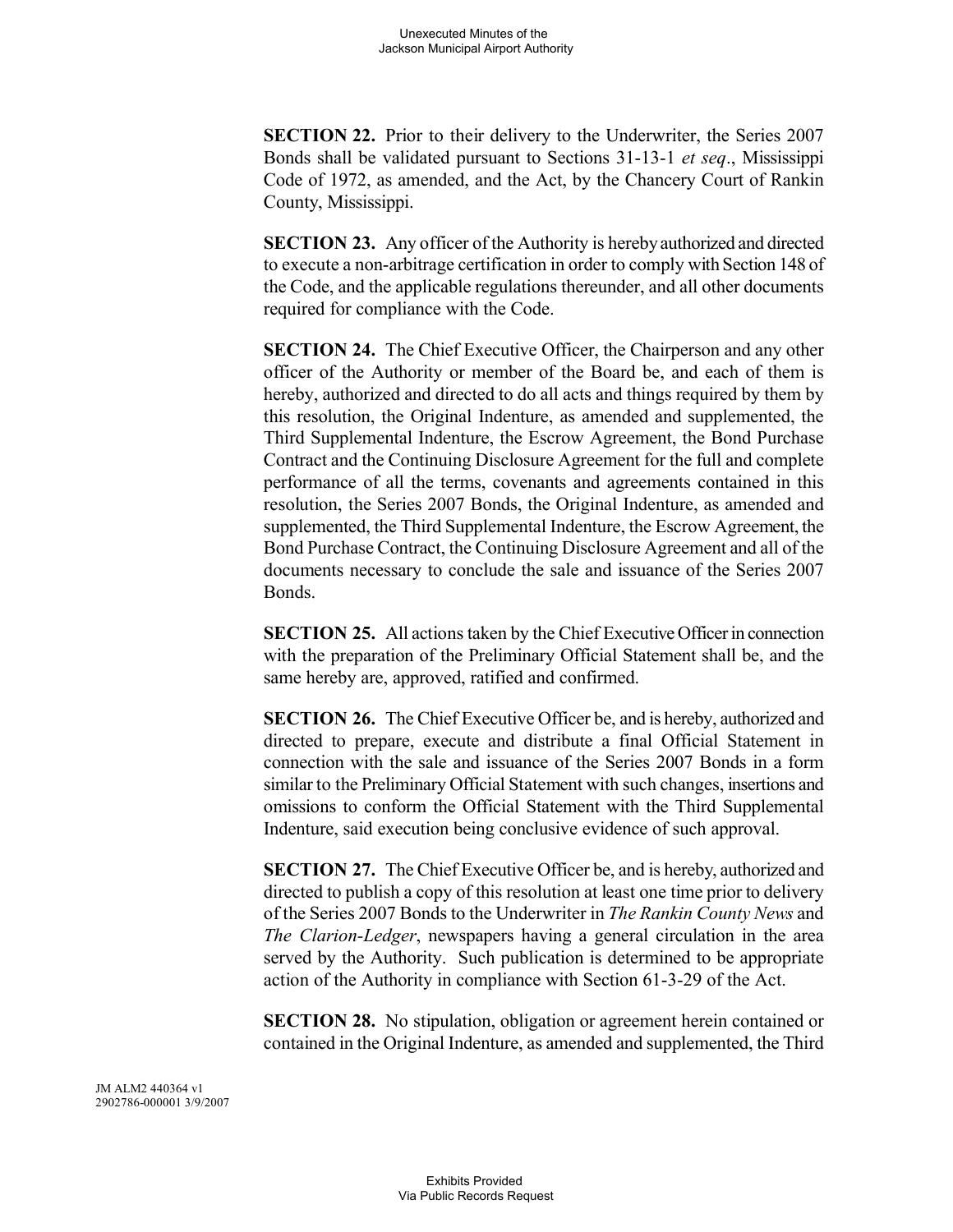Supplemental Indenture, the Escrow Agreement, the Bond Purchase Contract, the Continuing Disclosure Agreement or other documents necessary to conclude the sale and issuance of the Series 2007 Bonds shall be deemed to be a stipulation, obligation or agreement of any officer, director, agent or employee of the Authority or member of the Board in his individual capacity, and no such officer, director, agent, employee, or member shall be personally liable on the Series 2007 Bonds or be subject to personal liability or accountability by reason of the sale and issuance thereof.

**SECTION 29.** When the Series 2007 Bonds are issued, the Chief Executive Officer is hereby authorized and directed to prepare and furnish to the Underwriter and the Trustee certified copies of all the proceedings and records of the Authority relating to the Series 2007 Bonds, and such other affidavits and certificates as may be required to show the facts relating to the legality of the Series 2007 Bonds as such facts appear from the books and records in the Chief Executive Officer's custody and control or as otherwise known to him; and all such certified copies, certificates and affidavits, including any heretofore furnished, shall constitute representations of the Authority as to the truth of all statements contained therein.

**SECTION 30.** From and after the execution and delivery of the documents hereinabove authorized, the proper officers, directors, agents, and employees of the Authority and members of the Board are herebyauthorized, empowered and directed to do all such acts and things and to execute all such documents as may be necessary to carry out and comply with the provisions of said documents as executed and are further authorized to take any and all further actions and execute and deliver any and all other documents and certificates as may be necessary or desirable in connection with the issuance of the Series 2007 Bonds and the execution and delivery of the Third Supplemental Indenture, the Escrow Agreement, the Bond Purchase Contract, the Continuing Disclosure Agreement, the Preliminary Official Statement, the Official Statement or other documents necessary to conclude the sale and issuance of the Series 2007 Bonds, from time to time, and to document the Authority's compliance with the Act.

**SECTION 31.** The Chief Executive Officer and the Chairperson shall be, and hereby are authorized and directed to make all final determinations necessary in connection with the sales and issuance of the Series 2007 Bonds, including, but not limited to, the dated date of the Series 2007 Bonds, the final principal amount of the Series 2007 Bonds, the maturity schedule relating to the Series 2007 Bonds, the redemption terms of the Series 2007 Bonds, the interest rate or rates to be borne by the Series 2007 Bonds, the price to be paid for the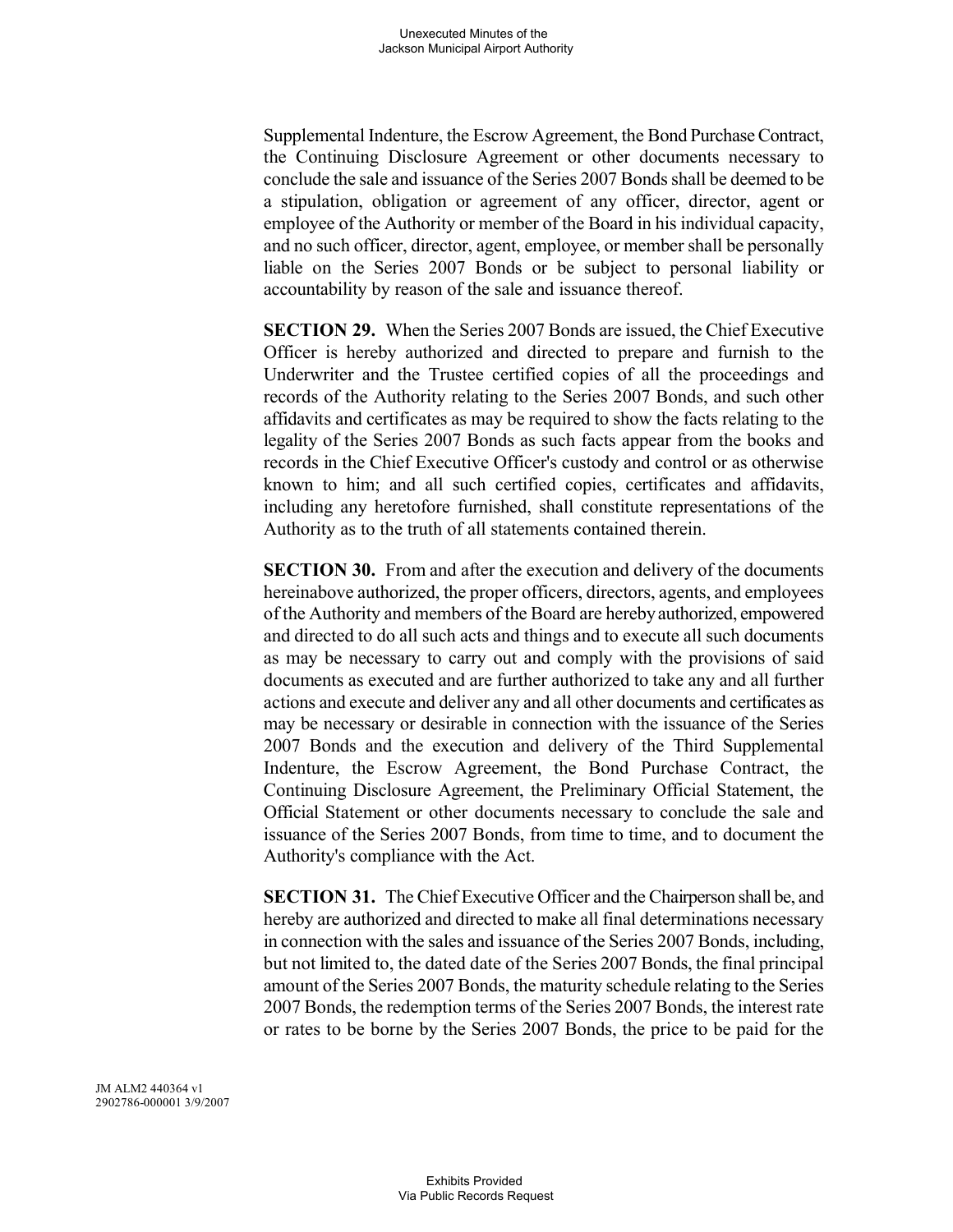Series 2007 Bonds by the Underwriter, the selection of a bond insurer for the Series 2007 Bonds, and any and all other terms thereof, all subject to the provisions of the Act and the GO Zone Act, and with respect to the price to be paid for the Series 2007 Bonds, subject to satisfaction of the requirement set forth in Section 10 of this resolution.

**SECTION 32.** Pursuant to Treasury Regulation Section 1.150-2, the Authority hereby declares its official intent to reimburse itself from the proceeds of the Series 2007 Bonds for expenses incurred with respect to the Refunding Project subsequent to the date of this resolution. This resolution is intended as a declaration of official intent under Treasury Regulation Section 1.150-2. The Series 2007 Bonds are not expected to exceed an aggregate principal amount of \$17,000,000.

**SECTION 33.** The Authority hereby irrevocably elects and directs that the Series 1996 Advance Refunded Bonds and the Series 1998A Advance Refunded Bonds shall be advance refunded in accordance with the Third Supplemental Indenture, the Escrow Agreement and a subsequent resolution of the Board. The Trustee shall be, and hereby is authorized and directed to give such notices and take such actions, including, but not limited to, entering into the Escrow Agreement, as may be required by the Original Indenture, as amended and supplemented, in connection with such refunding.

**SECTION 34.** All acts and doings of the officers of the Authority which are in conformity with the purposes and intents of this resolution and in furtherance of the sale and issuance of the Series 2007 Bonds, from time to time, and the execution, delivery and performance of the Original Indenture, as amended and supplemented, the Third Supplemental Indenture, the Escrow Agreement, the Bond Purchase Contract, the Continuing Disclosure Agreement and the Official Statement shall be, and the same hereby are, in all respects approved and confirmed.

**SECTION 35.** This resolution shall become effective immediately and all resolutions and orders, or parts thereof, in conflict herewith are, to the extent of such conflict, repealed.

Commissioner Earle Jones seconded the motion to adopt the foregoing resolution, and the question being put to a vote, the resolution was unanimously adopted.

The motion having received the affirmative vote of all of the members of the Board of Commissioners of the Jackson Municipal Airport Authority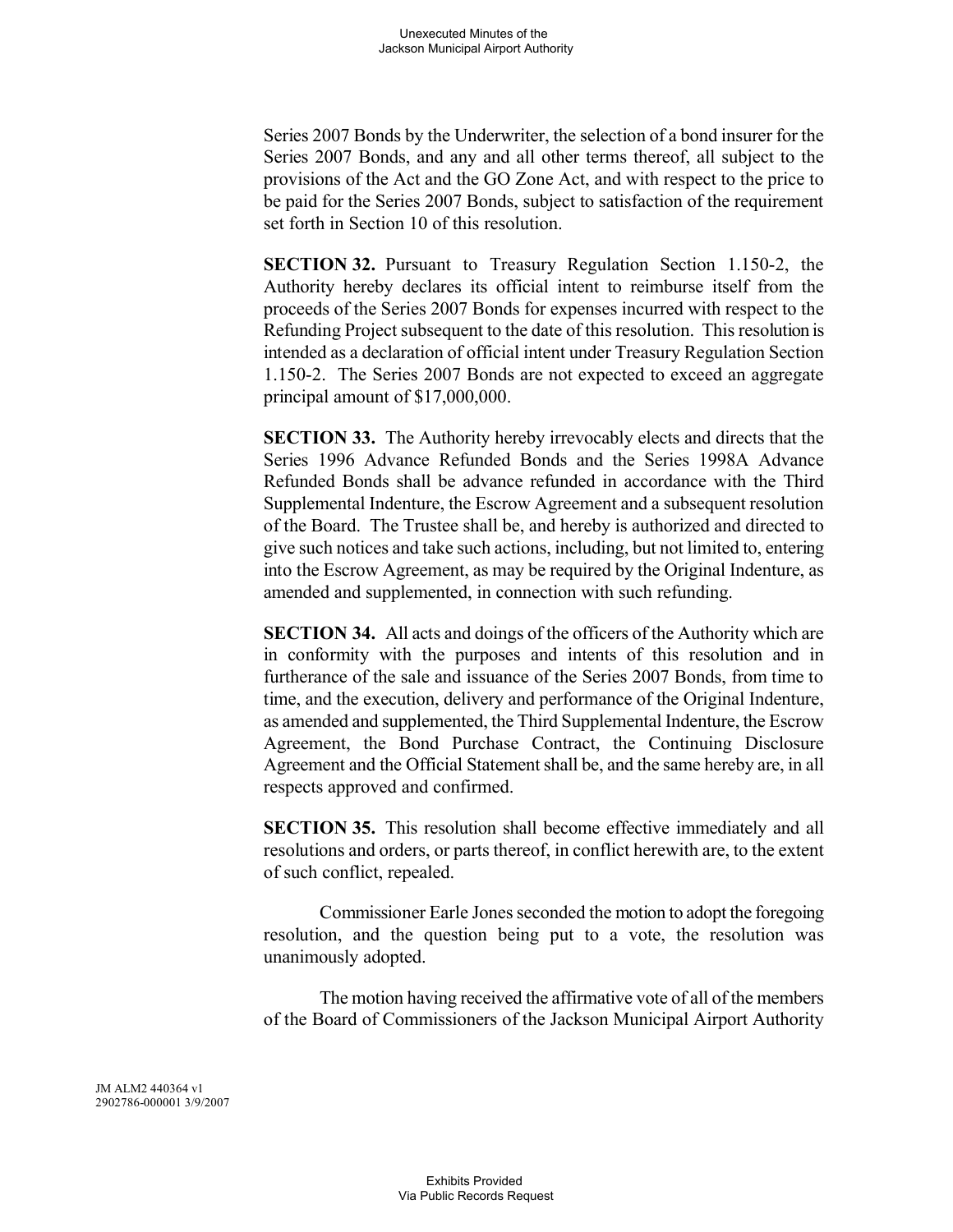present, being a quorum of said Board, the Chairperson declared the motion carried and the resolution adopted, this the 26th day of February, 2007.

- 3. Information Management Systems.
	- a. Official Airline Guide On-Line Service Agreement, JMAA: Approve Service Agreement.

Mr. Vanderleest directed the Board's attention to the memo dated February 6, 2007, in the Packet, which discussed this matter. As set forth therein, the staff of the Authority recommended that the Board approve and authorize negotiation and execution of a new service agreement with OAG Worldwide, Inc. ("OAG") for a term of one year, plus an option for a second year, for continuing to provide the Flight Guide travel planning tool on the Authority's website, at an annual cost of \$4,000.00.

After discussion, upon motion duly made by Commissioner Earle Jones, seconded by Commissioner Stewart, and unanimously approved bythe affirmative votes of all Commissioners present, the Board adopted the following resolution.

# **RESOLUTION APPROVING AND AUTHORIZING AGREEMENT WITH OAG WORLDWIDE, INC., JACKSON-EVERS INTERNATIONAL AIRPORT**

**WHEREAS**, the staff of the Jackson Municipal Airport Authority (the "Authority") has recommended that the Board of Commissioners (the "Board") of the Authority approve and authorize negotiation and execution of a Service Agreement (the "Agreement") with OAG Worldwide, Inc. ("OAG") to provide the Flight Guide travel planning tool on the Authority's website (the "Service") for a term of one year, with an option for a second year, at a cost not to exceed \$4,000.00 per year; and

**WHEREAS**, the Board has considered said recommendation by the staff of the Authority;

**NOW, THEREFORE, BE IT RESOLVED**, the Board hereby determines that it would be in the best interests of and in furtherance of the duties and responsibilities of the Authority to, and the Board hereby does, approve and authorize negotiation and execution of the Agreement with OAG to provide the Service, said Amendment to be in such form and to contain such terms and conditions consistent with the foregoing as may be deemed appropriate by the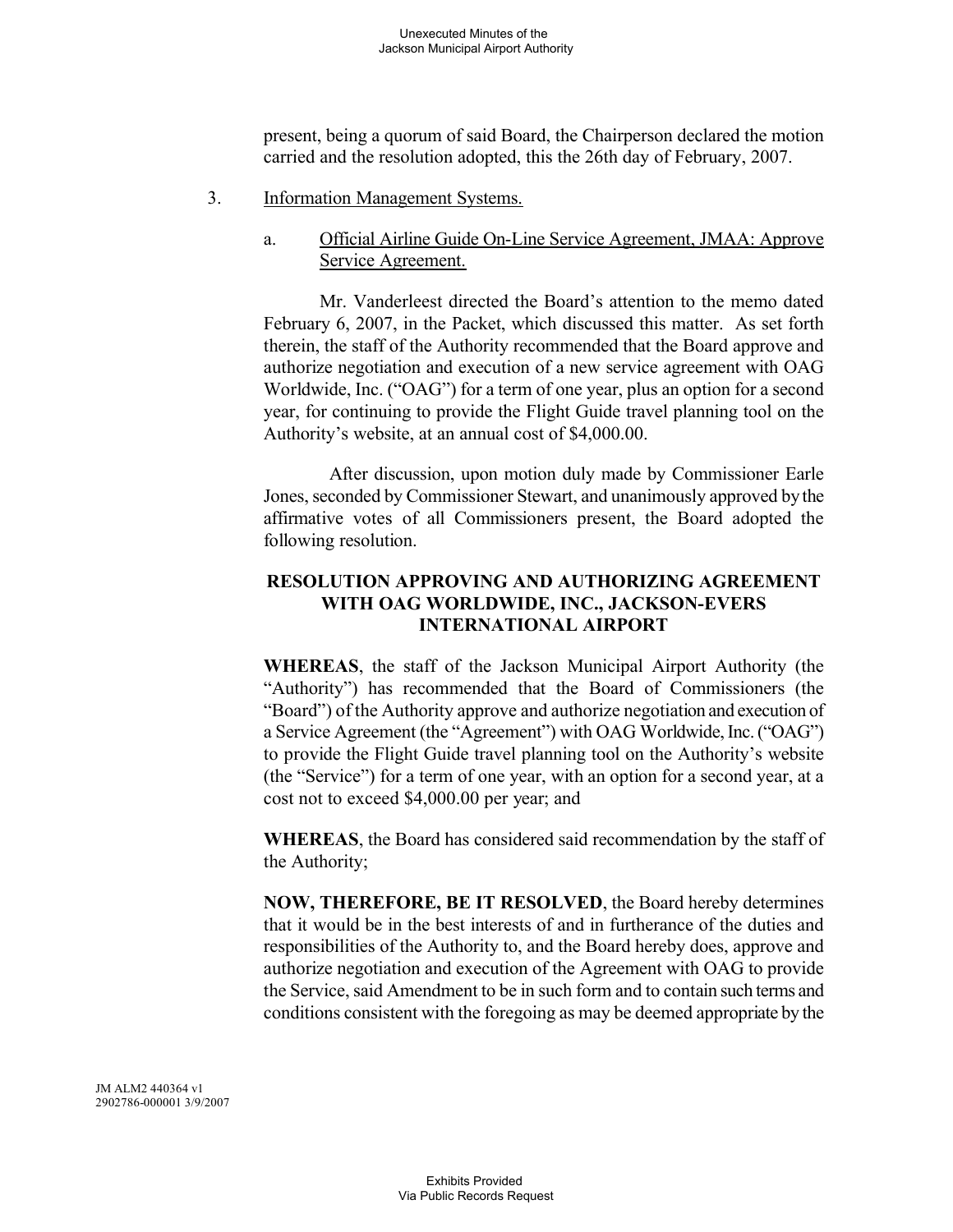Chief Executive Officer of the Authority, as evidenced by his execution thereof.

b. JMAA Project No. 011-06, Structured Cable System, JEIA: Authorize Contract for Design, Bidding and Construction Review Services.

Mr. Vanderleest directed the Board's attention to the memo dated February 9, 2007, in the Packet, which discussed this matter. As set forth therein, the staff of the Authority recommended that the Board approve and authorize negotiation and execution of an agreement with Convergent Strategies Consulting ("CSC") to design a Premises Distribution System ("PSD") for JEIA and the use of JMAA and its tenants, and to oversee construction and installation of associated hardware, at a cost of\$103,670.00.

After discussion, upon motion duly made by Commissioner Earle Jones, seconded by Commissioner Glover, and unanimously approved by the affirmative votes of all Commissioners present, the Board adopted the following resolution.

# **RESOLUTION APPROVING AND AUTHORIZING AGREEMENT WITH CONVERGENT STRATEGIES CONSULTING, JACKSON-EVERS INTERNATIONAL AIRPORT**

**WHEREAS**, the staff of the Jackson Municipal Airport Authority (the "Authority") has recommended that the Board of Commissioners (the "Board") of the Authority approve and authorize negotiation and execution of an agreement (the "Agreement") with Convergent Strategies Consulting ("CSC") to design a Premises Distribution System ("PSD") for JEIA and the use of the Authority and its tenants, and to oversee construction and installation of associated hardware (collectively, the "Services") at an estimated cost of \$103,670.00; and

**WHEREAS**, the Board has considered said recommendation by the staff of the Authority;

**NOW, THEREFORE, BE IT RESOLVED**, the Board hereby determines that it would be in the best interests of and in furtherance of the duties and responsibilities of the Authority to, and the Board hereby does, approve and authorize negotiation and execution of the Agreement with CSC to provide the Services, said Amendment to be in such form and to contain such terms and conditions consistent with the foregoing as may be deemed appropriate by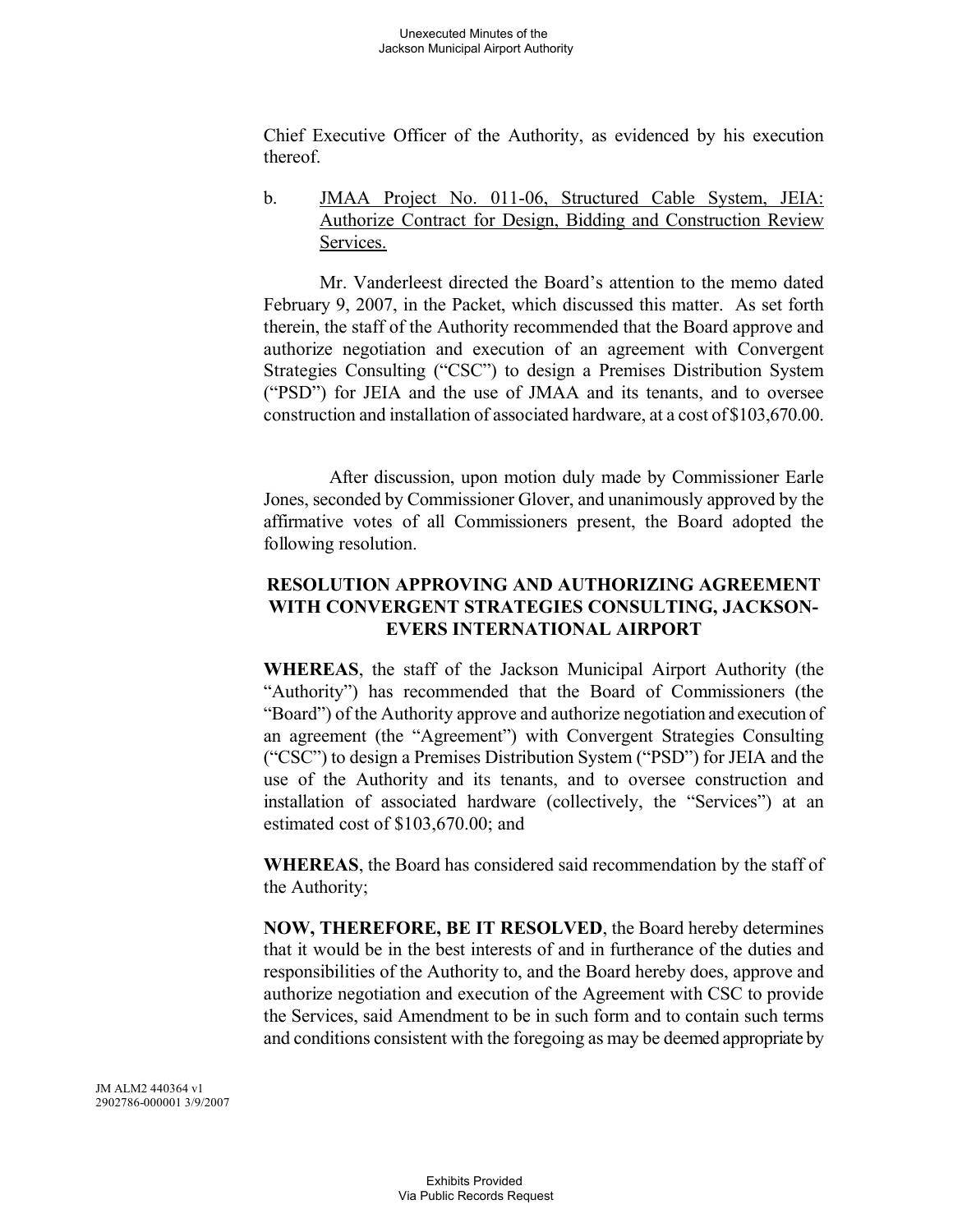the Chief Executive Officer of the Authority, as evidenced by his execution thereof.

### c. Modification to the Flight Information Display System, JEIA: Approve Addendum to Contract with GCR and Associates.

Mr. Vanderleest directed the Board's attention to the memo dated February 16, 2007, in the Packet, which discussed this matter. As set forth therein, the staff of the Authority recommended that the Board approve and authorize negotiation and execution of a certain Addendum No. 5 to the Standard Form Agreement between the Authority and GCR & Associates ("GCR") to employ GCR to modify the existing NetFIDS client application to allow airlines in the NetFIDS system to generate flights for the current date and to modify the existing jetway screens being used in the NetFIDS application, at a cost of \$3,200.00.

After discussion, upon motion duly made by Commissioner Stewart, seconded by Commissioner Earle Jones, and unanimously approved by the affirmative votes of all Commissioners present, the Board adopted the following resolution.

# **RESOLUTION APPROVING AND AUTHORIZING ADDENDUM NO. 5 TO STANDARD FORM AGREEMENT WITH GCR AND ASSOCIATES**

**WHEREAS**, the Jackson Municipal Airport Authority (the "Authority") previously entered into a certain Standard Form Agreement (the "Agreement") for professional design and related services with GCR and Associates ("GCR"); and

**WHEREAS**, the scope of services for each separate project to be accomplished under the Agreement is set out in a separate addendum to the Agreement; and

**WHEREAS**, the staff of the Authority has recommended that the Board of Commissioners (the "Board") of the Authority approve and authorize negotiation and execution of a certain Addendum No. 5 (the "Addendum") to the Agreement to employ GCR to modify the existing NetFIDS client application to allow airlines in the NetFIDS system to generate flights for the current date and to modify the existing jetway screens being used in the NetFIDS application (collectively, the "Additional Services"), at a cost of \$3,200.00, as more particularly set forth in that certain memorandum dated February 16, 2007 (the "Memorandum"), a copy of which is (i) included in the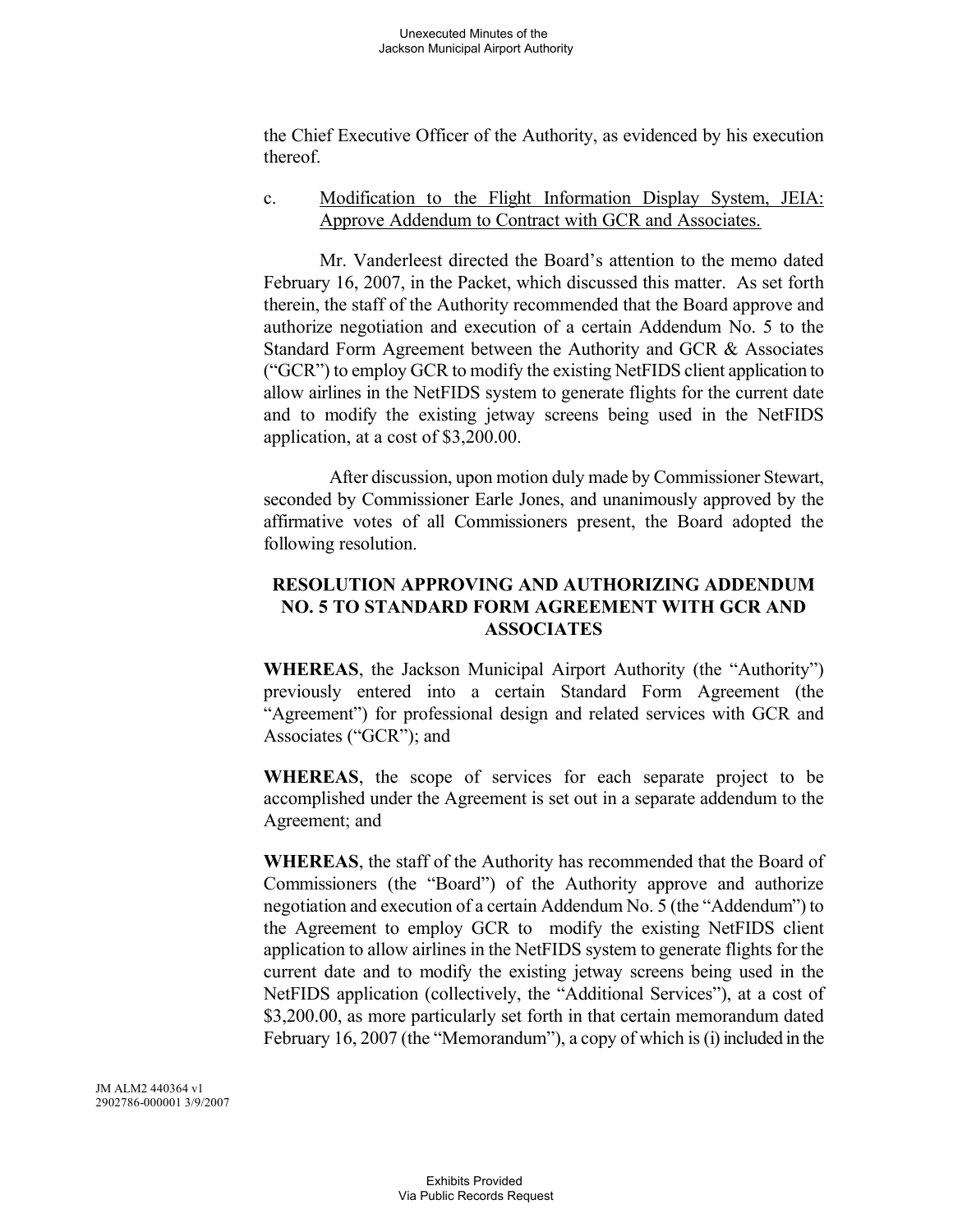packet distributed to the Board prior to the February 26, 2007, Regular Monthly Meeting of the Board and (ii) incorporated herein by reference; and

**WHEREAS**, the Board has reviewed the Memorandum and considered said recommendation by the staff of the Authority;

**NOW, THEREFORE, BE IT RESOLVED**, the Board hereby determines that it would be in the best interests of and in furtherance of the duties and responsibilities of the Authority to, and the Board hereby does, approve and authorize negotiation and execution of the Addendum to the Agreement to employ GCR to provide the Additional Services, said Addendumto be in such form and to contain such terms and conditions consistent with the foregoing as may be deemed appropriate by the Chief Executive Officer of the Authority, as evidenced by his execution thereof.

#### 4. Infrastructure Development and Project Management.

#### a. Emergency Repair Certificate, General Repair, JEIA.

Mr. Vanderleest directed the Board's attention to the Certificate Regarding Emergency Repairs at Jackson-Evers International Airport dated February 8, 2007, in the Packet, which described this matter. As set forth therein, Mr. Vanderleest said that the Authority had accomplished certain emergency repairs to a generator at JEIA at a total cost of \$10,892.29. Mr. Vanderleest asked the Board to accept the Certificate and approve the emergency repairs set forth in the Certificate, as required by applicable law.

After discussion, upon motion duly made by Commissioner Stewart, seconded by Commissioner Earle Jones, and unanimously approved by the affirmative votes of all Commissioners present, the Board adopted the following resolution.

# **RESOLUTION ACCEPTING CERTIFICATE REGARDING EMERGENCY REPAIRS AT JACKSON-EVERS INTERNATIONAL AIRPORT**

**WHEREAS**, the Chief Executive Officer of the Jackson Municipal Airport Authority (the "Authority") has presented a certain Certificate Regarding Emergency Repairs at Jackson-Evers International Airport dated February 8, 2007 (the "Certificate"), to the Board of Commissioners (the "Board") of the Authority, a copy of which is (i) included in the packet distributed to the Board prior to the February 26, 2007, Regular Monthly Meeting of the Board and (ii) incorporated herein by reference; and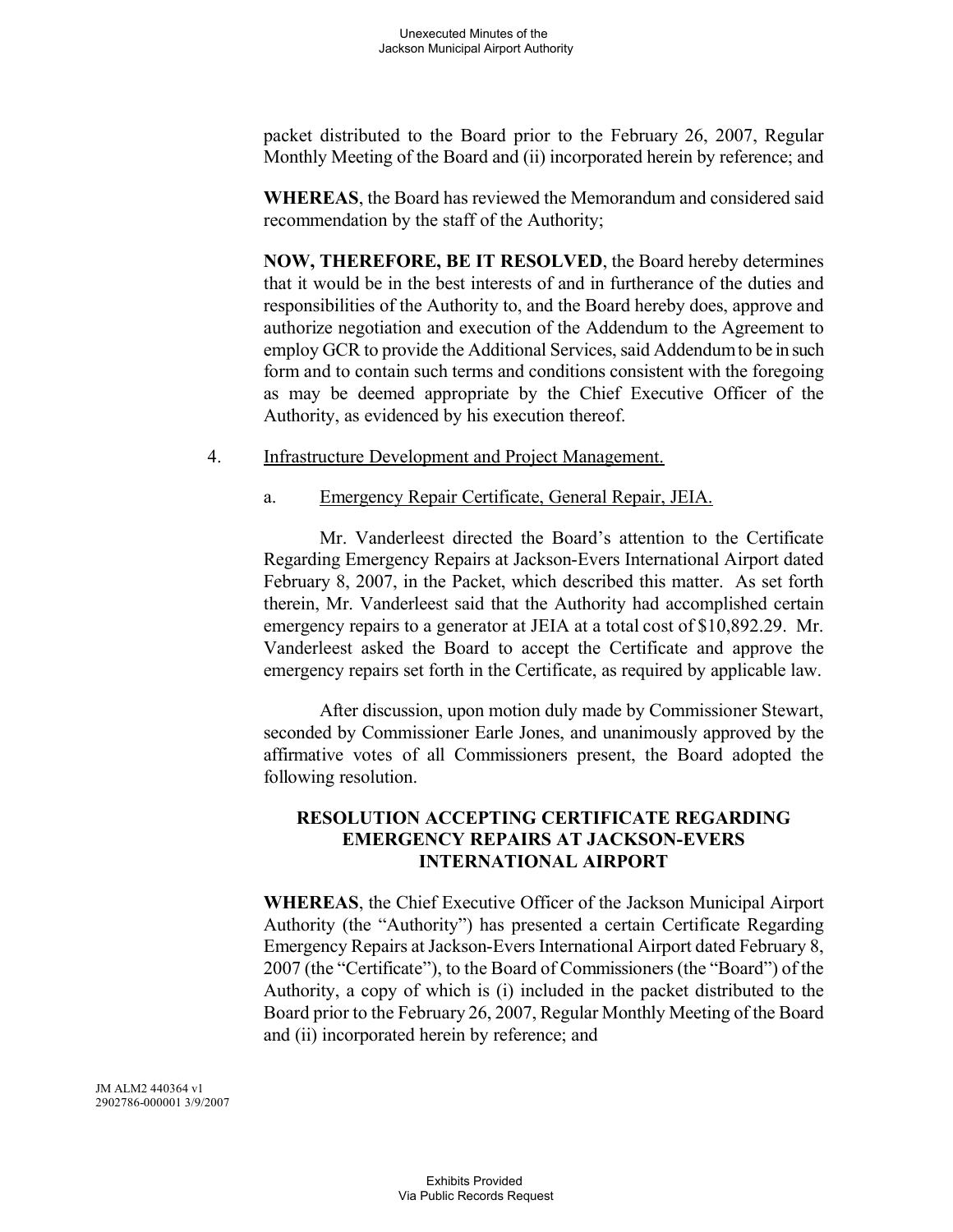**WHEREAS**, as set forth in the Certificate, the Authority accomplished certain emergency repairs to a generator at Jackson-Evers International Airport at a total cost of \$10,892.29 (the "Emergency Repairs"); and

**WHEREAS**, the Board has reviewed and considered the Certificate;

**NOW, THEREFORE, BE IT RESOLVED**, the Board hereby determines that it would be in the best interests of and in furtherance of the duties and responsibilities of the Authority to, and the Board hereby does: (i) accept the Certificate and (ii) approve the Emergency Repairs and payment of the costs thereof, as described in the Certificate.

b. JMAA Project No. 045-06, Custodial Office and Break Area Renovation, JEIA: Authorization to Advertise for Bids (Re-Bid).

Mr. Vanderleest directed the Board's attention to the memo dated February 8, 2007, in the Packet, which discussed this matter. As set forth therein, the staff of the Authority requested authorization to publish an advertisement for bids for renovation of the Old Police Complex to house the new custodial service staff and equipment and to undertake limited renovation of the car rental counters, all in the Main Terminal Building at Jackson-Evers International Airport, at a cost estimated to be approximately \$275,000.00.

During discussion, Mr. Vanderleest reminded the Board that an advertisement for bids had been previously published in connection with the proposed renovation of the Old Police Complex; however, no bid had been accepted. Mr. Vanderleest said that the original project had been revised, and the work relating to the rental car counters had been added to the original project.

After discussion, upon motion duly made by Commissioner Stewart, seconded by Commissioner Earle Jones, and unanimously approved by the affirmative votes of all Commissioners present, the Board adopted the following resolution.

### **RESOLUTION APPROVING AND AUTHORIZING ADVERTISEMENT FOR BIDS FOR RENOVATION OF CUSTODIAL OFFICE AND BREAK AREA, JACKSON-EVERS INTERNATIONAL AIRPORT, PROJECT NO. 045-06**

**WHEREAS**, the staff of the Jackson Municipal Airport Authority (the "Authority") has recommended that the Board of Commissioners (the "Board") of the Authority approve and authorize publication of an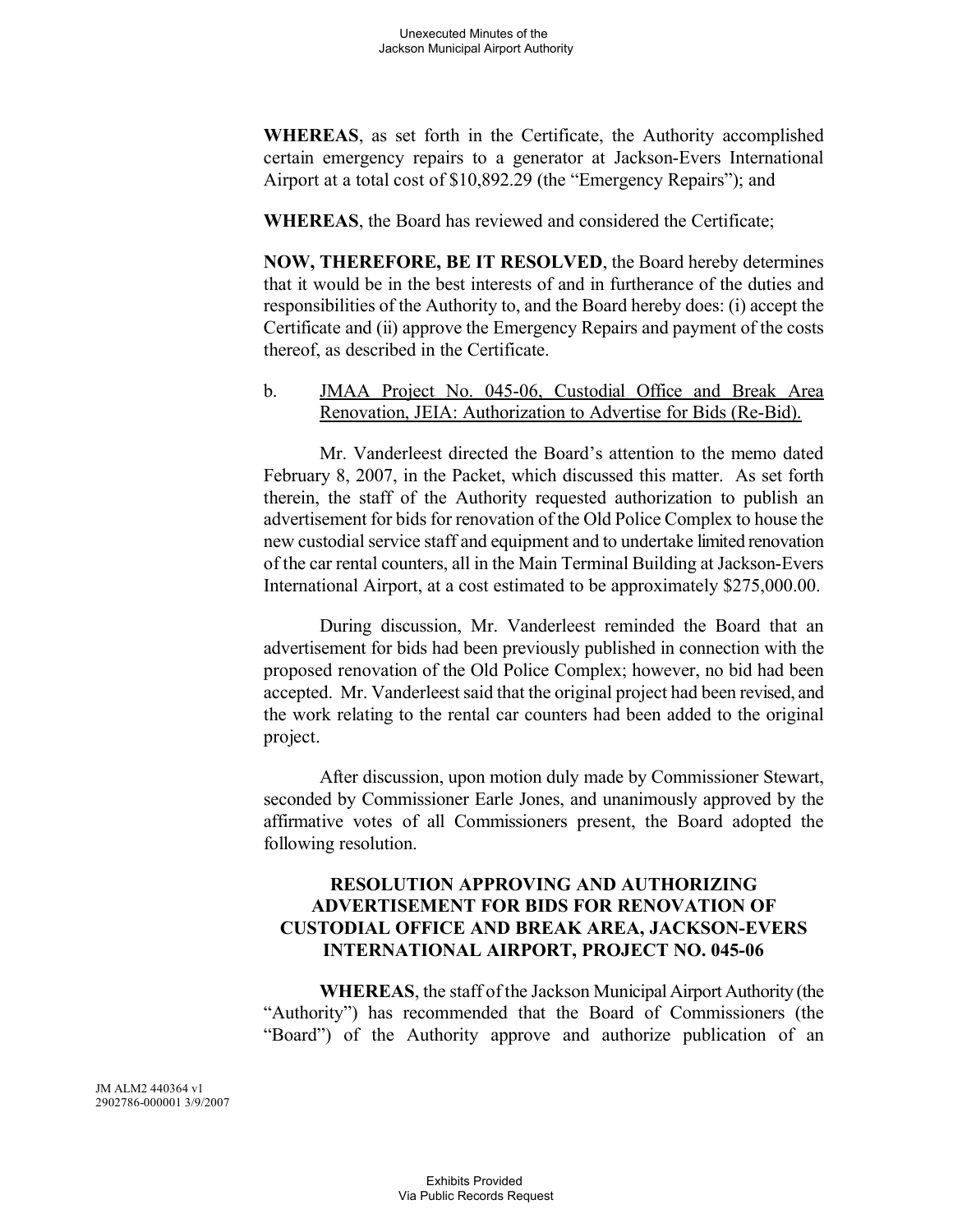advertisement for bids for renovation of the Old Police Complex to house the new custodial service staff and equipment and to undertake limited renovation of the car rental counters, all in the Main Terminal Building at Jackson-Evers International Airport, identified as Project No. 045-06 (collectively, the "Project"); and

**WHEREAS**, the Board has considered said recommendation by the staff of the Authority;

**NOW, THEREFORE, BE IT RESOLVED**, the Board hereby determines that it would be in the best interests of and in furtherance of the duties and responsibilities of the Authority to, and the Board hereby does, approve and authorize publication of an advertisement for bids for the Project.

c. JMAA Project No. 045-06, Contract No. 045-06-278, Custodial Office and Break Area Renovation, JEIA: Amendment to Agreement for Design Services.

Mr. Vanderleest directed the Board's attention to the memo dated February 8, 2007, in the Packet, which discussed this matter. As set forth therein, the staff of the Authority recommended that the Board approve and authorize negotiation and execution of an amendment to the Standard Form Agreement between the Authority and Canizaro Cawthon Davis ("CCD") to employ CCD to provide certain additional professional design services and construction administration related to the renovation of the custodial office and break area at JEIA at an additional cost of \$37,000.00.

After discussion, upon motion duly made by Commissioner Patton, seconded by Commissioner Stewart, and unanimously approved by the affirmative votes of all Commissioners present, the Board adopted the following resolution.

# **RESOLUTION APPROVING AND AUTHORIZING AMENDMENT NO. 1 TO ADDENDUM NO. 16 TO STANDARD FORM AGREEMENT WITH CANIZARO CAWTHON DAVIS**

**WHEREAS**, the Jackson Municipal Airport Authority (the "Authority") previously entered into a certain Standard Form Agreement (the "Agreement") for professional design and related services with Canizaro Cawthon Davis ("CCD"); and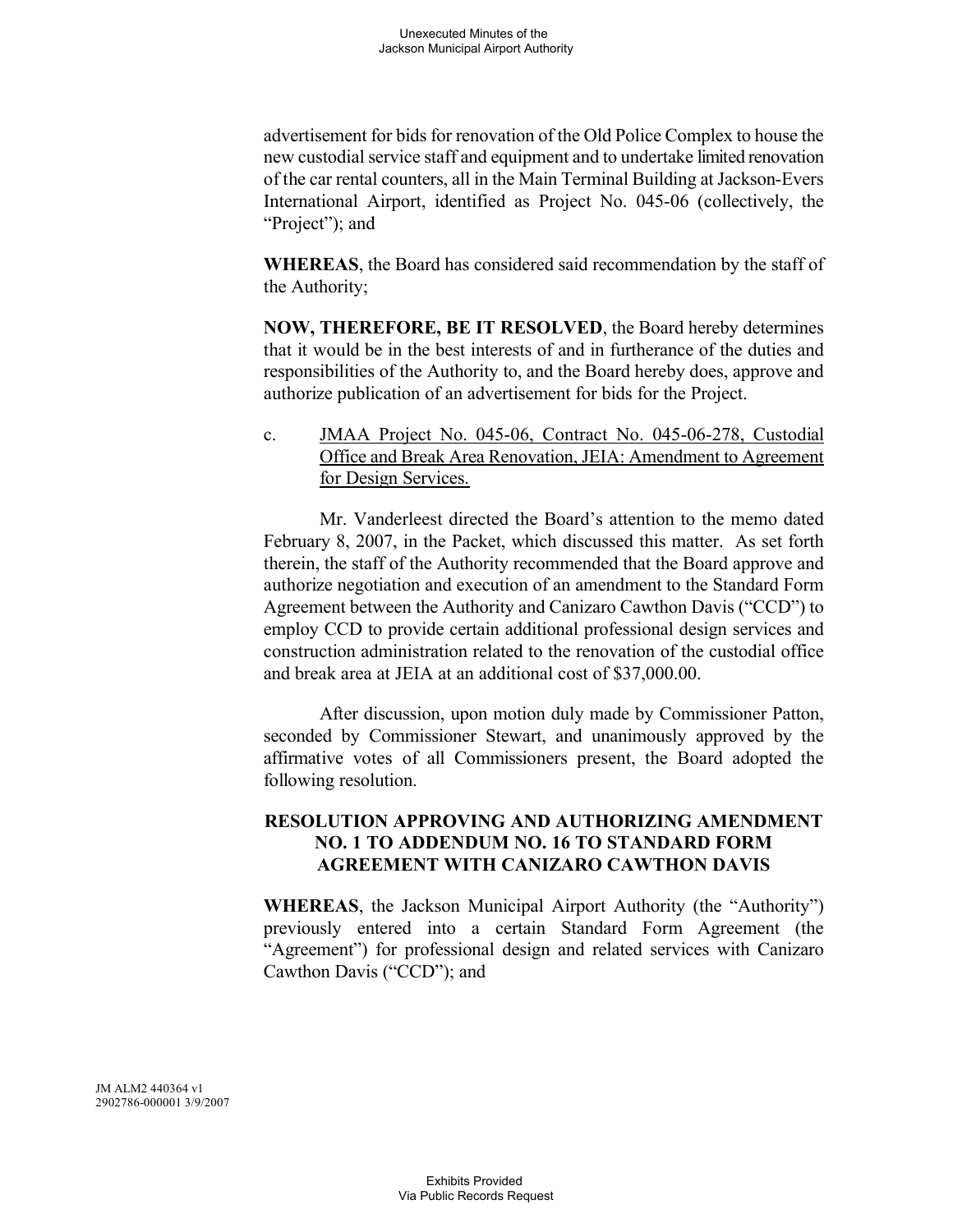**WHEREAS**, the scope of services for each separate project to be accomplished under the Agreement is set out in a separate addendum to the Agreement; and

**WHEREAS**, the staff of the Authority has recommended that the Board of Commissioners (the "Board") of the Authority approve and authorize negotiation and execution of a certain Amendment No. 1 (the "Amendment") to Addendum No. 16 to the Agreement to employ CCD to provide certain additional professional design and construction administration services in connection with renovation to the custodial office and break areas and the rental car counters in the Main Terminal Building at Jackson-Evers International Airport (the "Additional Services") at an additional cost not to exceed \$37,000.00, as more particularly set forth in that certain memorandum dated February 8, 2007 (the "Memorandum"), a copy of which is (i) included in the packet distributed to the Board prior to the February 26, 2007, Regular Monthly Meeting of the Board and (ii) incorporated herein by reference; and

**WHEREAS**, the Board has reviewed the Memorandum and considered said recommendation by the staff of the Authority;

**NOW, THEREFORE, BE IT RESOLVED**, the Board hereby determines that it would be in the best interests of and in furtherance of the duties and responsibilities of the Authority to, and the Board hereby does, approve and authorize negotiation and execution of the Amendment to Addendum No. 16 to the Agreement to employ CCD to provide the Additional Services, said Amendment to be in such form and to contain such terms and conditions consistent with the foregoing as may be deemed appropriate by the Chief Executive Officer of the Authority, as evidenced by his execution thereof.

# d. JMAA Project No. 047-06, Employee and Rental Car Parking Lot Rehabilitation, JEIA: Award Bid.

Mr. Vanderleest directed the Board's attention to the memorandum dated February 8, 2007, and the Bid Tabulation Form dated January23, 2007, in the Packet, which described this matter. As set forth therein, the Authority received six (6) bids after publishing an advertisement for bids for this project. The staff of the Authority recommended that the Board accept the bid submitted by Clear River Construction Company in the amount of \$1,049,038.25 as the lowest and best bid for this project.

After discussion, upon motion duly made by Commissioner Earle Jones, seconded by Commissioner Stewart, and unanimously approved by the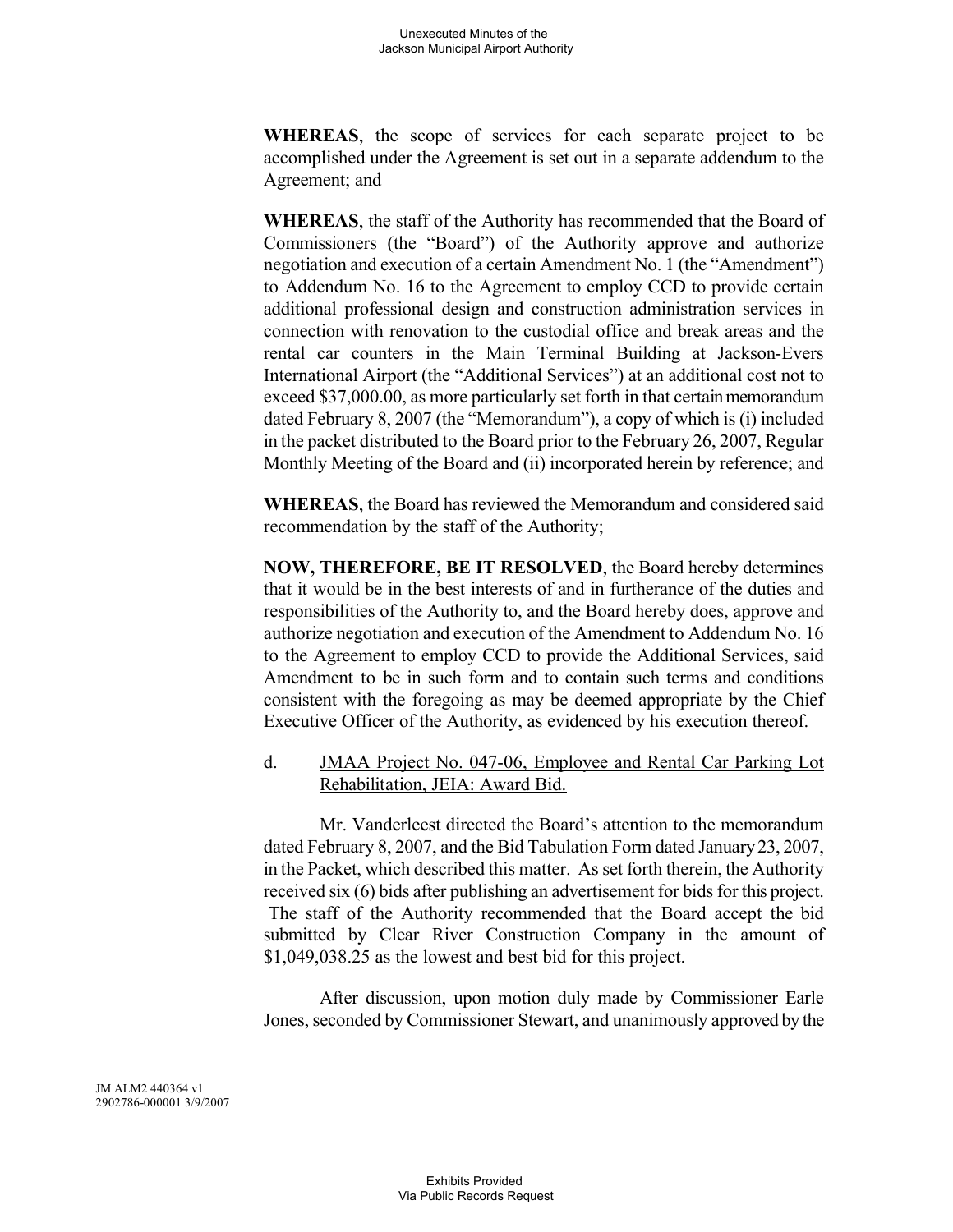affirmative votes of all Commissioners present, the Board adopted the following resolution.

# **RESOLUTION ACCEPTING BID BY CLEAR RIVER CONSTRUCTION COMPANY FOR PROJECT NO. 047-06, EMPLOYEE AND RENTAL CAR PARKING LOT REHABILITATION, JACKSON-EVERS INTERNATIONAL AIRPORT**

**WHEREAS**, after publication of an advertisement for bids in accordance with applicable law, the Jackson Municipal Airport Authority (the "Authority") received six (6) bids for certain employee and rental car parking lot rehabilitation at Jackson-Evers International Airport, identified as Project No. 047-06 (the "Project"); and

**WHEREAS**, as set forth in that certain Bid Tabulation Form dated January 23, 2007 (the "Bid Tabulation Form"), the low bid for the Project was submitted by Clear River Construction Company ("CRCC") in the amount of \$1,049.038.25 (the "Bid"), a copy of said Bid Tabulation Form being (i) included in the packet distributed to the Board prior to the February26, 2007, Regular Monthly Meeting of the Board and (ii) incorporated herein by reference; and

**WHEREAS**, Waggoner Engineering, Inc. ("WEI"), the Project engineer, and the staff of the Authority have advised the Board of Commissioners (the "Board") of the Authority that the Bid submitted by CRCC was in compliance with the bid requirements, and have recommended that the Bid by CRCC be accepted as the lowest and best bid for the Project; and

**WHEREAS**, the Board has considered said recommendation by the staff of the Authority;

**NOW, THEREFORE, BE IT RESOLVED**, the Board hereby determines that it would be in the best interests of and in furtherance of the duties and responsibilities of the Authority to, and the Board hereby does: (i) accept the Bid by CRCC as the lowest and best bid for the Project, and (ii) authorize and direct the Chief Executive Officer of the Authority to negotiate and execute an appropriate agreement and related documents with CRCC to accomplish the Project (collectively, the "Agreement"), said Agreement to be in such form and to contain such terms and conditions consistent with the foregoing as may be deemed appropriate by the Chief Executive Officer, as evidenced by his execution thereof.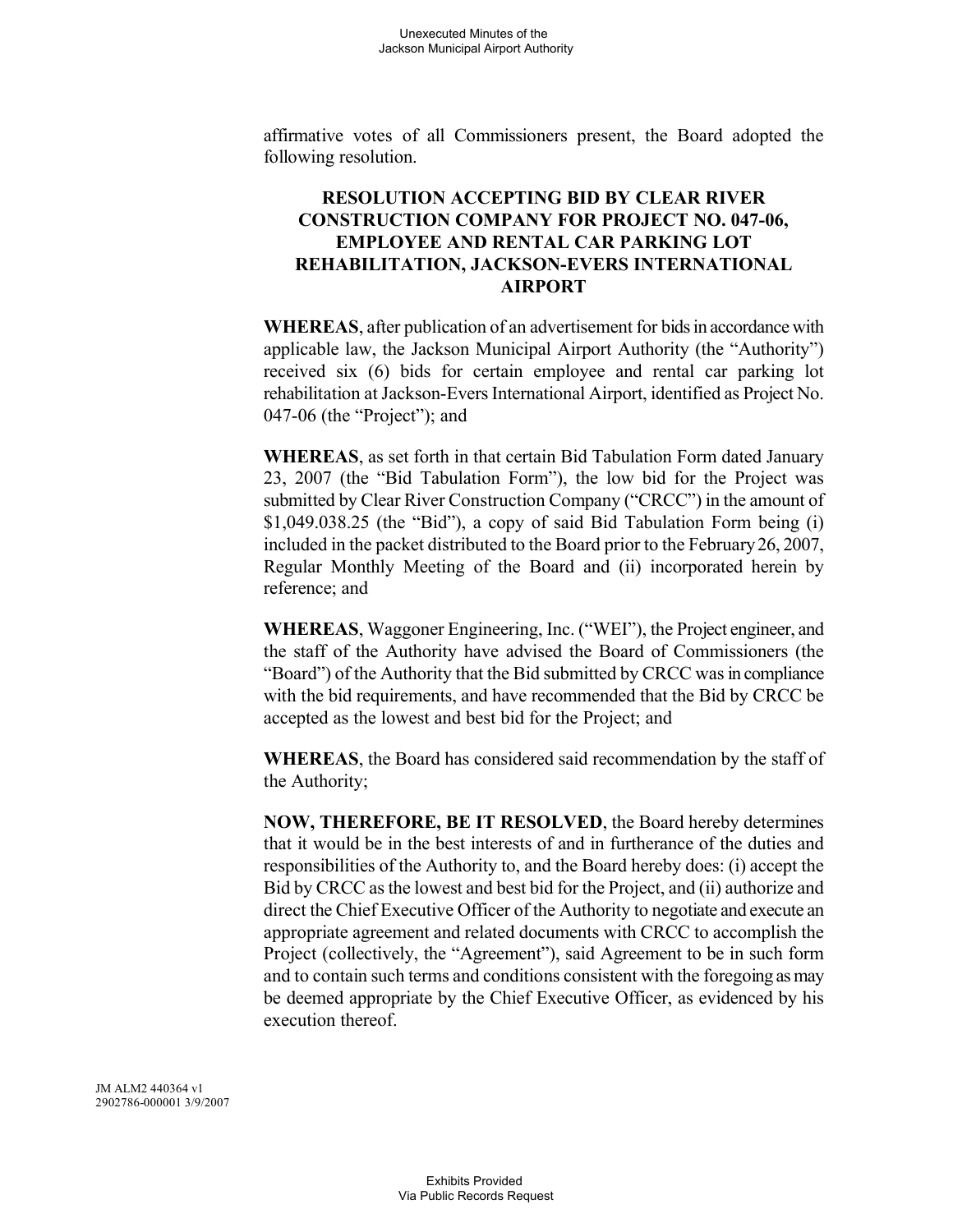### e. JMAA Project No. 052-06, Contract No. 052-06-290, Clearing of Utility Right of Way, JEIA: Approve Change Order No. 1.

Mr. Vanderleest directed the Board's attention to the memo dated February 6, 2007, which discussed this matter, and Change Order No. 1, as found in the Packet. As set forth therein, the staff of the Authority recommended approval and accomplishment of Change Order No. 1 to Contract No. 052-06-290, which would result in no increase or decrease in contract cost, but add 180 days to the time for completion of the project, as more particularly described in Change Order No. 1.

After discussion, upon motion duly made by Commissioner Earle Jones, seconded by Commissioner Stewart, and unanimously approved bythe affirmative votes of all Commissioners present, the Board adopted the following resolution.

# **RESOLUTION APPROVING AND AUTHORIZING EXECUTION AND ACCOMPLISHMENT OF CHANGE ORDER NO. 1, CONTRACT NO. 052-06-290, CLEARING OF UTILITY RIGHT-OF-WAY, JACKSON-EVERS INTERNATIONAL AIRPORT**

**WHEREAS,** the Jackson Municipal Airport Authority (the "Authority") previously entered into an agreement identified as Contract No. 052-06-290 (the "Contract") with Dunn Roadbuilders for clearing ofutility right-of-way at Jackson-Evers International Airport (the "Project"); and

**WHEREAS,** the staff of the Authority has recommended that the Board of Commissioners (the "Board") of the Authority approve and authorize execution and accomplishment of a certain Change Order No. 1 to the Contract, which would result in no increase or decrease in the cost of the Project, but add 180 days to the time for completion of the project, a copy of said Change Order No. 1 being (i) included in the packet distributed to the Board prior to the February 26, 2007, Regular Monthly Meeting of the Board and (ii) incorporated herein by reference; and

**WHEREAS,** the Board has reviewed Change Order No. 1 and considered said recommendation by the staff of the Authority;

**NOW, THEREFORE, BE IT RESOLVED**, the Board hereby determines that it would be in the best interests of and in furtherance of the duties and responsibilities of the Authority to, and the Board hereby does, approve and authorize execution and accomplishment of said Change Order No. 1 to the **Contract**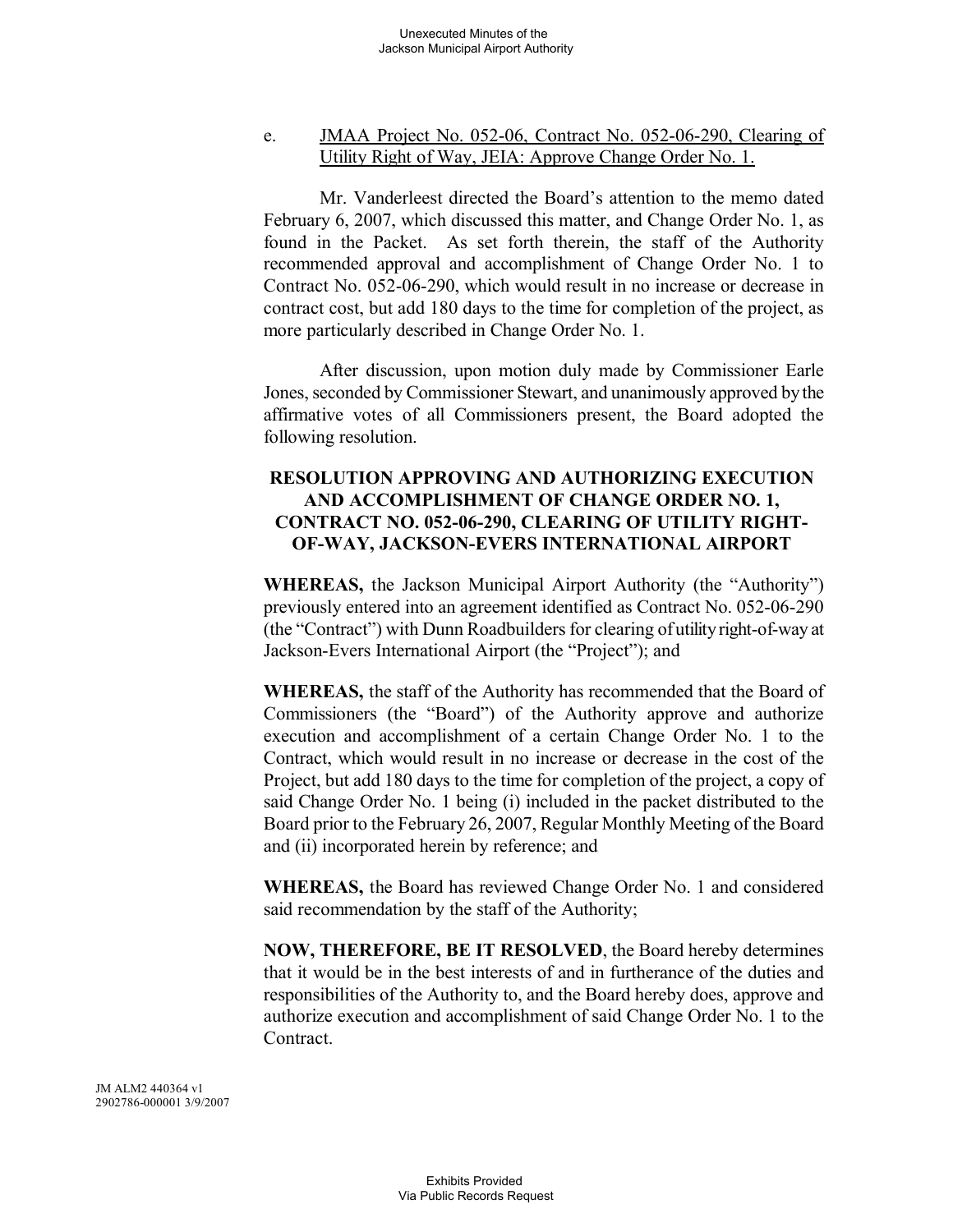# f. JMAA Project No. 039-06, Contract No. 039-06-231, Exterior Washing, Main Terminal Building, JEIA: Rescind Award and Re-Advertise.

Mr. Vanderleest directed the Board's attention to the memo dated February 6, 2007, in the Packet, which described this matter. As set forth therein, the staff of the Authority recommended that the Board (i) rescind the award of Contract No. 039-06-231 to Triple J Solutions for the exterior washing of the Main Terminal Building at JEIA for failure to obtain the required payment and performance bonds and (ii) approve and authorize publication of a re-advertisement for bids.

After discussion, upon motion duly made by Commissioner Earle Jones, seconded by Commissioner Stewart, and unanimously approved bythe affirmative votes of all Commissioners present, the Board adopted the following resolution.

# **RESOLUTION RESCINDING AWARD OF CONTRACT NO. 039- 06-231, EXTERIOR WASHING, MAIN TERMINAL BUILDING, JACKSON-EVERS INTERNATIONAL AIRPORT**

**WHEREAS**, the Board of Commissioners (the "Board") of the Jackson Municipal Airport Authority (the "Authority") previously awarded Contract No. 039-06-231 (the "Contract") to Triple J Solutions ("TSJ") for washing the exterior of the Main Terminal Building at Jackson-Evers International Airport (the "Project"); and

**WHEREAS**, the staff of the Authority has advised the Board that TSJ has been unable to obtain the payment and performance bonds as required under the Contract, and has recommended that the Board rescind the Contract and re-advertise the Project for bids, all as more particularly set forth in that certain memorandum dated February 6, 2007 (the "Memorandum"), a copyof which is (i) included in the packet distributed to the Board prior to the February 26, 2007, Regular Monthly Meeting of the Board and (ii) incorporated herein by reference; and

**WHEREAS**, the Board has reviewed the Memorandum and considered said recommendation by the staff of the Authority;

**NOW, THEREFORE, BE IT RESOLVED**, the Board hereby determines that it would be in the best interests of and in furtherance of the duties and responsibilities of the Authority to, and the Board hereby does: (i) rescind the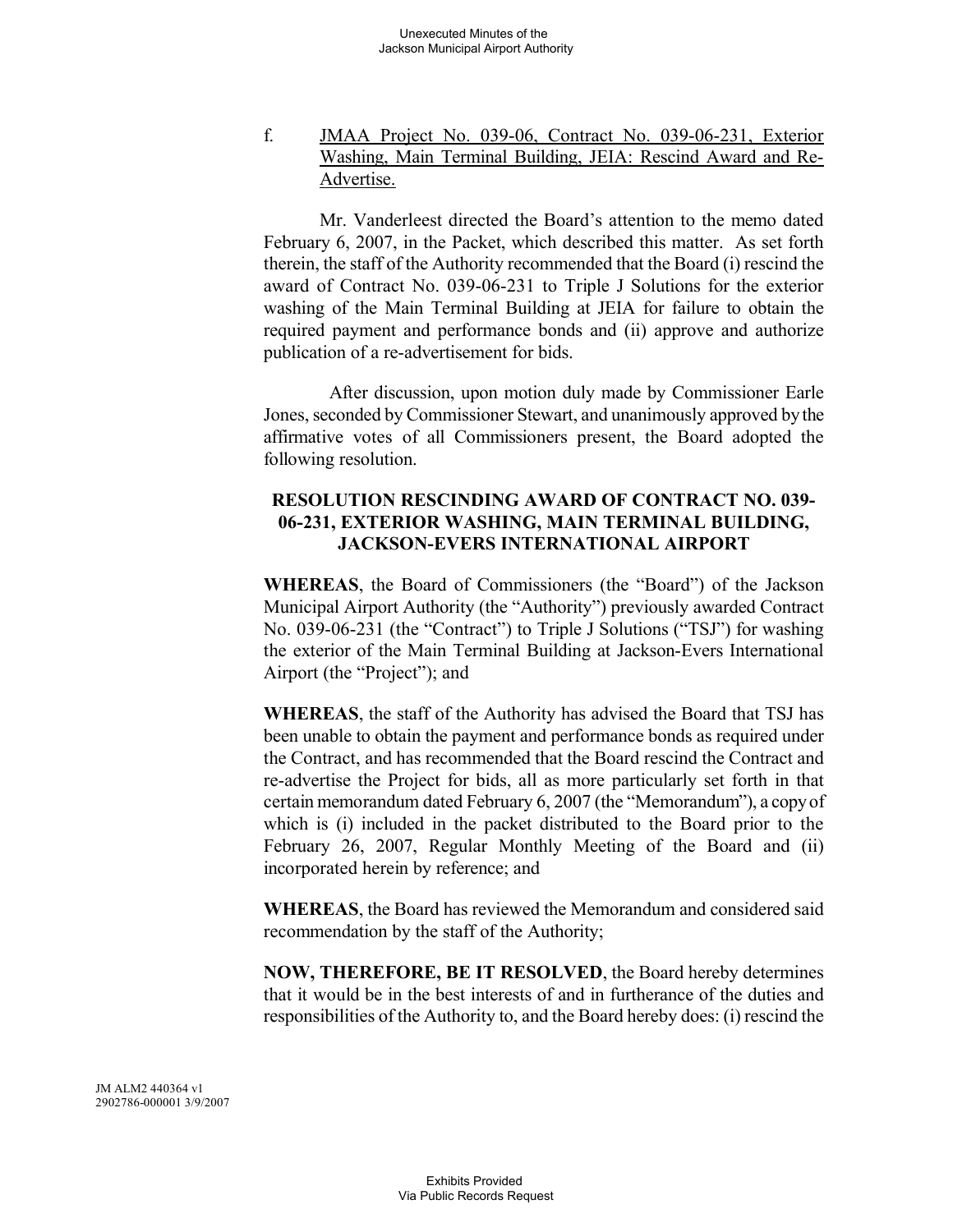award of the Contract to TSJ and (ii) authorize and direct the staff of the Authority to re-advertise the Project for bids.

- 5. Diversify Revenue and Opportunities Through Economic and Community Development.
	- a. Sale of Surplus Vehicles and Equipment: Request for Approval.

Mr. Vanderleest directed the Board's attention to the memo dated February 12, 2007, in the Packet, which discussed this matter. As set forth therein, the staff recommended that the Board (i) declare certain vehicles and equipment to be surplus and (ii) transfer said vehicles and equipment to the City of Newton, Mississippi; the City of Hickory, Mississippi; and the Hinds County, Mississippi, Sheriff's Department, for a nominal fee.

After discussion, upon motion duly made by Commissioner Earle Jones, seconded by Commissioner Stewart, and unanimously approved bythe affirmative votes of all Commissioners present, the Board adopted the following resolution.

# **RESOLUTION DECLARING CERTAIN VEHICLES AND EQUIPMENT TO BE SURPLUS AND AUTHORIZING TRANSFER OF SAID VEHICLES AND EQUIPMENT TO THE CITY OF NEWTON, MISSISSIPPI, THE CITY OF HICKORY, MISSISSIPPI, AND THE HINDS COUNTY, MISSISSIPPI, SHERIFF'S DEPARTMENT**

**WHEREAS**, the staff of the Jackson Municipal Airport Authority (the "Authority") has advised the Board of Commissioners (the "Board") of the Authority that nine (9) vehicles and eight (8) tractors and/or bush hogs owned by the Authority (the "Equipment"), as more particularly described in that certain memorandum dated February 12, 2007 (the "Memorandum"), a copy of which is (i) included in the packet distributed to the Board prior to the February 26, 2007, Regular Monthly Meeting of the Board and (ii) incorporated herein by reference, are no longer needed by the Authority for the conduct of its business and should be declared surplus, and has further advised the Board that the City of Newton, the City of Hickory, and the Hinds County Sheriff's Department have expressed a need for certain of the Equipment and a willingness to pay a nominal amount to the Authority for said Equipment, as set out in the Memorandum; and

**WHEREAS**, the Board has reviewed the Memorandum and considered said recommendation by the staff of the Authority;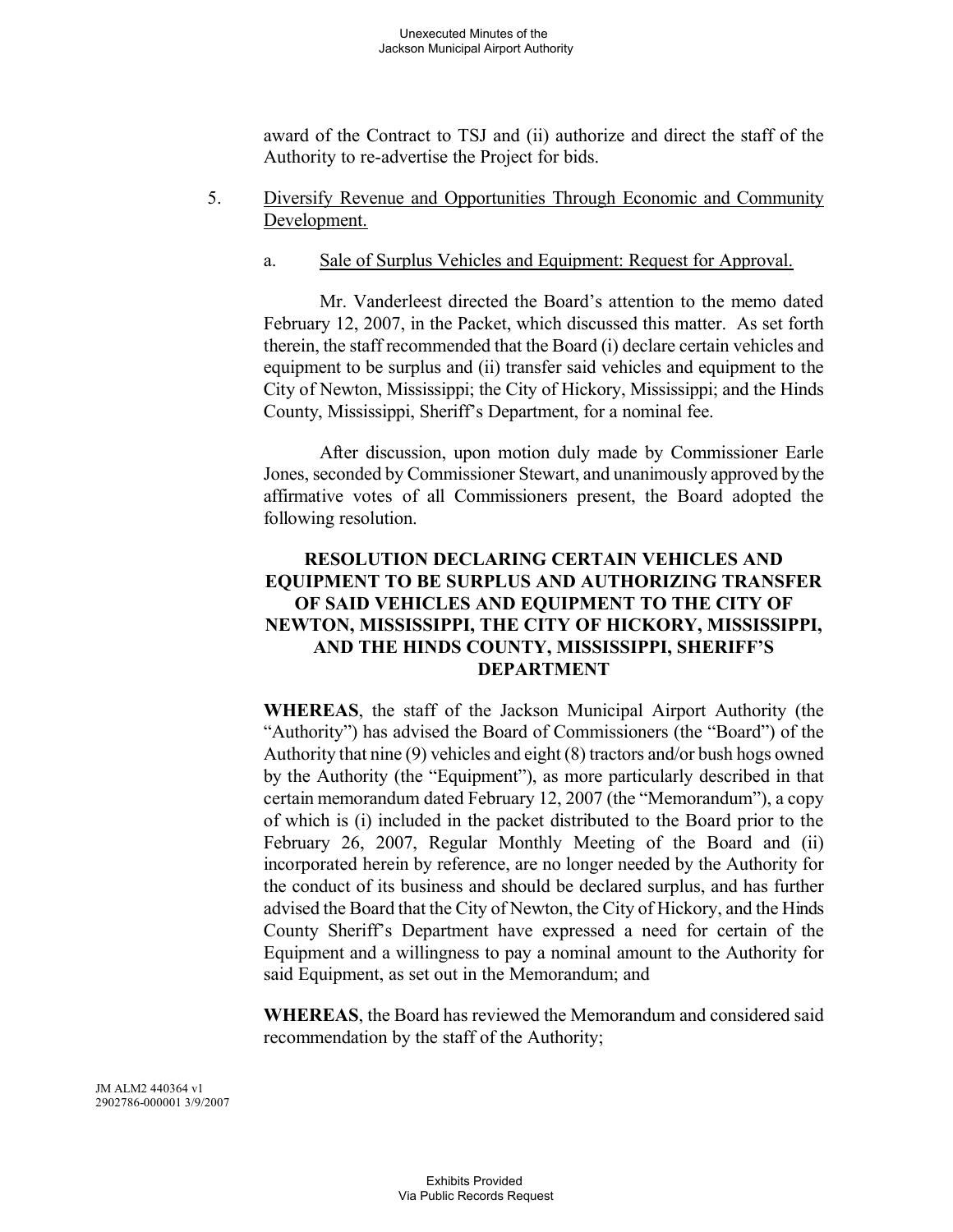**NOW, THEREFORE, BE IT RESOLVED,** the Board hereby finds and determines that (i) the Equipment is surplus and no longer needed for Authority purposes and is not to be used in the Authority's operations; (ii) the City of Newton, the City of Hickory, and the Hinds County Sheriff's Department have expressed a need and use for certain of the Equipment, respectively, as set out in the Memorandum; and (iii) the sale of the Equipment to the City of Newton, the City of Hickory, and the Hinds County Sheriff's Department for nominal amounts will promote and foster the development and improvement of the Authority, the community in which it is located, and the City of Newton, the City of Hickory, and Hinds County, and the civic, social, educational, cultural, moral, economic or industrial welfare thereof; and

**RESOLVED, FURTHER,** the Board hereby approves and authorizes the sale of certain of the Equipment, respectively, to the City of Newton, the City of Hickory, and the Hinds County Sheriff's Department for \$1.00 each, as described in the Memorandum, subject to proper documentation in accordance with applicable law.

# **B. Other Matters.**

1. Resolution Supporting Legislation for West Rankin Utility Authority.

At Mr. Vanderleest's request, Mr. Moore described a request the Authority had received from the West Rankin Utility Authority ("WRUA"). WRUA had asked that the Board adopt a resolution supporting certain legislation to be introduced in the 2007 Legislative Session for the purpose of making certain changes in the enabling legislation creating and authorizing WRUA. Mr. Moore said that he had reviewed the proposed legislation and the proposed resolution. The primary purposes of the legislation were to (i) increase the boundary area for WRUA to include all of Rankin County; (ii) enable WRUA to request the use of eminent domain; and (iii) eliminate the necessity for separate public hearings for the issuance of bonds. Mr. Moore said that he believed the request was reasonable and appropriate.

After discussion, upon motion duly made by Commissioner Earle Jones, seconded by Commissioner Stewart, and unanimously approved by the affirmative votes of all Commissioners present, the Board adopted the following resolution.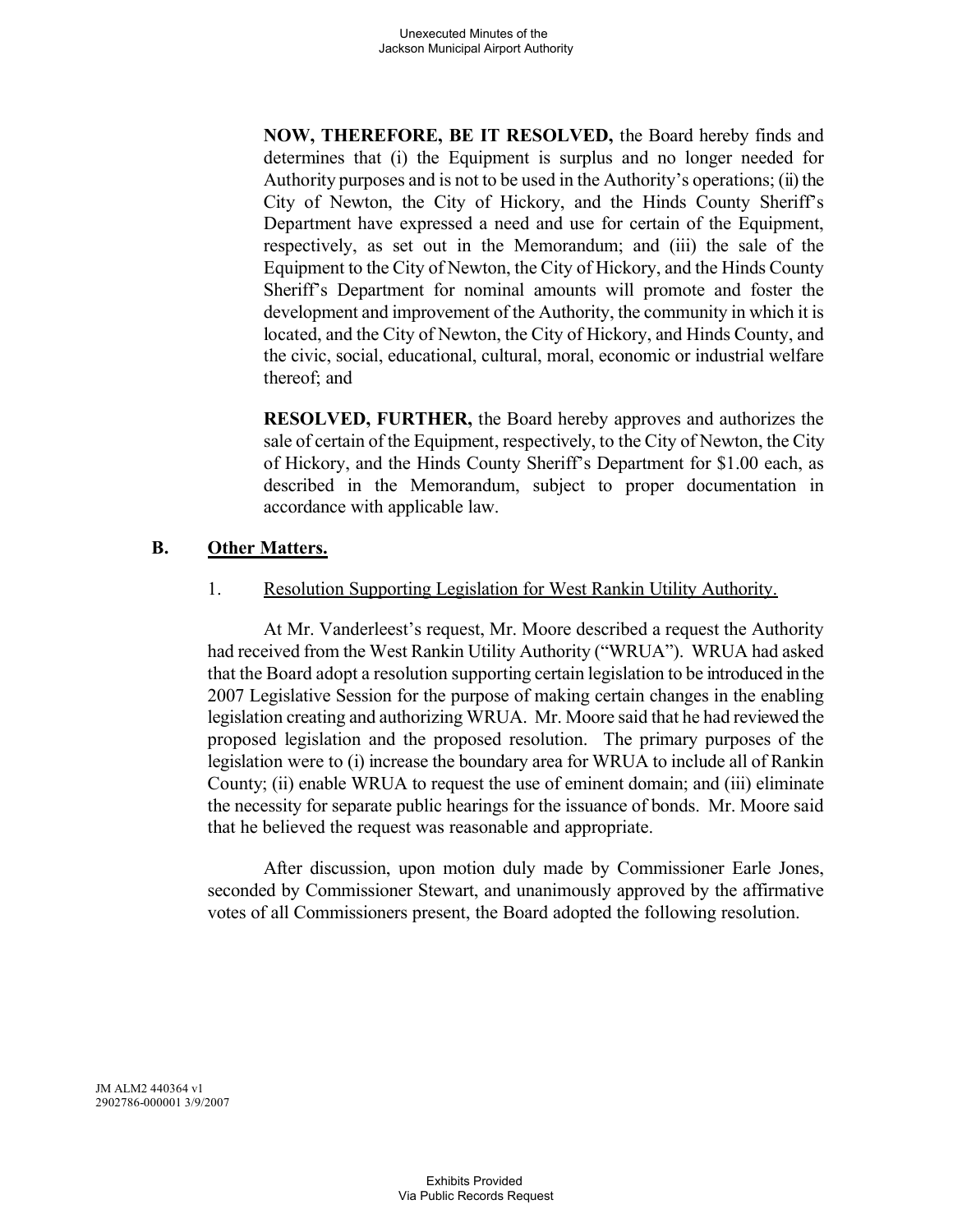# **RESOLUTION OF THE BOARD OF COMMISSIONERS OF THE JACKSON MUNICIPAL AIRPORT AUTHORITY REQUESTING THE MISSISSIPPI LEGISLATURE AMEND THE WEST RANKIN UTILITY AUTHORITY ENABLING LEGISLATION DURING THE 2007 REGULAR SESSION TO INCREASE THE BOUNDARY AREA TO ENCOMPASS ALL OF RANKIN COUNTY, TO ENABLE THE AUTHORITY TO REQUEST THE USE OF EMINENT DOMAIN POWER THROUGH THE BOARD OF SUPERVISORS, THE GOVERNING AUTHORITIES OF ANY PUBLIC ENTITY WITH THE POWER OF EMINENT DOMAIN OR TO ANY OTHER ENTITY WITH THE POWER OF EMINENT DOMAIN, AND TO ELIMINATE THE NECESSITY FOR INDIVIDUAL PUBLIC HEARINGS FOR THE ISSUANCE OF BONDS.**

**WHEREAS**, the Board of Commissioners of the Jackson Municipal Airport Authority hereby finds, determines, adjudicates and resolves as follows:

1. The Jackson Municipal Airport Authority is a member of the West Rankin Utility Authority and will be affected by any amendment to the West Rankin Utility Authority enabling legislation.

2. It is in the best interest of the Authority, its members, and the people served by the Authority that the enabling legislation of the Authority be amended to increase the boundary of the Authority to encompass all of Rankin County.

3. In 2004, the Authority's power to acquire lands by condemnation or otherwise was removed. Such power is needed to enable the Authority to provide necessary services to its members and customers. The Jackson Municipal Airport Authority requests the Legislature amend the Authority's enabling legislation to grant it the power to request the use of eminent domain through the Board of Supervisors, the governing authorities of any public entity with the power of eminent domain or to any other entity with the power of eminent domain.

4. It is in the best interest of the Authority, its members and the people served by the Authority to request an amendment to the Authority's enabling legislation eliminating the necessity for individual public hearings on the matter of issuance of bonds.

5. The Authority's enabling legislation should be reviewed for any corrections in wording of the original legislation which may be necessary and to correct errors and omissions made in the original legislation, the 2000 amendment, 2004 amendment and the 2005 amendment in order for the legislation to constitute an understandable whole.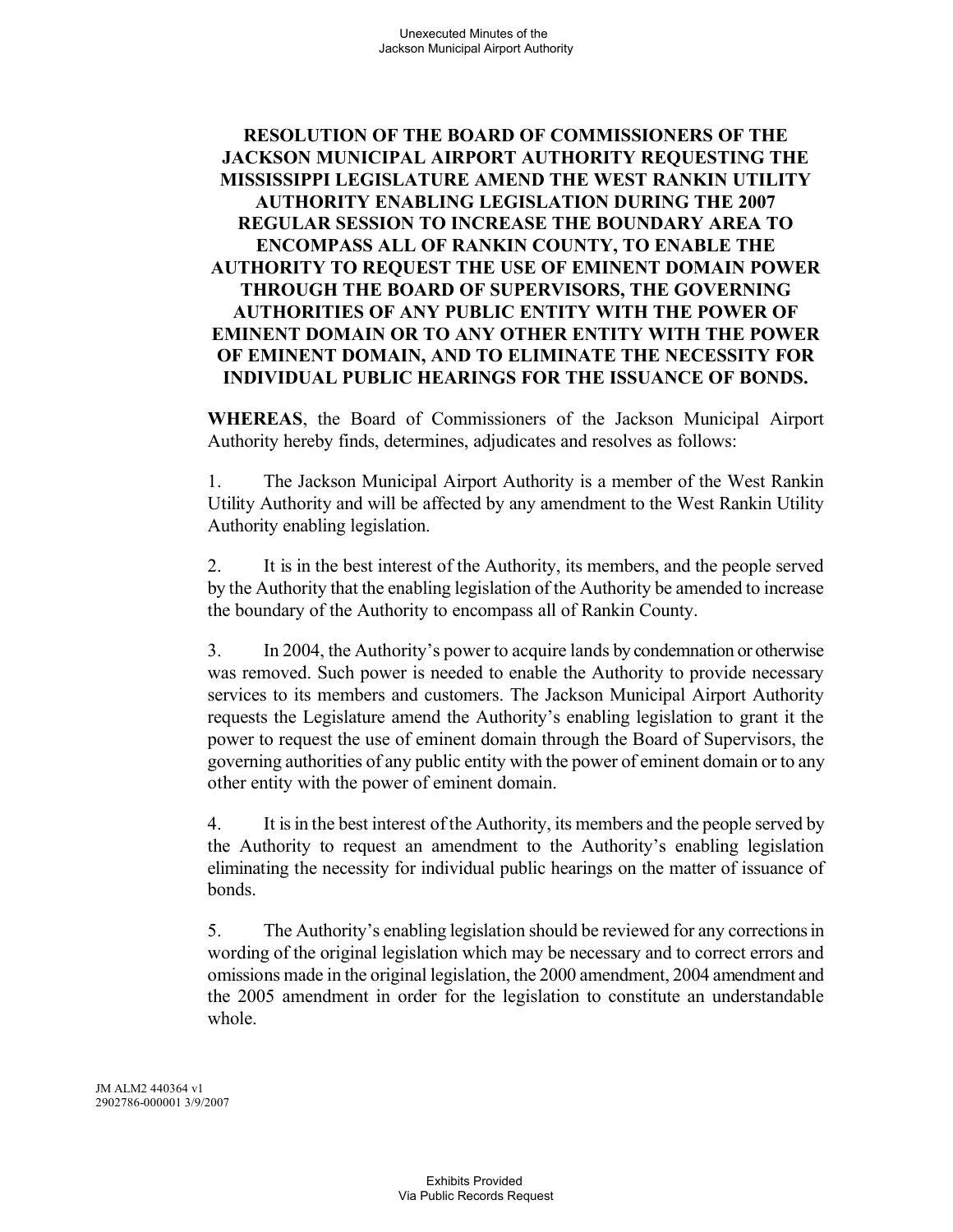# **NOW, THEREFORE, BE IT RESOLVED BY THE BOARD OF COMMISSIONERS AS FOLLOWS:**

**SECTION 1**. The Board of Commissioners of the Jackson Municipal Airport Authority hereby requests the Mississippi Legislature amend the Authority's enabling legislation in substantially the form as attached hereto as Exhibit A to (a) increase the boundary area to encompass all of Rankin County; (b) enable the Authority to request the use of eminent domain power through the Board of Supervisors, the governing authorities of any public entity with the power of eminent domain or to any other entity with the power of eminent domain; (c) eliminate the necessity for individual public hearings for the issuance of bonds; and (d) correct errors and omissions made in the original enabling legislation, the 2000 amendment, the 2004 amendment and the 2005 amendment in order for the legislation to constitute an understandable whole.

### 2. Department of Homeland Security/FEMA Logistics Center: Approve Employment of Baker, Donelson, Bearman, Caldwell & Berkowitz.

Mr. Vanderleest asked the Board to approve and authorize the employment of the law firm of Baker, Donelson, Bearman, Caldwell & Berkowitz ("Baker Donelson") to provide professional services to the Authority in connection with its effort to obtain authorization and appropriations from the federal government for development of a Department of Homeland Security/FEMA Forward Logistics Center at Jackson-Evers International Airport, for a monthly fee of \$10,000.00 under a oneyear contract, which could be terminated by either party upon notice.

After discussion, upon motion duly made by Commissioner Glover, seconded by Commissioner Earle Jones, and unanimously approved by the affirmative votes of all Commissioners present, the Board adopted the following resolution.

# **RESOLUTION EMPLOYING BAKER, DONELSON, BEARMAN, CALDWELL & BERKOWITZ TO PROVIDE PROFESSIONAL SERVICES IN CONNECTION WITH OBTAINING AUTHORIZATION AND APPROPRIATION FOR A U. S. DEPARTMENT OF HOMELAND SECURITY/FEMA FORWARD LOGISTICS CENTER AT JACKSON-EVERS INTERNATIONAL AIRPORT**

**WHEREAS**, the Board of Commissioners (the "Board") of the Jackson Municipal Airport Authority (the "Authority") has previously endorsed the concept of a U. S. Department of Homeland Security/FEMA Forward Logistics Center to be located at Jackson-Evers International Airport (the "Logistics Center"); and

**WHEREAS**, the staff of the Authority has recommended that the Board employ the law firm of Baker, Donelson, Bearman, Caldwell & Berkowitz ("Baker Donelson") to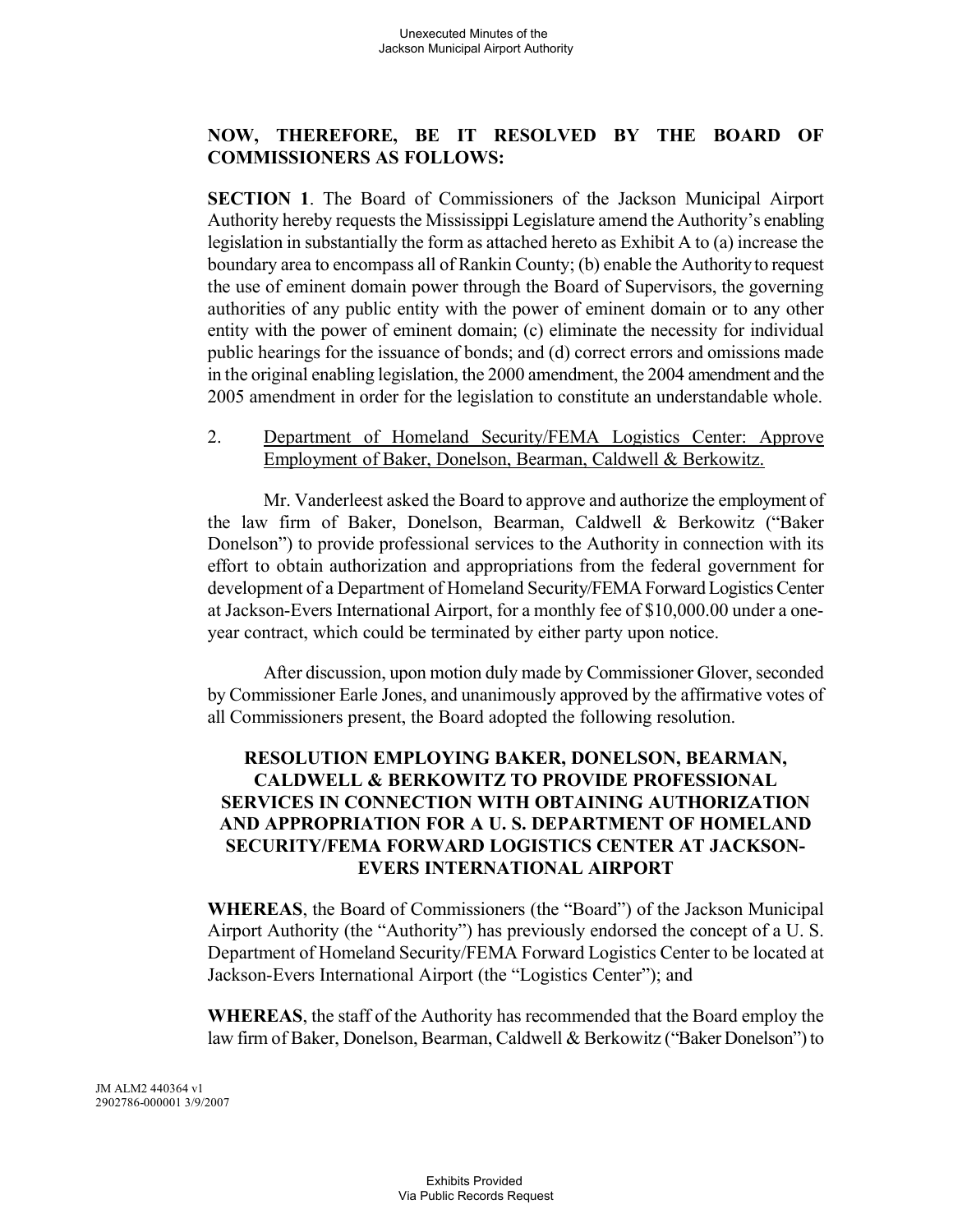provide professional services in connection with obtaining authorization and appropriations for the Logistics Center from the federal government and related work (the "Services") for a monthly fee of \$10,000.00, plus out-of-pocket expenses, under a one-year agreement (the "Agreement"), subject to termination by either party upon notice; and

**WHEREAS**, the Board has considered said recommendation by the staff of the Authority;

**NOW, THEREFORE, BE IT RESOLVED**, the Board hereby determines that it would be in the best interests of and in furtherance of the duties and responsibilities of the Authority, and the Board hereby does, approve and authorize negotiation and execution of the Agreement to employ Baker Donelson to provide the Services as provided above, said Agreement to be in such form and to contain such terms and conditions consistent with the foregoing as may be deemed appropriate by the Chief Executive Officer of the Authority, as evidenced by his execution thereof.

# 3. General Aviation Hangars.

Mr. Vanderleest discussed with the Board various options for constructing and/or renovating existing space at Jackson-Evers International Airport for additional general aviation hangars, including the possibility of issuing a request for proposals for development of "condo" hangars in the former Air Cargo Building at JEIA. Mr. Vanderleest said that he would continue to consult with Paul Myers of Aviation Management Consulting Group, the Authority's professional consultant for general aviation matters, on this issue and provide a more detailed report and recommendation to the Board at a future meeting.

# 4. Hawkins Field.

Mr. Vanderleest discussed with the Board certain development opportunities in connection with Hawkins Field and the Hawkins Field Industrial Park.

# 5. Continental Express Airlines.

Mr. Vanderleest reminded the Board that Continental Express Airlines had announced its intention to begin daily direct commercial air service between JEIA and Newark Liberty International Airport on or about September 6, 2007.

# 6. Medgar Wiley Evers Pavilion, JEIA.

Mr. Vanderleest advised the Board that Mrs. Myrlie Evers had toured the proposed Medgar Wiley Evers Pavilion at JEIA on Friday afternoon, February 27,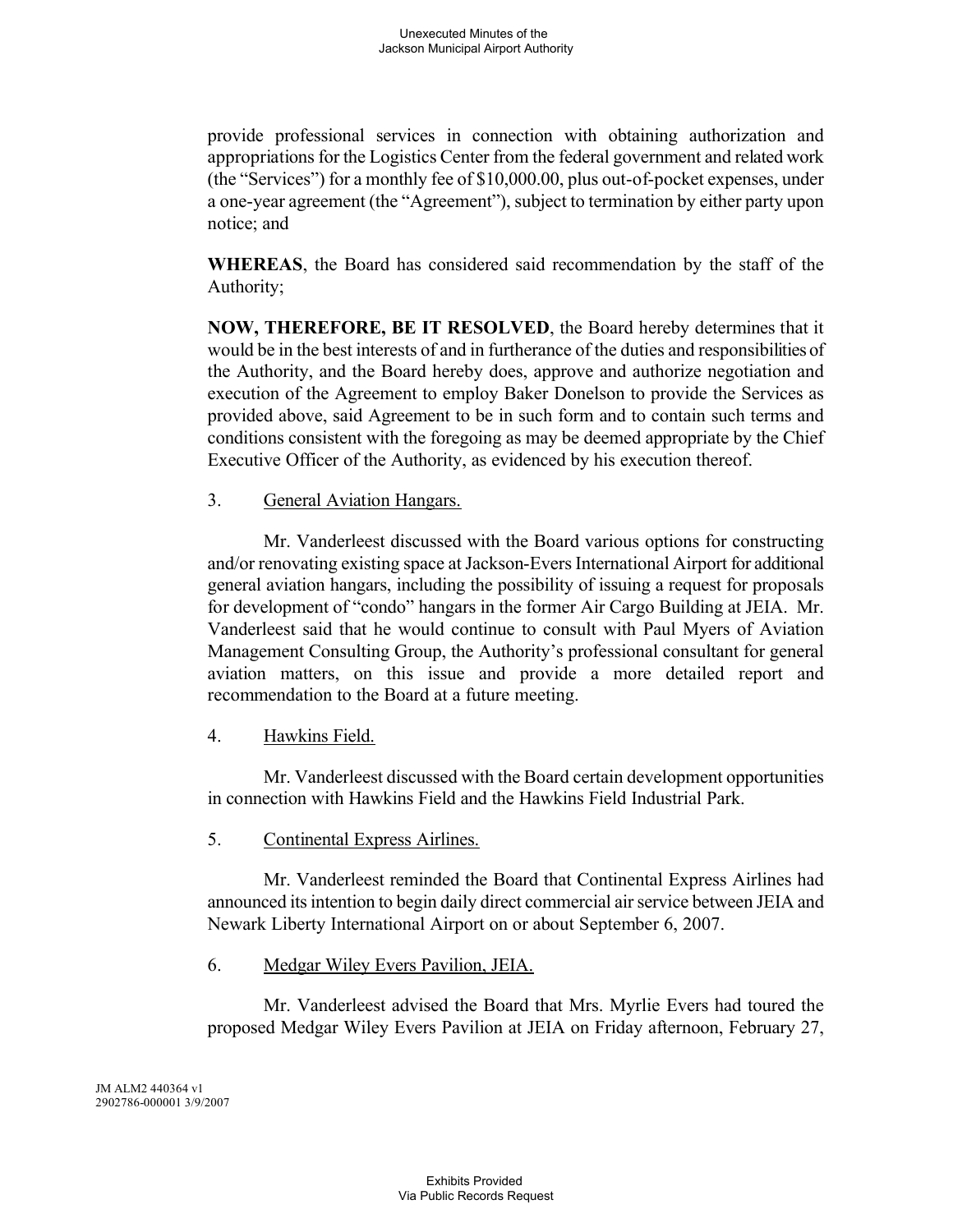2007, with Hap Owen and Jeanne Luckett from Communication Arts Company and Mr. Vanderleest. Mr. Vanderleest said that she was generally pleased and appreciative of the planned exhibit and its content, but had requested several changes which Mr. Owen and Ms. Luckett were evaluating. Mr. Vanderleest said that Ms. Evers had requested, and the Authority would attempt to schedule, the grand opening for July 2, 2007, Mr. Evers' birth date.

### 7. FAA Reauthorization Bill.

Mr. Vanderleest advised the Board that he had been told that Senator Lott had reservations about the proposed increase in passenger facility charges, as set out in the new FAA Reauthorization Bill. He said that an increase in passenger facility charges would be extremely helpful to the Authority, and that he would attempt to find out more about Senator Lott's position on the matter.

#### 8. Custodial Services.

Mr. Vanderleest advised the Board that the new custodial staff would begin operation at JEIA on March 12, 2007.

#### 9. New Logo.

Mr. Vanderleest distributed to the Board a new proposed logo for the Authority. A copy of the materials distributed to the Board is attached as an exhibit to the minutes of the Meeting. After discussion, Mr. Vanderleest asked the Board to approve and authorize use of the new logo.

After discussion, upon motion duly made by Commissioner Glover, seconded by Commissioner Patton, and unanimously approved by the affirmative votes of all Commissioners present, the Board adopted the following resolution.

# **RESOLUTION APPROVING AND AUTHORIZING ADOPTION OF NEW LOGO**

**WHEREAS**, the Board of Commissioners (the "Board") of the Jackson Municipal Airport Authority (the "Authority") previously authorized the employment of Communications Arts Company ("CAC") to develop a new logo for the Authority; and

**WHEREAS**, CAC and the staff of the Authority have recommended that the Board approve and authorize the use of a certain new logo for the Authority (the "New Logo") , a copy of materials illustrating the New Logo being (i) attached to the